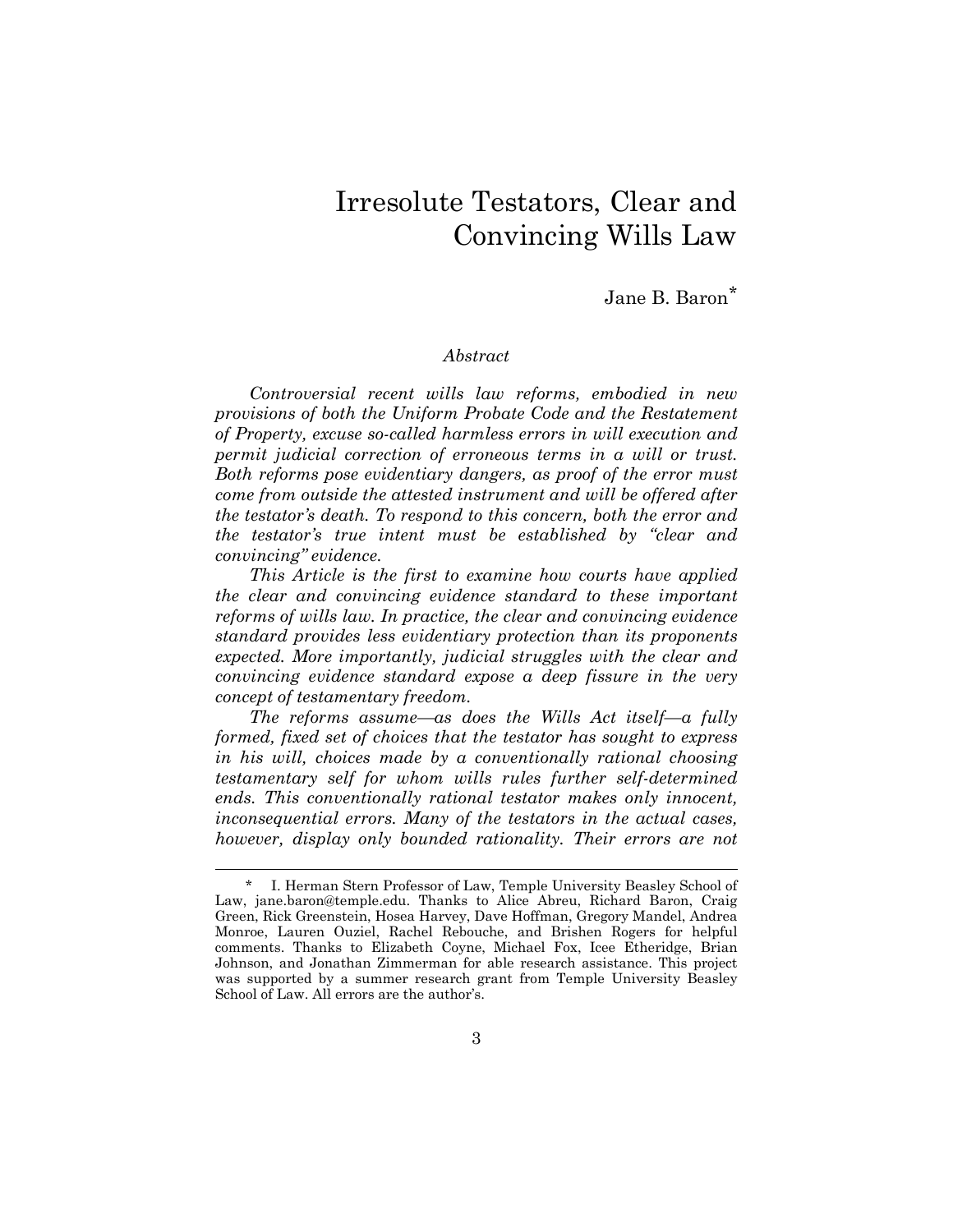*simple accidental snafus. While the reforms contemplate correction only of the technical, innocuous expression or execution errors made by self-reliant, choosing testamentary selves, at least some courts care also about the more complicated errors made by vulnerable, irresolute testamentary selves. These courts push against the reforms' boundaries. The clear and convincing evidence standard has not and will not function as a serious limit on mistake correction because it fails to reckon with both visions of testamentary freedom.* 

# *Table of Contents*

| H. | Evidence and the Harmless Error/Mistake                                                                                                                         |  |
|----|-----------------------------------------------------------------------------------------------------------------------------------------------------------------|--|
|    | III. The Clear and Convincing Evidence Standard Applied  27<br>B. Intending the Will, Intending the Outcome 33<br>D. Policing the Clear and Convincing Evidence |  |
|    | B. Testamentary Freedom and the Selves of                                                                                                                       |  |
|    |                                                                                                                                                                 |  |

# *I. Introduction*

The musty law of wills has been substantially refurbished over the last half century to solve a recurring problem. It has long been clear that the formal requirements governing will execution have the capacity to defeat the very intent they were designed to further. Small, inconsequential errors in signing or witnessing a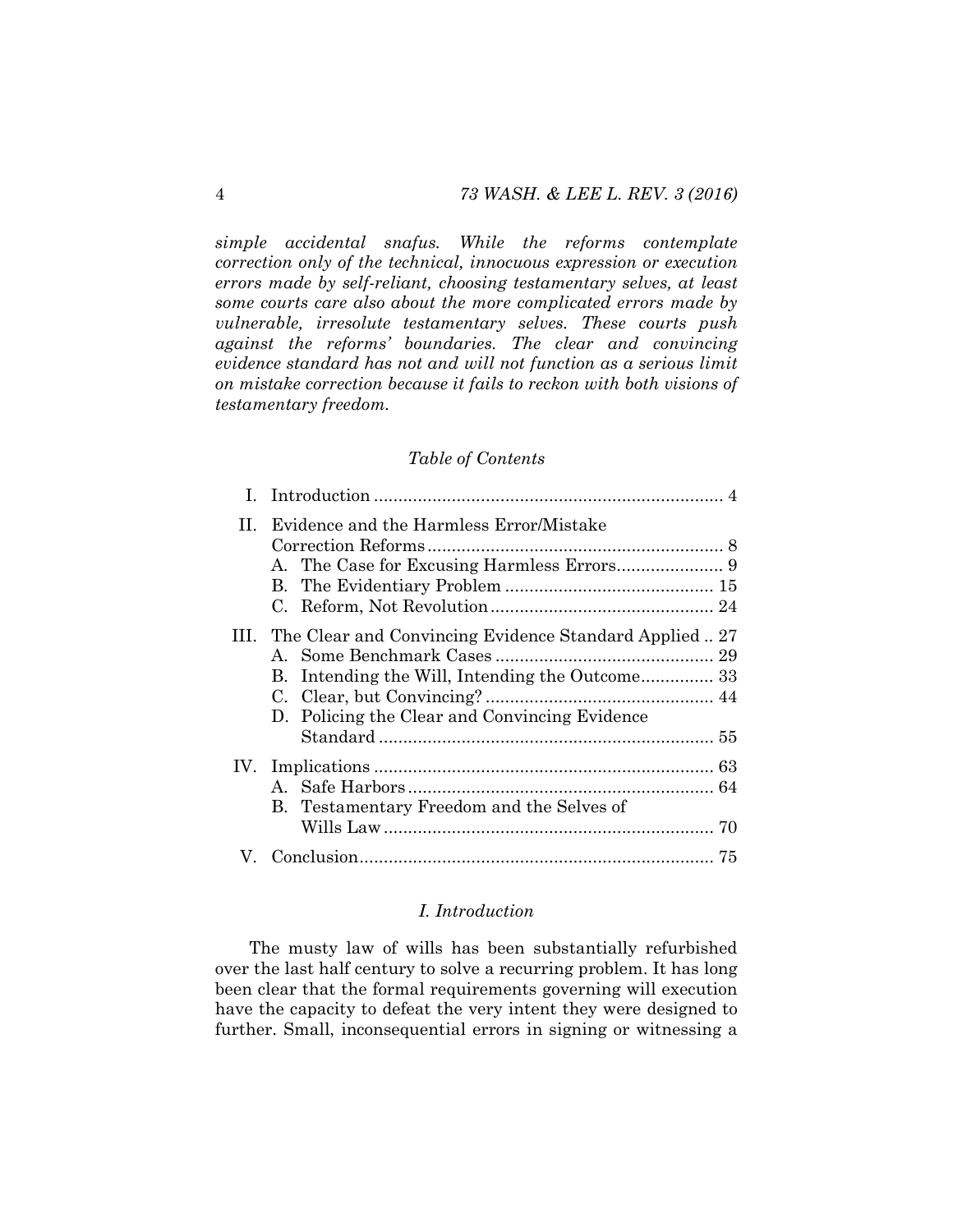will can lead to the invalidation of the document, even where the court is confident that the decedent intended the document to serve as his will.<sup>1</sup> The first wave of wills law reform sought to solve this problem by reducing the number of required formalities.2 A second and more controversial wave of reform, embodied in new provisions added to both the Uniform Probate Code (UPC)<sup>3</sup> and the Restatement (Third) of Property: Wills and Donative Transfers (Restatement),<sup>4</sup> sought to solve the problem differently, by excusing "harmless errors" in will execution if "clear and convincing" evidence shows that the decedent intended the document to be a will.<sup>5</sup>

The will execution reform was quickly followed by another reform permitting judicial correction of erroneous terms in a will or trust. This mistake correction reform departed starkly from prior law that generally excluded extrinsic evidence of the testator's intent if the words of the will or trust were

 <sup>1.</sup> I use the male pronoun throughout this Article to avoid any suggestion that male testators are resolute and female testators irresolute.

<sup>2</sup>*. See* UNIF. PROBATE CODE art. 2 pt. 5 gen. cmt. (UNIF. LAW COMM'N 1969) ("The basic intent of these sections is to validate the will whenever possible. To this end . . . formalities for a written and attested will are kept to a minimum.").

<sup>3.</sup> UNIF. PROBATE CODE (amended 2010) (UNIF. LAW COMM'N 2013).

<sup>4.</sup> RESTATEMENT (THIRD) OF PROP.: WILLS & OTHER DONATIVE TRANSFERS (AM. LAW INST. 2015).

<sup>5</sup>*. See* UNIF. PROBATE CODE § 2-503 (amended 2010) (UNIF. LAW COMM'N 2013) (validating an improperly executed document if clear and convincing evidence establishes that the decedent intended the document to be his will); RESTATEMENT (THIRD) OF PROP.: WILLS & OTHER DONATIVE TRANSFERS § 3.3 (AM. LAW INST. 2015) ("A harmless error in executing a will may be excused if the proponent establishes by clear and convincing evidence that the decedent adopted the document as his or her will."). These reforms are explained *infra* Part II.A. On the importance of—and the controversy surrounding—these reforms, see Daniel B. Kelly, *Toward Economic Analysis of the Uniform Probate Code*, 45 U. MICH. J.L. REF. 855, 877 (2012) [hereinafter Kelly, *Toward Economic Analysis*] (describing the harmless error rule as a "significant development"); Melanie B. Leslie, *The Myth of Testamentary Freedom*, 38 ARIZ. L. REV. 235, 279 (1996) (describing UPC section 2-503 as a "revolutionary change"); James Lindgren, *The Fall of Formalism*, 55 ALB. L. REV. 1009, 1009 (1992) (describing the UPC execution reforms as a "big step" in reconciling the law of wills and contracts); C. Douglas Miller, *Will Formality, Judicial Formalism, and Legislative Reform: An Examination of the New Uniform Probate Code "Harmless Error" Rule and the Movement Toward Amorphism,* 43 FLA. L. REV. 599, 601 (1991) (describing UPC section 2-503 as a "major innovation").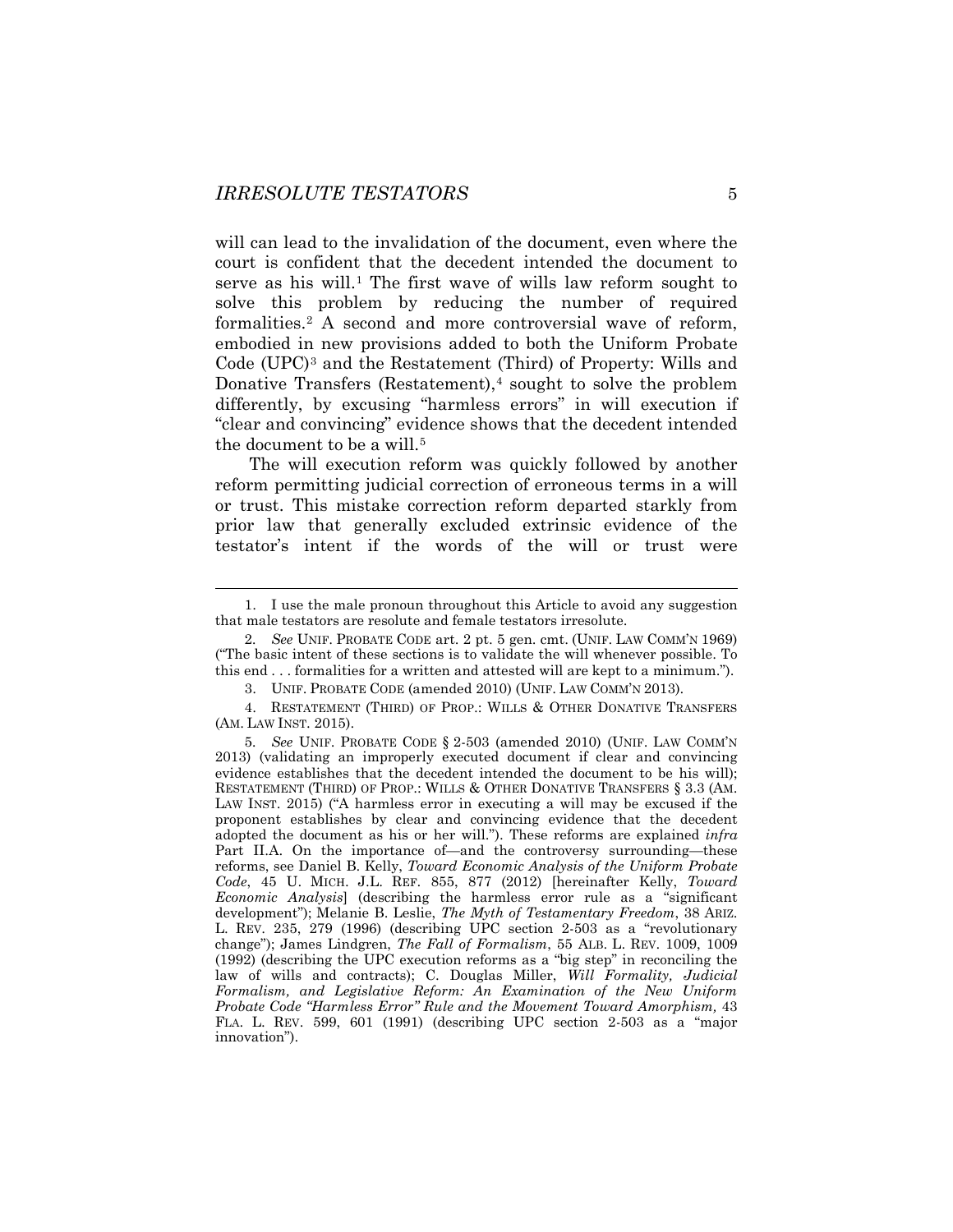unambiguous.6 Before allowing reformation of the text of donative documents, the revised UPC and Restatement require clear and convincing evidence both of the mistake in the document's existing terms and of the testator's true intent.7

This Article is the first to examine how courts are applying the clear and convincing evidence standard to these important reforms of wills law.8 In practice, the clear and convincing

8. Prior commentary has focused mainly on the wisdom of excusing clear errors and on the experiences of the countries that adopted the will execution reform ahead of the United States, with particular attention paid to whether the reforms have created a slippery slope problem of habitual noncompliance with Wills Act requirements. *See, e.g.*, Wayne M. Gazur, *Coming to Terms with the Uniform Probate Code's Reformation of Wills*, 64 S.C. L. REV. 403, 420 (2012) (suggesting that the reformation reform will add to estate litigation); Stephanie Lester, *Admitting Defective Wills to Probate, Twenty Years Later: New Evidence for the Adoption of the Harmless Error Rule,* 42 REAL PROP. PROB. & TR. J. 577, 583 (2007) (examining how the harmless error rule and substantial compliance fared in Australia from 1987–2007); Miller, *supra* note 5, at 705 (arguing that the harmless error rule will compromise existing limits on the issues to be resolved after the testator's death); John V. Orth, *Wills Act Formalities: How Much Compliance Is Enough*?, 43 REAL PROP. TR. & EST. L.J. 73, 80 (2008) (tracing how the slippery slope of relaxing formalities to determine testamentary intent, without more guidance than "do the right thing," creates a new avenue for judicial activism).

There is one exception to this line of commentary. In 2002, when both UPC section 2-503 and Restatement section 3.3 were relatively new, Emily Sherwin argued that "the true function of the clear and convincing evidence standard is to give the appearance of a compromise, when in fact a choice has been made in favor of fact-sensitive adjudication and against determinate formality rules." Emily Sherwin, *Clear and Convincing Evidence of Testamentary Intent: The Search for a Compromise Between Formality and Adjudicative Justice,* 34 CONN. L. REV. 453, 474 (2002). Sherwin's direct concern, however, was not wills law particularly but legal formality generally, with the UPC harmless error rule serving merely as an example of the impossibility of a position intermediate between formalism and case-by-case evaluation of intent. *Id*. at 460. She considered the potential effectiveness of the will execution reform only as a logical and theoretical matter and did not purport to examine how the reform

 <sup>6.</sup> On the prior law, see *infra* Part II.B (describing the historical practice of excluding extrinsic evidence because of the unavailability of the testator).

<sup>7</sup>*. See* UNIF. PROBATE CODE § 2-805 (amended 2010) (UNIF. LAW COMM'N 2013) ("The court may reform the terms of a governing instrument . . . if it is proved by clear and convincing evidence what the transferor's intention was and that the terms of the governing instrument were affected by a mistake of fact or law . . . ."); RESTATEMENT (THIRD) OF PROP.: WILLS & OTHER DONATIVE TRANSFERS § 12.1 (AM. LAW INST. 2015) ("A donative document . . . may be reformed . . . if it is established by clear and convincing evidence[:] (1) that a mistake of fact or law . . . affected specific terms of the document; and (2) what the donor's intention was."). These reforms are explained *infra* Part II.A.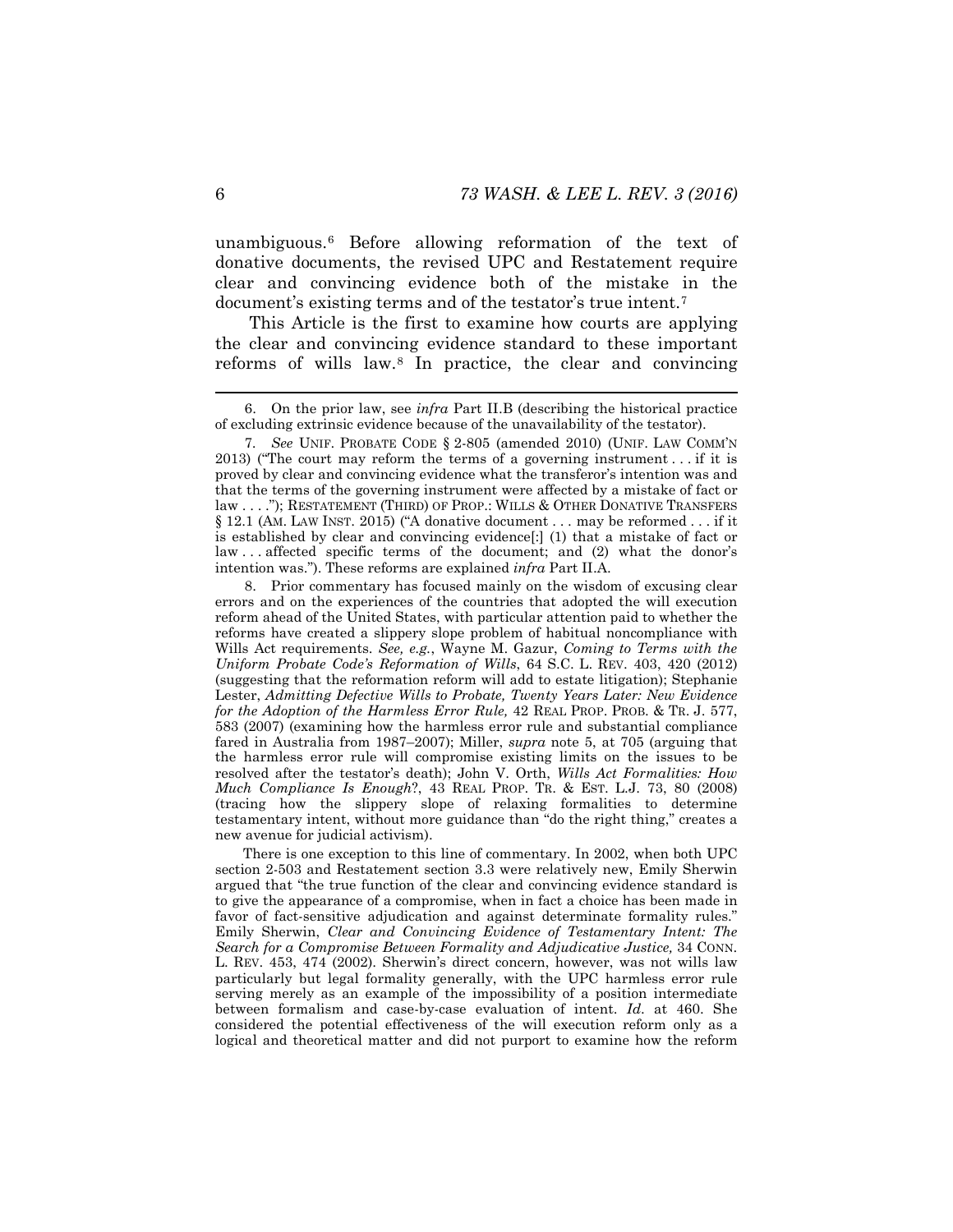evidence standard provides less evidentiary protection than its proponents expected. Nor has it functioned as apparently intended to cabin the reforms to a narrow range of technical mistakes in execution or expression.

The courts' struggles with the clear and convincing evidence standard expose a fissure in the concept of testamentary freedom. The reforms assume—as does the Wills Act<sup>9</sup> itself—a fully formed, fixed set of choices that the testator means to express in his will. For a testator with such intent, the will functions as a "safe harbor,"10 in which his wishes are protected against the unreliable statements of others and his own potential ill-considered changes of mind. The safe harbor contemplates a coldly rational, choosing testamentary self for whom wills rules are a means for furthering self-determined ends. The reforms contemplate correction only of technical, innocuous errors in the expression or execution of that testator's intent.

But many of the testators in the cases do not seem to correspond to the model underlying the Wills Act and the reforms. These testators cannot bring themselves to make the final decisions about their property that the Wills Act rules are meant to effectuate or, if they do, they change their minds.<sup>11</sup> Their errors are not the simple technical snafus the reforms appear to contemplate. Nevertheless, courts work hard to fit them under the reform provisions. These efforts are consistent with other wills rules which envision and protect more emotional, ambivalent testators—testators who, for example, fail to take

actually functions in the courts. *See generally id.*

<sup>9.</sup> The term "Wills Act" refers generically to the probate code provisions prescribing rules for making a valid will. *See* JESSE DUKEMINIER & ROBERT H. SITKOFF, WILLS, TRUSTS, AND ESTATES 147 (9th ed. 2013) ("The probate code of every state includes a provision . . . which prescribes rules for making a valid *will*.").

<sup>10</sup>*. See* John H. Langbein, *Excusing Harmless Errors in the Execution of Wills: A Report on Australia's Tranquil Revolution in Probate Law,* 87 COLUM. L. REV. 1, 4 (1987) [hereinafter Langbein, *Excusing Harmless Errors*] ("The greatest blessing of the Wills Act formalities is the safe harbor that they create. . . . The testator who complies with Wills Act formalities assures his estate of routine probate in all but exceptional circumstances.").

<sup>11</sup>*. See, e.g.*, *In re* Estate of Windham, No. 287937, 2010 WL 293064, at \*1– 2 (Mich. Ct. App. Jan. 26, 2010) (per curiam) (describing a testator who initially devised her estate to her son and then in weeks before her death, lined out her son's name on a copy of the will and wrote in her daughter's name).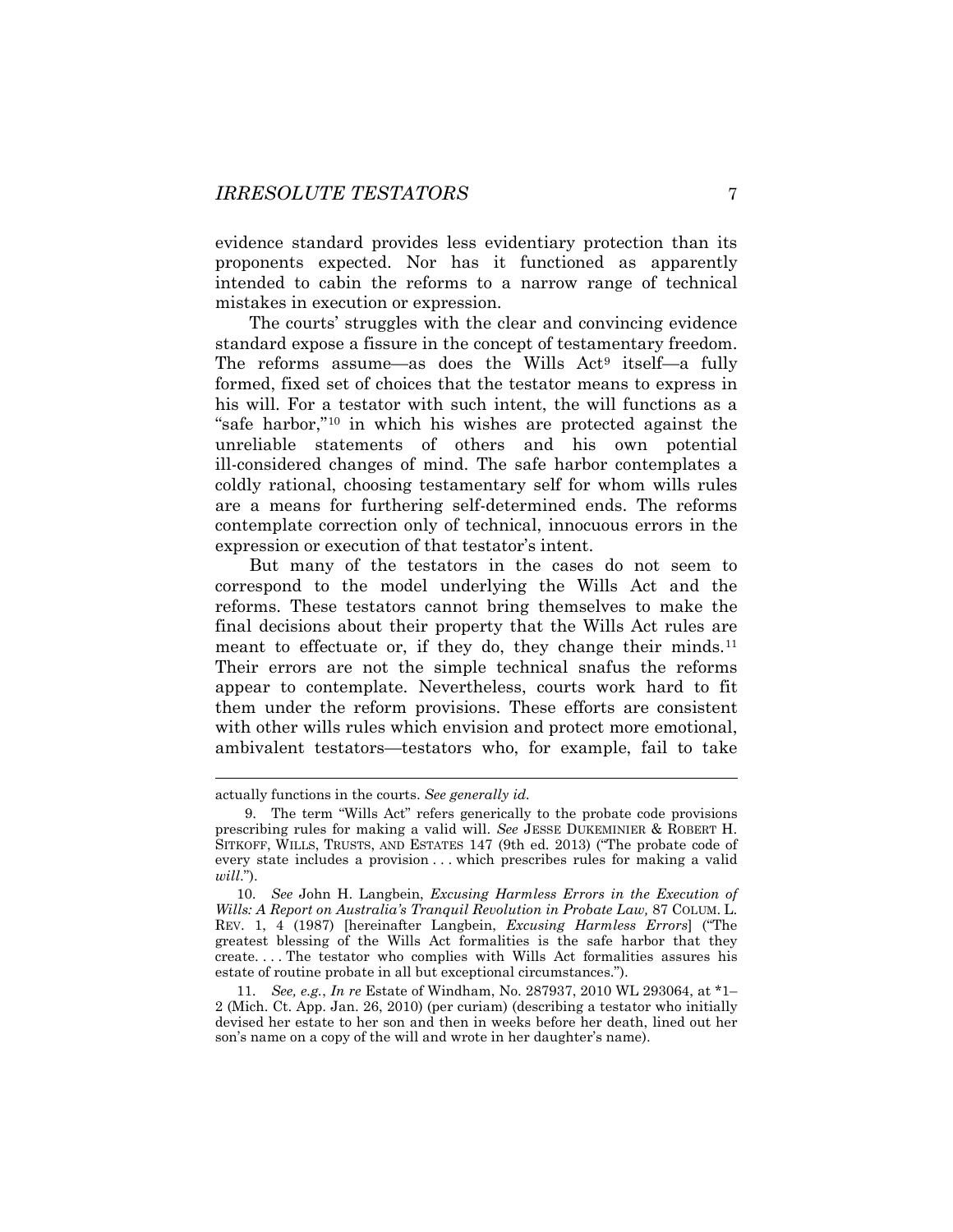care in expressing themselves or to update their wills. Both testators are a part of wills law. The clear and convincing evidence standard addresses only the technical errors of the self-reliant choosing testamentary self. But at least some courts care also about the more complicated errors of the vulnerable, irresolute testamentary self. These courts push against the reforms' boundaries. As a result, the clear and convincing evidence standard has not, and will not, function as a serious limit on mistake correction.

Part II examines the development of the will execution and mistake correction reforms in wills law. The trajectory of this history, from "substantial compliance" to "harmless error," is well-established. What has not been sufficiently appreciated is the role of a heightened evidentiary standard in the development of the reforms. The reforms were never meant to displace the view of will-making inherent in the Wills Act itself, which assumes a finalized testamentary intent of which unambiguous evidence can be found. Part III details the courts' application of the clear and convincing evidence standard, demonstrating how much less protection the standard offers than might be expected. This problem may have less to do with the courts than with the testators themselves, whose will-making practices reflect a much less determinate intent than the Wills Act and the reforms envision. Part IV explores whether and why it matters that the clear and convincing evidence standard does not function as its proponents anticipated. It argues that wills law recognizes two discordant versions of testamentary freedom, one envisioning a conventionally rational testator capable of once-and-for-all decision making and the other envisioning a testator whose rationality is noticeably bounded and whose choices are much more tentative. A true reform of wills law would encompass both of these visions.

# *II. Evidence and the Harmless Error/Mistake Correction Reforms*

This Part contextualizes the will execution and mistake correction reforms, explaining their place in the range of efforts to deal with execution and expression errors. The reforms address directly what makes wills errors so difficult to correct—the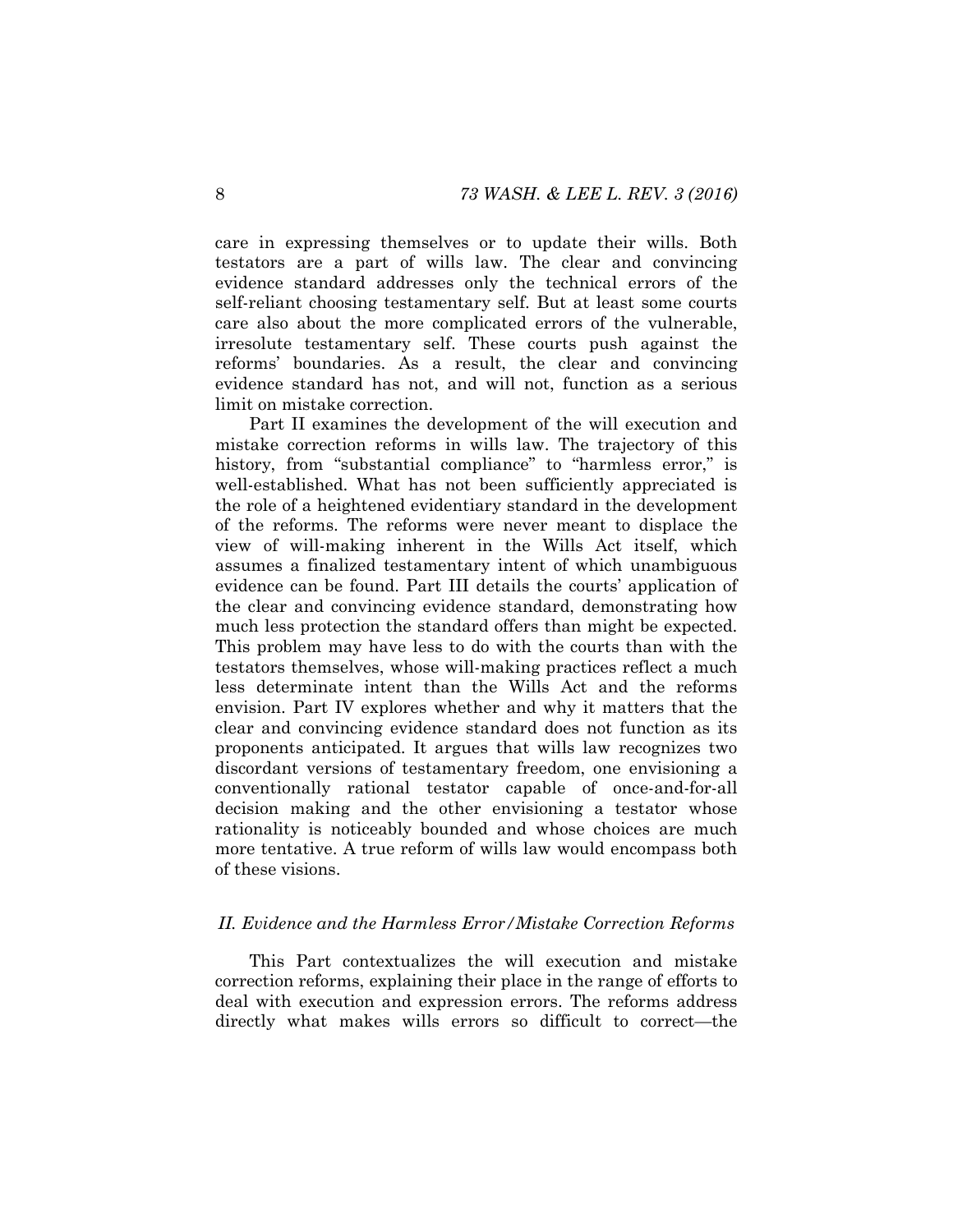potential unreliability of the evidence of mistake.12 The clear and convincing evidence standard was built into the reforms in response to this evidentiary problem. However, the strategy of requiring clear and convincing evidence shares the assumption of earlier strategies that testators have a fixed and final intent that they mean to state once and for all in their wills.

#### *A. The Case for Excusing Harmless Errors*

The new execution and mistake correction reforms address an old problem. The formalities of the Wills Act have long been thought to perform intent-effectuating functions.13 They are said to provide a ritual, cautioning testators that their acts should be taken seriously,<sup>14</sup> to produce reliable evidence of testators' wishes,<sup>15</sup> to protect testators (in the case of nonholographic wills) from fraud, undue influence or other forms of pressure,<sup>16</sup> and to channel testators into forms of expression easily recognized by courts as wills.17 Similarly, the rules prohibiting correction of

 <sup>12</sup>*. See* DUKEMINIER & SITKOFF, *supra* note 9, at 147 ("The witness who is best able to authenticate the will . . . and to clarify the meaning if its terms is dead by the time the court considers such issues.").

<sup>13</sup>*. See* Ashbel G. Gulliver & Catherine J. Tilson, *Classification of Gratuitous Transfers*, 51 YALE L.J. 1, 3–4 (1941) (explaining the function of wills formalities in convincing the court of the testator's deliberate and final intent to effectuate a transfer).

<sup>14.</sup> *See id.* at 4 ("The formalities of transfer generally require the performance of some ceremonial for the purpose of impressing the transferor with the significance of his statements . . . . This purpose of the requirements of transfer may conveniently be termed their ritual function.").

<sup>15</sup>*. See id.* (explaining that formalities may increase the reliability of proof, counteracting inaccurate oral testimony and the unavailability of the main actor).

<sup>16</sup>*. See id.* at 4–5 ("[T]he . . . prophylactic purpose of safeguarding the testator . . . [is] the protective function.").

<sup>17.</sup> The first three functions derive from Gulliver & Tilson. *Id.* John H. Langbein added the fourth, channeling, function to this canonical listing in his article *Substantial Compliance with the Wills Act* [hereinafter Langbein, *Substantial Compliance*], 88 HARV. L. REV. 489 (1975). *See id.* at 493–94 (invoking the "channeling" function of contract law to explain the purpose of the Wills Act formalities).

I have argued elsewhere that these functions were not of primary concern in the adoption of the Wills Act, and that there is reason to question the understanding of human behavior that underlies the functional justification of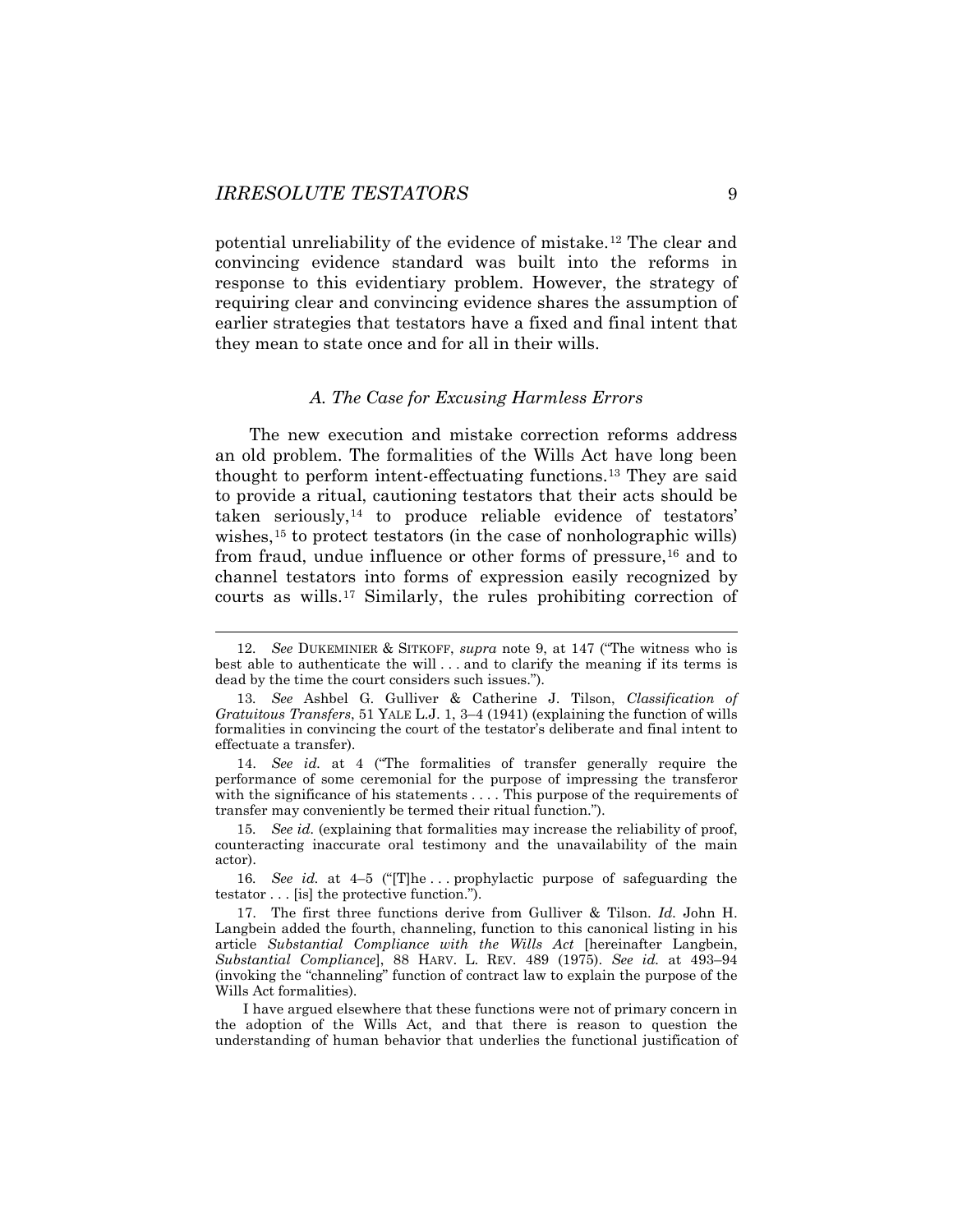mistaken terms are thought to protect against the dangers of potentially unreliable extrinsic evidence.18 Yet, however well those rules might work for the well-advised and well-represented testators who follow them, the reported cases show that at least some testators whose intentions are undisputed fail to comply with them in some respect or another.<sup>19</sup> These testators sign outside the presence or sight of the witnesses, $20$  or they have their will witnessed by only one of two required witnesses,  $21$  or they place their signature somewhere other than at the "end" or "foot" of the will,22 and so forth. For these testators, the rules are not intent-effectuating, but intent-defeating because "once a formal defect [in execution] is found, Anglo-American courts have been unanimous in concluding that the attempted will fails."23

20*. See e.g.*, *In re* Estate of Berg, No. 268584, 2006 WL 2482895, at \*2–3 (Mich. Ct. App. Aug. 29, 2006) (describing how Berg signed out of sight of one of the two required witnesses).

21. *See, e.g.*, *In re* Estate of Hall, 51 P.3d 1134, 1135–36 (Mont. 2002) (explaining that the will was signed by only one witness where the execution statute required two).

22*. See* DUKEMINIER & SITKOFF, *supra* note 9, at 149 (explaining how the original Wills Act of 1837 required the will to be signed "at the foot or end thereof," known generally as subscription).

form. *See generally* Jane B. Baron, *Gifts, Bargains, and Form*, 64 IND. L.J. <sup>155</sup> (1988–89).

<sup>18</sup>*. See* RESTATEMENT (THIRD) OF PROP.: WILLS & OTHER DONATIVE TRANSFERS § 12.1 cmt. c (AM. LAW INST. 2015) (explaining prior law barring reformation and explaining that "[r]eforming a will, it was feared, would often require inserting language that was not executed in accordance with the statutory formalities"). On the "plain meaning" or "no extrinsic evidence" rule, see DUKEMINIER & SITKOFF, *supra* note 9, at 328 ("[A] majority of states follow . . . two rules that, operating in tandem, bar admission of extrinsic evidence to vary the terms of a will. [T]he plain meaning of the words of a will cannot by disturbed by evidence that the testator intended another meaning . . . . [C]ourts may not reform a will to correct a mistaken term . . . ."). *See also* 1-5 Schoenblum, PAGE ON THE LAW OF WILLS § 5.16 (LexisNexis Matthew Bender 2015) (explaining the admissibility of extrinsic evidence to contradict the terms of a will). For a critique of the plain meaning rule, see Jane B. Baron, *Intention, Interpretation, and Stories,* 42 DUKE L.J. 630, 656–57 (1992) (advocating a storytelling approach to will interpretation).

<sup>19</sup>*. See, e.g.*, *In re* Groffman, [1969] All E.R. 108 (Eng.) (declining probate to a document the court was "perfectly satisfied" was intended as the testator's will because the two witnesses were not present at the same time at execution, as required by the statute).

<sup>23.</sup> Langbein, *Substantial Compliance, supra* note 17, at 489; *see also id.* at 498 ("[W]hat is peculiar about the law of wills is not the prominence of the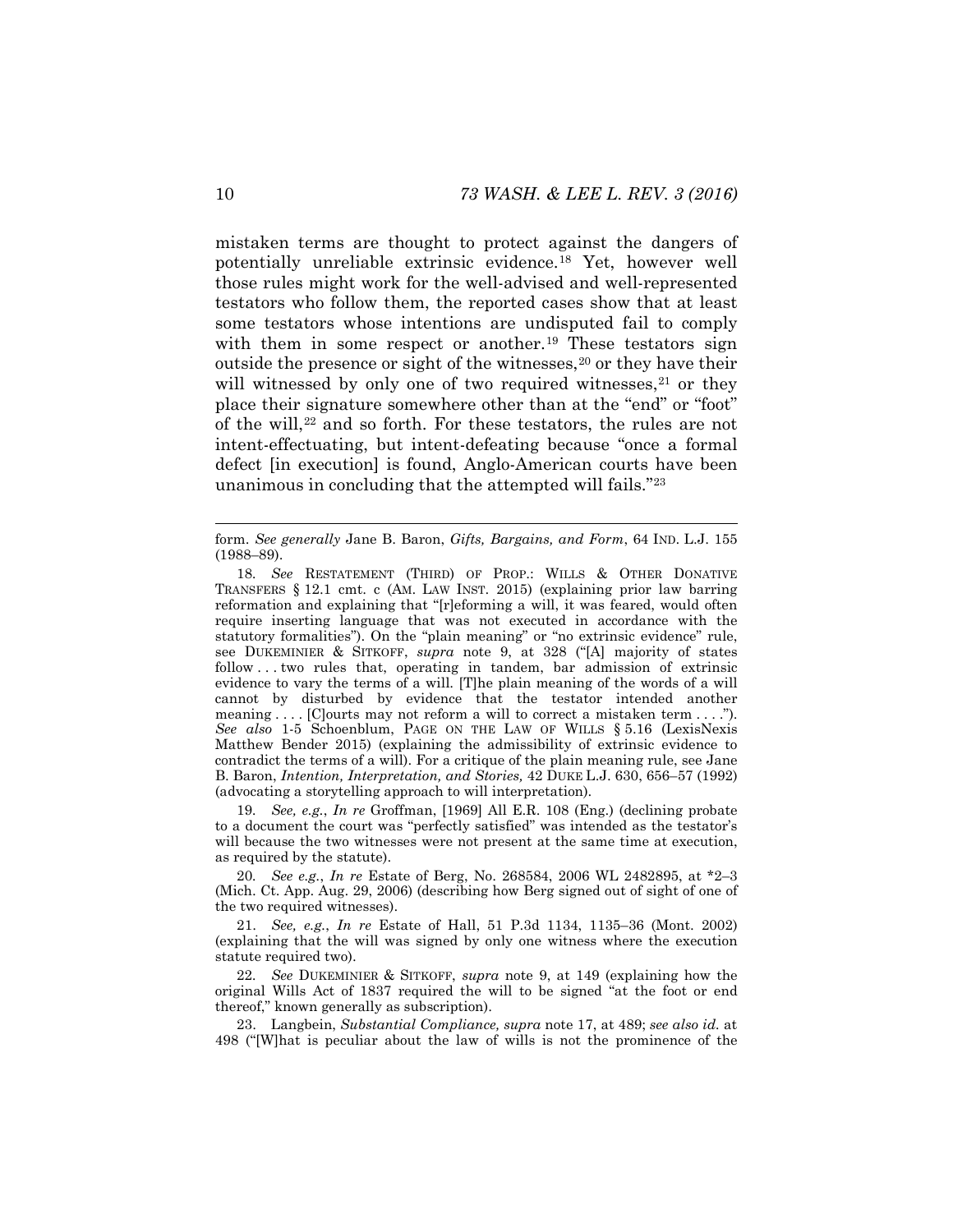One response to the problem of the rules' intent defeating potential is to ignore it. This is the approach of courts that require strict compliance with the Wills Act and that exclude extrinsic evidence in cases where unambiguous wills contain mistaken terms.24 From an institutional perspective, this is a safe choice. Especially with respect to Wills Act formalities, it is not clear that courts have authority to deviate from legislatively specified will execution requirements.25 On the other hand, the strict compliance approach does nothing to further wills law's objective of furthering freedom of disposition.26 And it allows much unjust enrichment of unintended beneficiaries.<sup>27</sup>

A second way to address the problem is simply to reduce the number of formalities required for due execution. This was the strategy adopted in the 1969 UPC.28 Gone, for example, was the

24*. But see generally* Mark Glover, *Decoupling the Law of Will-Execution,*  88 ST. JOHN'S L. REV. 597 (2014) (arguing that the formalities and the strict compliance rule have different purposes).

25*. See* Sherwin, *supra* note 8, at 458 (noting, with respect to the substantial compliance doctrine, that "the source of courts' authority to disregard the literal terms of the will statutes was left unclear"); *see also* Langbein, *Excusing Harmless Errors*, *supra* note 10, at 6 ("The substantial compliance doctrine is the only avenue open to the courts without legislative intervention."); *see also* Litevich v. Prob. Court, Dist. of W. Haven, No. NNHCV126031579S, 2013 WL 2945055, at \*16 (Conn. Super. Ct. May 17, 2013) (declining to adopt the harmless error rule as a "judicial gloss" to the Connecticut statute prescribing requirements for a valid will).

26*. See, e.g.*, RESTATEMENT (THIRD) OF PROP.: WILLS & OTHER DONATIVE TRANSFERS § 10.1 cmts. a, c (AM. LAW INST. 2015) ("[T]he organizing principle of the American law of donative transfers is freedom of disposition. Property owners have the nearly unrestricted right to dispose of their property as they please.").

27. On the problem of unjust enrichment, see *infra* note 344 and accompanying text.

28. UNIF. PROBATE CODE art. II, intro. pt. 5 gen. cmt. (UNIF. LAW COMM'N 1969) ("If the will is to be restored to its role as the major instrument for disposition of wealth at death, its execution must be kept simple."); *see also* Richard V. Wellman, *The Uniform Probate Code: Blueprint for Reform in the 70's*, 2 CONN. L. REV. 453, 453 (1970) (describing the UPC's drafting process).

formalities, but the judicial insistence that any defect in complying with them automatically and inevitably voids the will."). Note, however, that "there is considerable diversity and contradiction in the cases interpreting what acts constitute compliance with what formalities." *Id.* Courts can reduce the impact of the automatic-invalidity rule and of the strict compliance approach simply by straining to find that the will's execution *did* in fact comply with the applicable requirements.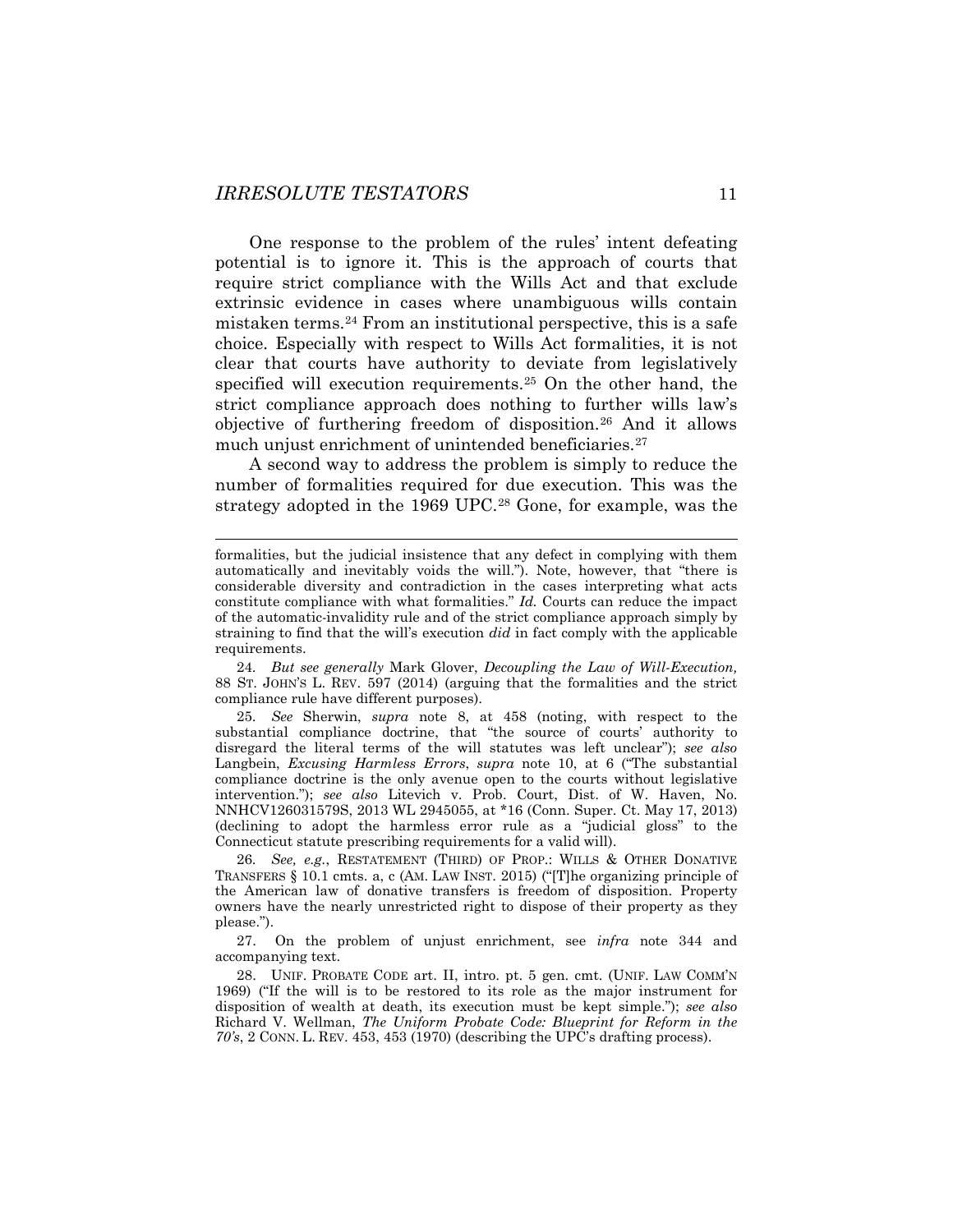requirement that a will be signed "at the end," or that the witnesses be "present at the same time" when the testator signed or acknowledged the will.29 The fewer the formalities required, the lower the number of wills invalidated on purely technical grounds, where the testator's intent will be defeated due to inadvertent, inconsequential execution errors. But for wills that failed to comply with the relaxed requirements of the 1969 UPC, the automatic invalidity rule held fast, raising the same issues as arose under the prior strict compliance approach.30

To solve this problem, John Langbein proposed, in a ground-breaking article published in 1975, an entirely different way to avoid unfortunate outcomes: the doctrine of "substantial compliance."31 Under this doctrine, the finding of a formal defect would not lead to automatic invalidity, but rather to a further inquiry: "[D]oes the noncomplying document express the decedent's testamentary intent, and does its form sufficiently approximate Wills Act formality to enable the court to conclude that it serves the purposes of the Wills Act?"32 If, in a case of improper execution, the functions of the relevant formalities were satisfied, Langbein argued that the will should be admitted to probate notwithstanding the technical error.33

However, in 1987, after studying experience with statutory reforms in Australia, Langbein moved in an altogether different

31*. See* Langbein, *Substantial Compliance*, *supra* note 17, at 489 (insisting that the formalism of wills law is "mistaken and needless").

 <sup>29</sup>*. See* UNIF. PROBATE CODE § 2-502 (amended 2010) (UNIF. LAW COMM'N 2013) (requiring only the testator's signature and the signature of two witnesses for a formal will execution); *see also* UNIF. PROBATE CODE § 2-502 cmt. (UNIF. LAW COMM'N 1969) ("The formalities for execution of a witnessed will have been reduced to a minimum . . . . The intent is to validate wills which meet the minimal formalities of the statute.").

<sup>30</sup>*. See* Langbein, *Substantial Compliance, supra* note 17, at 510 (comparing a "rule of reduced formalism" to the UPC approach which "reduce[s] the number of required formalities," but noting "although both techniques work generally in the same direction, they will produce different results in many cases if the UPC's 'minimal formalities' are to be enforced with the same literalism as before"); *see also* Lindgren, *supra* note 5, at 1011 ("The approach of the Uniform Probate Code from 1969 to 1980 was to reduce will formalities, but to require strict compliance with those formalities.").

<sup>32</sup>*. Id.*

<sup>33</sup>*. See id.* at 515–16 ("[T]he substantial compliance doctrine would admit to probate a noncomplying instrument that the court determined was meant as a will and whose form satisfied the purposes of the Wills Act.").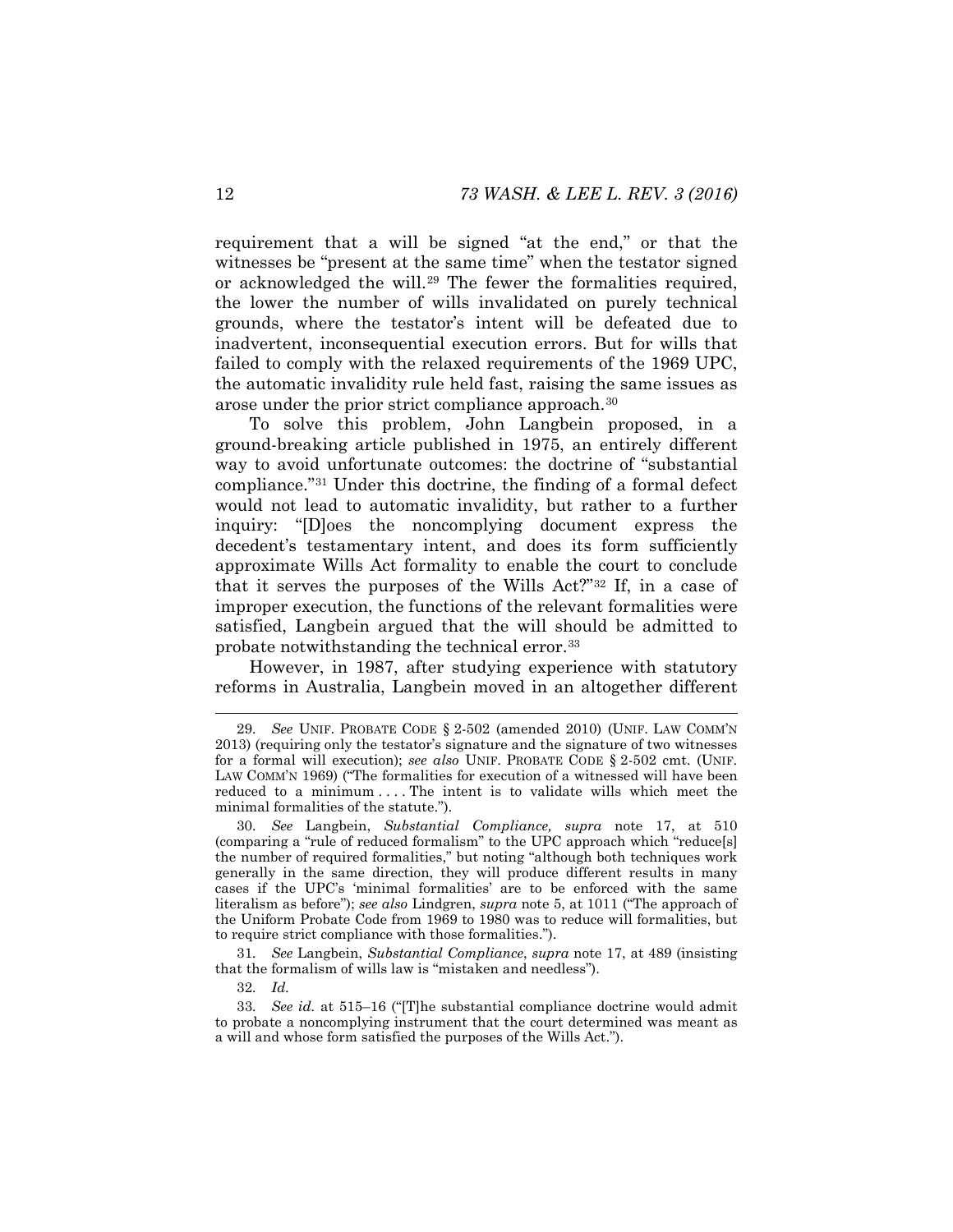direction.34 Rather than seeking to ascertain whether the functions of form had been met on the facts, as was required under the substantial compliance doctrine, Langbein proposed instead that any and all compliance errors be excused entirely if the testator's intent that the document constitute his will is proven to a high degree of confidence. Under this new harmless error proposal, the extent to which an instrument's form "approximate[s]" Wills Act requirements is entirely immaterial as long as the evidence that the testator intended the document as his will is otherwise convincingly clear. UPC section 2-503 and Restatement section 3.3 alike adopt this approach. Section 2-503 of the 2010 UPC provides that a document *not* executed in compliance with the provisions of the Wills Act may nonetheless be treated as a will if it is established by clear and convincing evidence that the decedent intended the writing to constitute his or her will.35 Restatement section 3.3, promulgated a few years later, provides that "a harmless error in executing a will may be excused if the proponent establishes by clear and convincing evidence that the decedent adopted the document as his or her will."36

- (1) the decedent's will
- (2) a partial or complete revocation of the will,
- (3) an addition to or an alteration of the will, or
- (4) a partial or complete revival of his [or her] formerly revoked will or of a formerly revoked potion of the will.

36. RESTATEMENT (THIRD) OF PROP.: WILLS & OTHER DONATIVE TRANSFERS § 3.3 (AM. LAW INST. 2015). The reasons for preferring the harmless error approach to the substantial compliance approach have been frequently rehearsed. Langbein found that the courts purporting to apply the substantial compliance approach tended not to focus, as the doctrine intended, on whether the defect in question was "harmless to the statutory purpose." Langbein, *Substantial Compliance, supra* note 17, at 531. Instead, the courts asked whether the testator's compliance was "near perfect." *See* Langbein, *Excusing* 

 <sup>34.</sup> *See generally* Langbein, *Excusing Harmless Errors*, *supra* note 10.

<sup>35.</sup> UPC section 2-503's "dispensing power" extends to formally-flawed efforts to revoke, amend, or revive a will. *See* UNIF. PROBATE CODE § 2-503 (amended 2010) (UNIF. LAW COMM'N 2013)

Although a document or writing added upon a document was not executed in compliance with Section 2-502 [stating requirements for valid will execution], the document or writing is treated as if it had been executed with that section if the proponent of the document or writing establishes by clear and convincing evidence that the decedent intended the document or writing to constitute: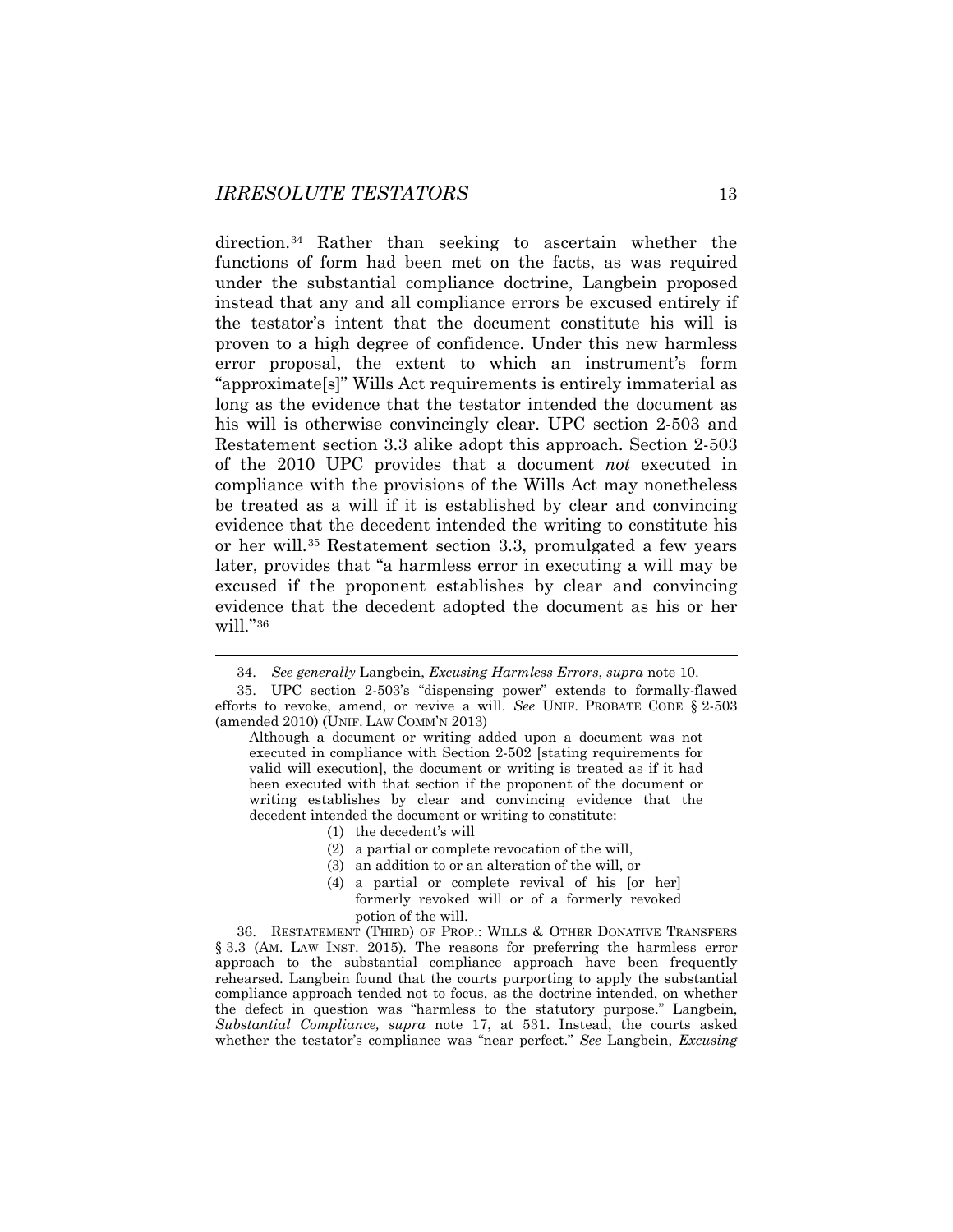Toward the end of his article proposing the harmless error reform, Langbein noted that "the development of a statutory remedy to cure mistakes in complying with execution formalities invites consideration of the parallel . . . problem of mistakes in content,"37 such as dropped paragraphs or misdescribed devisees. In accordance with an earlier proposal made in an article co-authored with Lawrence Waggoner,38 Langbein argued that in the mistaken term context as in the execution context, the law should be prepared to correct the error if the error is proved to a high degree of certainty.<sup>39</sup> UPC section 2-805 and Restatement section 12.1, adopted in the 2008 and 2003 respectively, reflect this approach, permitting reformation to conform the testator's document to reflect his intention if both the mistake and the intention are proved by "clear and convincing evidence."40 In

37*.* Langbein, *Excusing Harmless Errors*, *supra* note 10, at 53.

38. *See generally* John H. Langbein & Lawrence W. Waggoner, *Reformation of Wills on the Ground of Mistake: Change of Direction in American Law*, 130 U. PA. L. REV. 521 (1982) [hereinafter Langbein & Waggoner, *Reformation of Wills*].

The Restatement provides:

A donative document, though unambiguous, may be reformed to

 $\overline{a}$ 

*Harmless Errors*, *supra* note 10, at 53 ("[T]he courts read into their substantial compliance doctrine a near-miss standard, ignoring the central issue of whether the testator's conduct evidenced testamentary intent."). Meanwhile, the power to excuse harmless errors, which was applied far more often to attestation mistakes than those involving writing or signature, brought the formal law of wills into proper "alignment" with the law of will substitutes, where writing and signature are virtually indispensable, but attestation uncommon. *Id.* at 52–53. The reform also made sense in the context of wills law itself, making the presumption of invalidity applicable to defectively executed wills rebuttable rather than conclusive. *Id.* at 53. Finally, the Australian experience showed that there was no need to fear that open acknowledgment and correction of execution errors would somehow open a floodgate of litigation. *See id.* at 51 ("[T]he litigation levels have been astonishingly low.").

<sup>39</sup>*. See* Langbein, *Excusing Harmless Errors, supra* note 10, at 53 ("And the standard of proof should be pitched below that of criminal law but above that of ordinary civil litigation—in American parlance, clear and convincing evidence.").

<sup>40.</sup> *See* UNIF. PROBATE CODE § 2-805 (amended 2010) (UNIF. LAW COMM'N 2013)

The court may reform the terms of a governing instrument, even if ambiguous, to conform the terms to the transferor's intention if it is proved by clear and convincing evidence what the transferor's intention was and that the terms of the governing instrument were affected by a mistake or fact or law, whether in expression or inducement.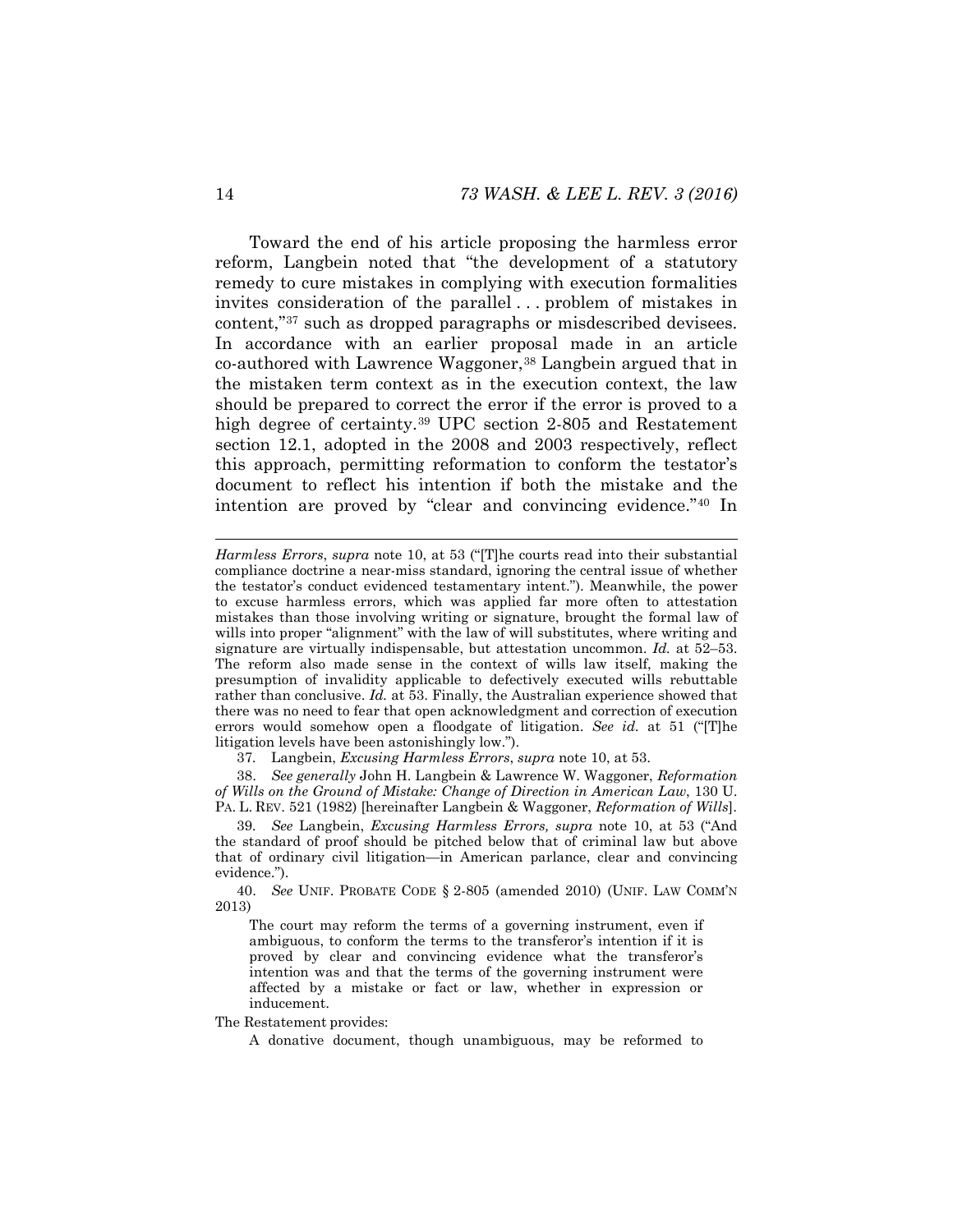combination, the execution and mistake correction reforms reject the "relentless formalism" of the older law of wills.41

#### *B. The Evidentiary Problem*

This history of reform is fairly well established. What has not been previously appreciated, however, is the extent to which a higher than normal standard of proof—the clear and convincing evidence standard—has been integral to the reforms from the start. As we have seen, prior law held that, even under the more relaxed rules of the 1969 UPC, mistakes in execution automatically invalidated a will and mistaken terms could not be corrected. The danger involved in correcting both kinds of mistakes is evidentiary. Proof of the error and of the testator's intent must come from outside the attested will and will be offered when the testator is incapable of clarifying, correcting, or contradicting the unreliable statements of the living.42 The reforms' response is to require more and better evidence evidence that is "clear and convincing."

The evidentiary problem has long been clear. Gulliver and Tilson's "classic"43 explanation of why the requirements for will execution are formal begins by depicting an evidentiary dilemma:

41. Langbein, *Substantial Compliance, supra* note 17, at 489.

conform the text to the donor's intention if it is established by clear and convincing evidence (1) that a mistake of fact or law, whether in expression or inducement, affected specific terms of the document; and (2) what the donor's intent was. In determining whether these elements have been established by clear and convincing evidence, direct evidence of intention contradicting the plain meaning of the text as well as other evidence of intention may be considered.

RESTATEMENT (THIRD) OF PROP.: WILLS & OTHER DONATIVE TRANSFERS § 12.1 (AM. LAW INST. 2015). The concept of these reforms originated in section 415 of the Uniform Trust Code. UNIF. TRUST CODE § 415 (amended 2005) (UNIF. LAW COMM'N 2014); *see also* UNIF. PROBATE CODE § 2-805 cmt. (UNIF. LAW COMM'N 2010) ("Added in 2008, Section 2-805 is based on Section 415 of the Uniform Trust Code, which in turn was based on Section 12.1 of the Restatement (Third) of Property: Wills and Other Donative Transfers (2003)."); *see* Gazur, *supra* note 8, at 409–10 (describing the development of the reforms).

<sup>42</sup>*. See* DUKEMINIER & SITKOFF, *supra* note 9, at 147 ("The witness who is best able to authenticate the will . . . and to clarify the meaning of its terms is dead by the time the court considers such issues.").

<sup>43</sup>*.* Langbein, *Substantial Compliance*, *supra* note 17, at 492.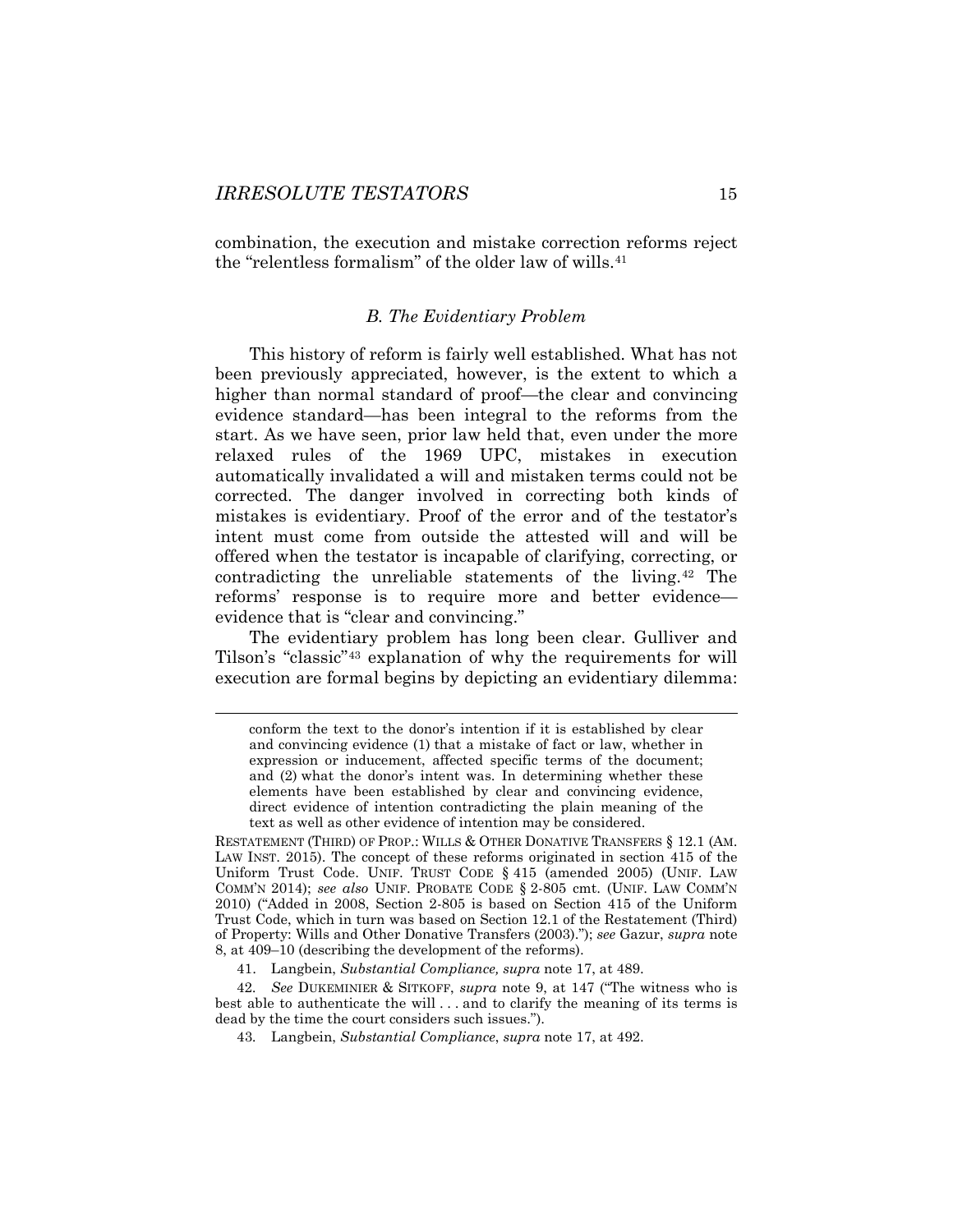"If all transfers were required to be made before the court determining their validity," they wrote, "it is probable that no formalities except oral declarations in the presence of the court would be necessary" because the court "could observe the transferor, hear his statements, and clear up ambiguities by appropriate questions."44 But transfers are not made before courts, and this is why the law imposes "requirements of transfer beyond evidence of oral statements of intent."45 Langbein made a similar point about evidence, observing that "the 'chief justification' for the Wills Act formalities . . . is that the testator must inevitably be unavailable at the time of litigation to authenticate or clarify his intention. This factor justifies the formalities."46

As noted earlier, the formalities are potentially intent-effectuating, serving ritual, evidentiary, protective, and channeling functions.47 While the functions of formality are intimately connected because "whatever tends to accomplish one of these purposes will also tend to accomplish the [others],"48 some of these functions were considered more important than others from the start. For example, even as Gulliver and Tilson identified the protective function of attestation, they sharply criticized its necessity and effectiveness.49 The 1969 UPC's elimination of prior requirements that the testator publish the will, that the witnesses sign in the testator's presence, that the will be signed at "the end," and that the witnesses be disinterested,50 all "markedly weakened the ceremonial value of

 <sup>44</sup>*.* Gulliver & Tilson, *supra* note 13, at 3.

<sup>45</sup>*. Id.*

<sup>46.</sup> Langbein, *Substantial Compliance, supra* note 17, at 501.

<sup>47</sup>*. Supra* notes 13–17 and accompanying text; *see also* RESTATEMENT (THIRD) OF PROP.: WILLS & OTHER DONATIVE TRANSFERS § 3.3 cmt. a (AM. LAW INST. 2015) ("Four discrete functions have been attributed to the formalities the evidentiary, cautionary, protective, and channeling functions.").

<sup>48.</sup> Langbein, *Substantial Compliance, supra* note 17, at 497 (quoting Lon Fuller, *Consideration and Form*, 41 COLUM. L. REV. 799, 803 (1941)).

<sup>49.</sup> *See* Gulliver & Tilson, *supra* note 13, at 9–10 (asserting that the protective function "is difficult to justify under modern conditions").

<sup>50</sup>*. See* UNIF. PROBATE CODE § 2-502 cmt. (UNIF. LAW COMM'N 1969) (dispensing with the formalities of publishing, signing at the foot of the instrument, and signing in the presence of attesting witnesses).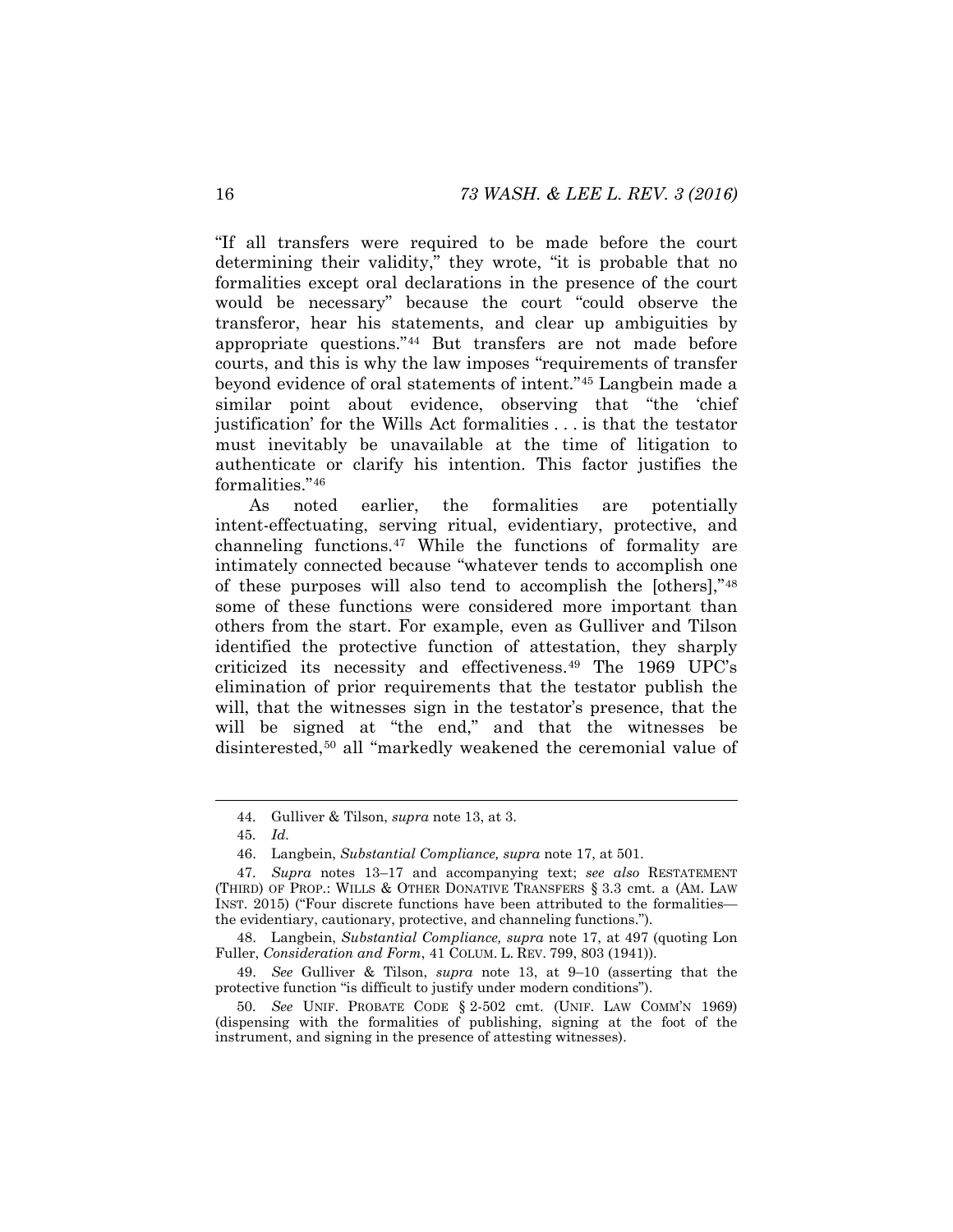attestation."51 From this, Langbein concluded that "the Code's requirements for attested wills suggest that it is primarily the evidentiary and channeling purposes of the Wills Act which survive in modern times."52 Of these two, Langbein had no trouble concluding that the evidentiary function is "primary."53

But if the evidentiary function of form matters, then any relaxation of formal requirements is potentially worrisome, as it reduces the certainty that the instrument in question reliably evidences the testator's intent.54 Langbein was attentive to this concern when he proposed the substantial compliance reform, assuring readers that the two most important evidentiary safeguards, a writing and a signature, would not be threatened under his new approach.<sup>55</sup> "A will with the testator's signature omitted does not substantially comply with the Wills Act because it leaves in doubt...the formation of testamentary intent, deliberate and *evidenced*."56 Similarly, "the substantial compliance doctrine would have no practical effect on the requirement that wills be in writing. Written terms, written signature, and—where mandated—written attestation comprise a group of formalities whose omission could scarcely be insubstantial."57 Because writing and signature requirements were indispensable under the substantial compliance approach, the quality and quantity of evidence of the testator's intent would necessarily be high.58

 <sup>51.</sup> Langbein, *Substantial Compliance, supra* note 17, at 511.

<sup>52</sup>*. Id.* 

<sup>53</sup>*. See id.* at 492 ("The primary purpose of the Wills Act has always been to provide the court with reliable evidence of testamentary intent and of the terms of the will."); *see also* Lindgren, *supra* note 5, at 1027 ("In the law of wills the overriding fear is that unattested language will be used to pass property at death.").

<sup>54</sup>*. See* Langbein & Waggoner, *Reformation of Wills, supra* note 38, at 579 (explaining that the no-reformation rule responded to "the difficulty and danger of proving that a testator now dead made a mistake in his duly executed will").

<sup>55</sup>*. See* Langbein, *Substantial Compliance, supra* note 17, at 518 ("Our courts rely upon signatures as the most important evidence of finality of intention. . . . Signature is also the primary evidence of the will's authenticity.").

<sup>56</sup>*. Id.* (emphasis added).

<sup>57</sup>*. Id.* at 518–19.

<sup>58</sup>*. See* Langbein, *Excusing Harmless Errors, supra* note 10, at 37 ("The requirement that the testator must have substantially complied with the Wills Act . . . serves much the function of an afforced standard of proof. Complying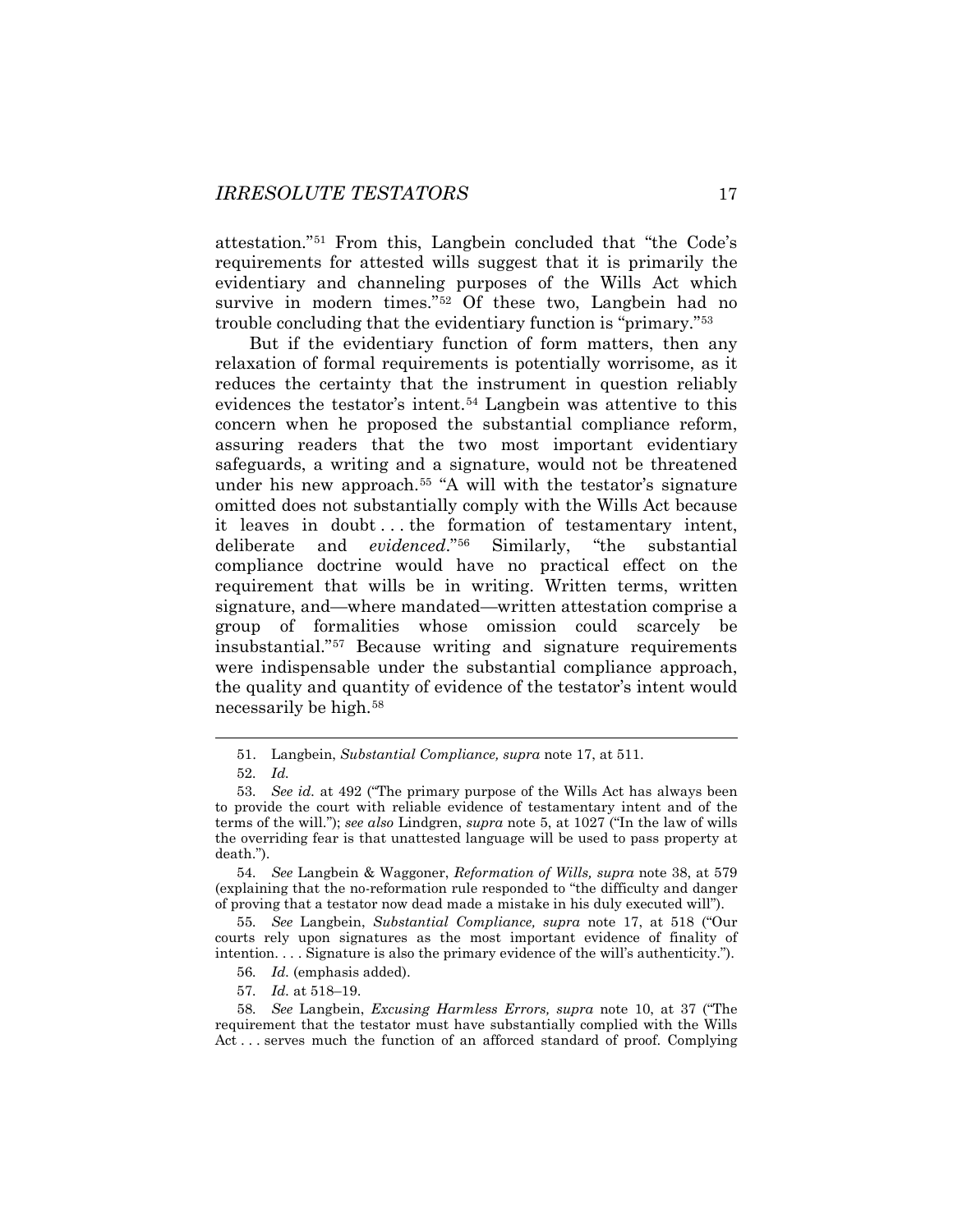But the evidentiary problems arising under the will execution reform are potentially far more serious because, in theory, even documents that do not come close to following Wills Act requirements are still eligible to be probated.59 Langbein first confronted this problem in the context of his and Waggoner's proposal to reform wills containing mistaken terms.60 In that analogous context, $61$  courts faced the same problem as arose with defectively executed wills: the evidence of mistake "must necessarily be presented when death has placed the testator beyond reply" and will involve statements "which he can now neither corroborate nor deny."62 Just as the solution to the problem of faulty execution had traditionally been to invalidate the will, the solution to the problem of "inherently suspect"63 extrinsic evidence in the reformation context had traditionally been to exclude it.<sup>64</sup> But there was an alternative, which courts had already used when asked to reform non-testamentary documents executed *inter vivos*, even when reformation was

61*. See* Langbein, *Excusing Harmless Errors, supra* note 10, at 35–36 (asserting a "cogent analogy" between problems of mistaken terms and mistakes in execution).

62. Langbein & Waggoner, *Reformation of Wills, supra* note 38, at 525; *see also* Gazur, *supra* note 8, at 406 (observing that a will is different from other instruments because it is the statement of the testator who "is always deceased and unable to testify when the instrument is interpreted, raising the possibility of fraud and unreliable, self-serving testimony by those hoping to change the outcome under the will").

63. Langbein & Waggoner, *Reformation of Wills, supra* note 38, at 526.

64*. See id.* at 525 (identifying the testator's primary protection against mistaken or fabricated evidence as the exclusion of all evidence).

substantially necessarily involves conduct that evinces unmistakable testamentary intent.").

<sup>59</sup>*. See* Langbein & Waggoner, *Reformation of Wills, supra* note 38, at 569 ("To the extent that a mistake case risks impairing any policy of the Wills Act, it is the evidentiary policy that is in question.").

<sup>60</sup>*. Id.* Proposed in 1982, the reformation reform fell between the time of the substantial compliance and harmless error proposals. Although introduced after the reformation reform, the harmless error execution reform was adopted by the UPC first, in 1990. The reformation reform did not appear in the UPC until later, in 2008. *See* John H. Langbein, *Major Reforms of the Property Restatement and the Uniform Probate Code: Reformation, Harmless Error, and Nonprobate Transfers*, 38 ACTEC L.J. 1, 8–9 (2012) [hereinafter Langbein, *Major Reforms*] ("In 2008, the Uniform Law Commission amended the Uniform Probate Code to incorporate the Restatement's reformation rule, giving the rule a statutory basis in enacting jurisdictions.").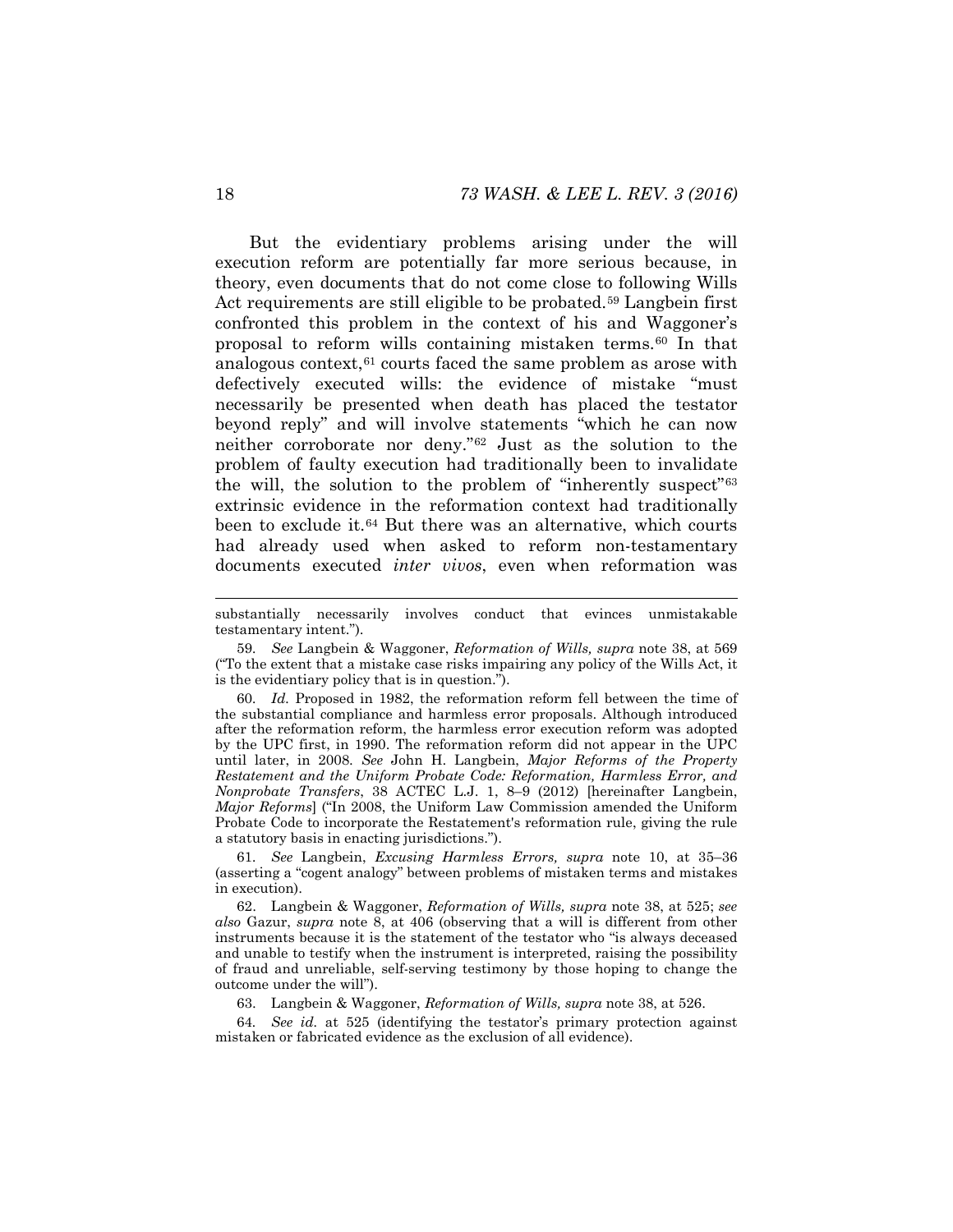sought after the death of the donor. That alternative was to require the evidence of mistake to be "clear and convincing." This higher standard of proof was described as "the essential safeguard" in the reformation cases. $65$  "The safeguard that prevents reformation from being abused—for example, by being employed to interpolate a spurious term—is the ancient requirement of an exceptionally high standard of proof."66

The South Australian statute on which Langbein modeled the harmless error reform responded to the evidentiary danger inherent in mis-executed wills by requiring that there be "no reasonable doubt" that the decedent intended the document to serve as his will.67 This standard, so resembling the "beyond reasonable doubt" standard applicable in criminal, but not civil, cases in the United States, struck Langbein as too demanding.68 While the preponderance of the evidence standard ordinarily applicable to civil litigation might be appropriate in substantial compliance cases because "complying substantially necessarily involves conduct that evinces unmistakable testamentary

 <sup>65</sup>*. Id.* at 526, 578; *see also* UNIFORM TRUST CODE § 415 cmt. (UNIF. LAW COMM'N 2010) ("Because reformation may involve the addition [or deletion] of language to the instrument . . . reliance on extrinsic evidence is essential. To guard against the possibility of unreliable or contrived evidence in such circumstance, the higher standard of clear and convincing proof is required.").

<sup>66.</sup> Langbein & Waggoner, *Reformation of Wills, supra* note 38, at 568; *see also id.* ("It is the heavy burden of proof according to a clear-and-convincingevidence requirement that is the real safeguard against fraud and abuse, rather than the categorical denial of relief."); RESTATEMENT (THIRD) OF PROP.: WILLS & OTHER DONATIVE TRANSFERS § 12.1 cmt. b (AM. LAW INST. 2015) (explaining that the new strategy to deal with "inherently suspect" extrinsic evidence is not to exclude it altogether, as had been the case in the past, but to "guard against giving effect to fraudulent or mistaken evidence by imposing an above-normal standard of proof").

<sup>67</sup>*. See* Langbein, *Excusing Harmless Errors, supra* note 10, at 9 (quoting *Wills Act Amendment Act (No. 2) 1975* (S. Aust.) s 9 (Aust.) (amending the *Wills Act of 1936, §§–1975* (S. Aust.) s 12(2), 8 S. Aust. Stat. 665)) (instructing courts to deem a document a will if it is satisfied "that there can be no reasonable doubt that the deceased intended the document to constitute his will").

<sup>68.</sup> *See id.* at 34 ("[I]n some [of the cases under the South Australian dispensing power statute] adherence to the BRD standard would have required courts to frustrate well-proven testator's intent under a remedial statute that was designed to achieve the opposite.").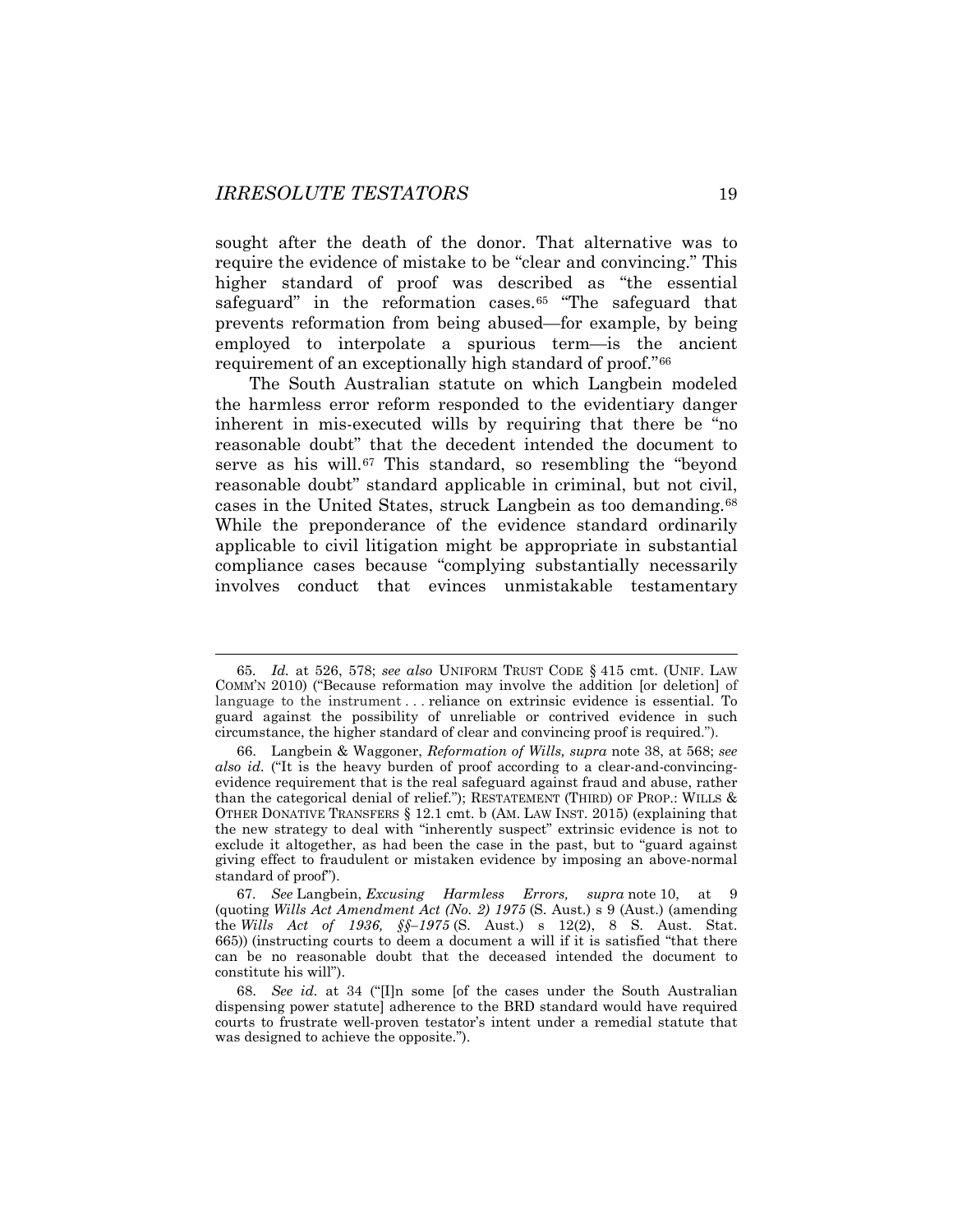intent,"69 he argued that in harmless error cases the clear and convincing evidence standard struck "the appropriate balance."70

The official comments to both the UPC and Restatement reform provisions link the use of the clear and convincing evidence standard for the mistake correction reforms in wills law to the traditional justifications for the use of the clear and convincing evidence standard in other legal contexts. In Addington v. Texas,<sup>71</sup> where the standard of proof for involuntary commitment was at issue, the United States Supreme Court described three functions served by elevated proof standards: 1) instructing the fact finder about the degree of confidence in the correctness of factual conclusions, 2) allocating the risk of error between litigants, and 3) indicating the relative importance attached to the ultimate decision.72 The comment to UPC section 2-503 invokes the risk allocation and importance-signifying functions directly: "By placing the burden of proof upon the proponent of a defective instrument, and by requiring the proponent to discharge that burden by clear and convincing evidence . . . Section 2-503 imposes procedural safeguards appropriate to the seriousness of the issue."73 The comment to Restatement section 12.1 permitting reformation of mistaken terms refers to all three functions: "The higher standard of proof under this section imposes a heightened sense of responsibility on the trier of fact," "imposes a greater risk of an erroneous factual determination on the party seeking reformation," and, by inviting searching appellate court scrutiny, "pressures the trial judge to do an especially careful job."74 Thus the clear and convincing evidence standard marks the execution and term correction reforms of the Wills Act as high-stakes decisions in which it is

 <sup>69</sup>*. Id.* at 37.

<sup>70</sup>*. Id.* 

<sup>71.</sup> 441 U.S. 418 (1979).

<sup>72</sup>*. Id.* at 423. The third factor is restated later in the opinion as "impress[ing] the factfinder with the importance of the decision." *Id.* at 427.

<sup>73.</sup> UNIF. PROBATE CODE § 2-503 cmt. (amended 2010) (UNIF. LAW COMM'N 2013).

<sup>74.</sup> RESTATEMENT (THIRD) OF PROP.: WILLS & OTHER DONATIVE TRANSFERS § 12.1 cmt. e (AM. LAW INST. 2015). Comment e to Restatement section 12.1 cites *In re* Winship, 397 U.S. 358 (1970), an authority the U.S. Supreme Court relied on in *Addington*. 441 U.S. at 423–28.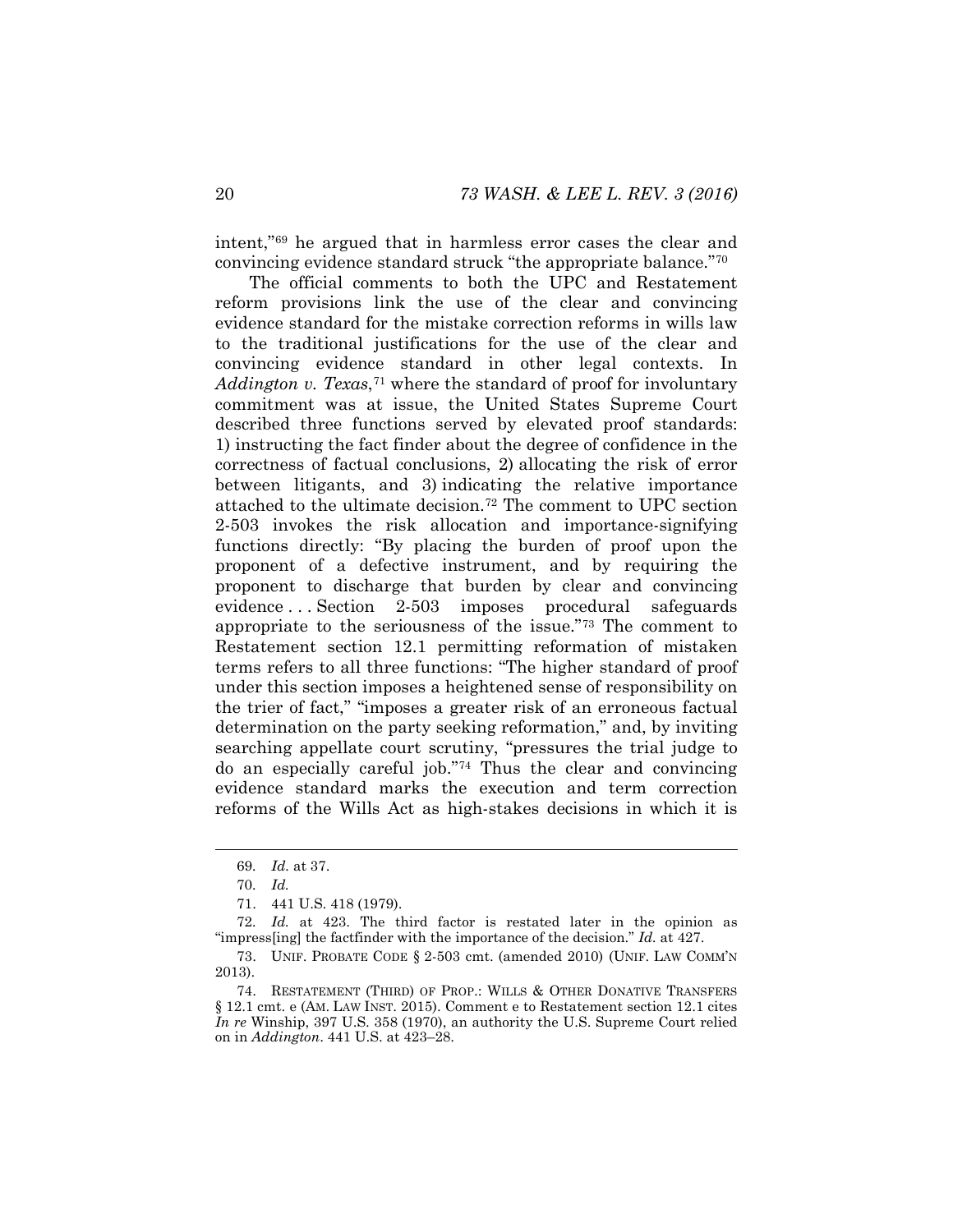especially important for courts to pay close attention and worry about accurate fact-finding.75 This attention to accuracy is integral to the reform.

The higher degree of certainty required under and provided by the clear and convincing evidence standard responds to another potential problem posed by the relaxation of the formalism of older wills law, the threat of an explosion of previously foreclosed litigation over the validity and meaning of wills.<sup>76</sup> "Perhaps the most recurrent concern in discussions about the merits of a harmless error rule for Wills Act blunders," Langbein wrote, "is the fear of a litigation imbroglio."<sup>77</sup> Relatedly, permitting reform of mistakes in will drafting or execution might invite a different slippery slope problem of carelessness in will preparation.78

76*. See* Langbein, *Excusing Harmless Errors, supra* note 10, at 36 ("[T]he drafters of the South Australian statute sought a higher-than-ordinary standard of proof . . . [because] [t]hey were inviting litigation about an issue . . . that due compliance . . . forecloses, namely, whether to treat an imperfect instrument as a will.").

77*. Id.* at 37.

 <sup>75.</sup> There are many provisions of the UPC other than section 2-503 and section 2-805 providing that a certain fact will be deemed true or presumed under specified circumstances, but permitting the contrary to be shown *if* the facts offered to rebut the presumed state of affairs are established by clear and convincing evidence. *See generally, e.g.*, UNIF. PROBATE CODE §§ 2-104, 2-210, 2- 702, 5-311 (amended 2010) (UNIF. LAW COMM'N 2013). The mistake correction reforms can be seen to fit this pattern in that, as explained *infra* text accompanying notes 60–63, they state a presumption that faulty execution bespeaks lack of testamentary intent, but permit the contrary to be shown if proven by clear and convincing evidence. The other UPC provisions relying on clear and convincing evidence are akin to the mistake correction reforms in that they involve facts of unusual importance, such as death, survival or parentage. As is the case with will execution errors and mistake correction, in these cases much also turns on the outcome, and thus the factfinder must both understand the importance of the issue before him and have a high degree of confidence in the factual conclusions reached.

<sup>78.</sup> For recent commentary echoing this concern, see, e.g., Mark Glover, *The Therapeutic Function of Testamentary Formality*, 61 KAN. L. REV. 139, 173 (2012) [hereinafter Glover, *The Therapeutic Function*] ("[A] rule of relaxed formalism could encourage testators to execute wills informally and without the assistance of a lawyer."); Adam J. Hirsch, *Formalizing Gratuitous and Contractual Transfers: A Situational Theory*, 91 WASH. U. L. REV. 797, 829 (2014) ("The harmless error power might tend to encourage carelessness and breed litigation, or open up avenues for fraud."); Kelly, *Toward Economic Analysis, supra* note 5, at 878 ("In theory, adopting harmless error or reformation could affect the incentives of a testator or the testator's attorney" to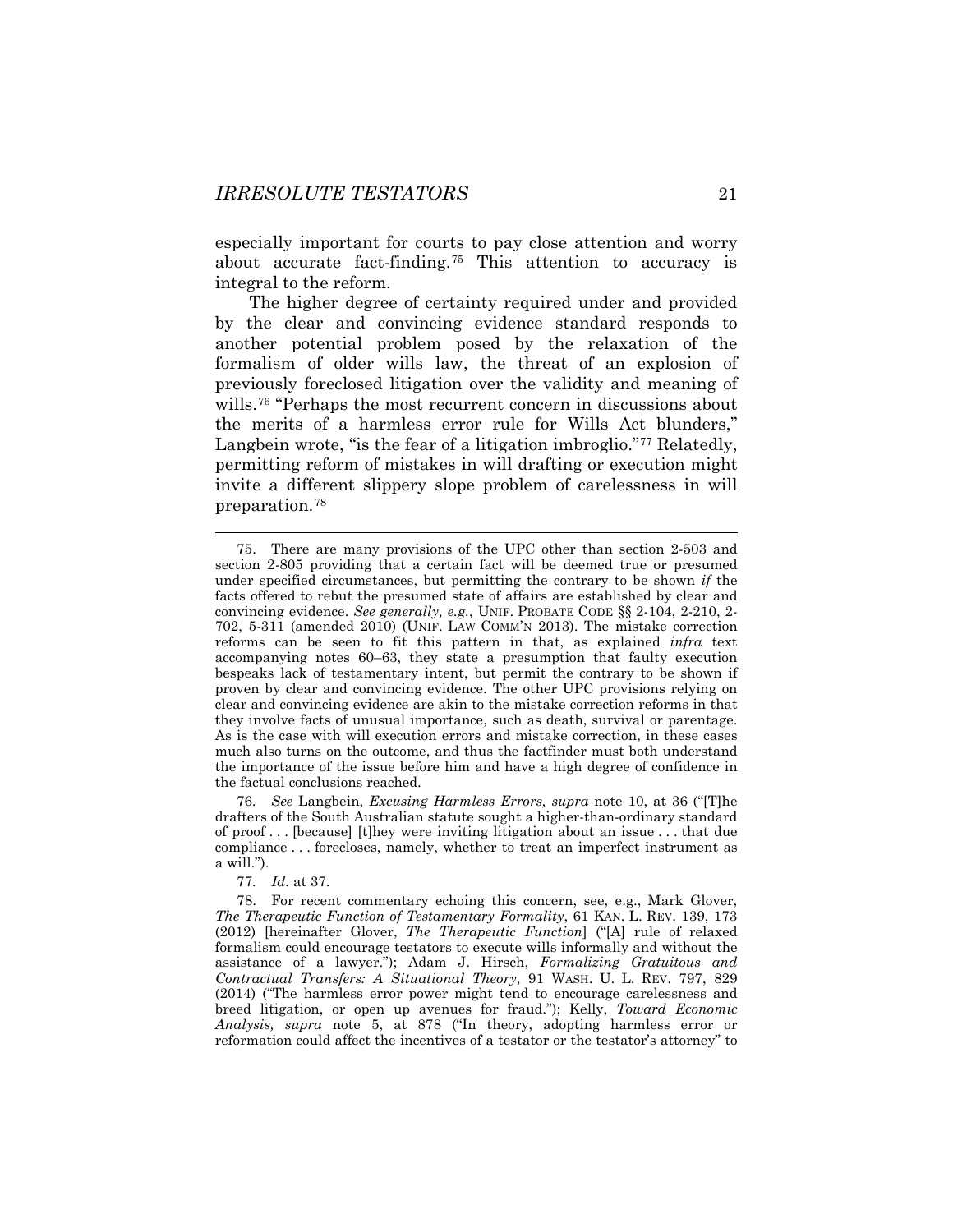The response to the concern about a litigation explosion had two parts. The first focused on the kind of litigation that arises under the automatic-invalidity rule that the reforms set out to change. If a court's only option with respect to an improperly executed will is to deny it probate, then in cases of technical noncompliance there is pressure to interpret the facts in a strained manner to reach the conclusion that despite what might look like evidence to the contrary the will *was* in fact properly executed.79 This pressure produces a case law that the reformers described as "awkward"80 and sometimes "dishonest."81 The reformers claimed that the new, purposive, analysis required under the reforms' approach would produce better litigation: "The choice is not between litigation and no litigation. In cases of defective compliance the important choice is between litigation resolved purposefully and honestly . . . or irrationally and sometimes dishonestly under the rule of literal compliance."<sup>82</sup> Litigation that more honestly and directly addressed the real concerns would, in turn, render litigation more "predictable."83

But the reformers' claim went further. Improving the quality of the litigation, they argued, would lead to a reduction in certain kinds of suits: "A harmless error rule actually decreases litigation about Wills Act formalities," suppressing litigation about "technicalities of compliance."84 But what would really reduce the

83*.* Langbein*, Excusing Harmless Errors*, *supra* note 10, at 51.

take care in executing or reviewing the terms of a will).

<sup>79</sup>*. See* Langbein, *Substantial Compliance*, *supra* note 17, at 525 "The rule of literal compliance can produce results so harsh that sympathetic courts incline to squirm," asking questions such as, "Is a wave of a testator's hand a publication or an acknowledgement. Was the signature 'at the end'? When the attesting witnesses were in the next room, were they in the testator's presence?" (citations omitted).

<sup>80</sup>*. Id.* at 526.

<sup>81</sup>*. Id.* at 525.

<sup>82</sup>*. Id.* at 526; *see also* Lindgren, *supra* note 5, at 1016 ("[U]nder the dispensing power the issues litigated will change for the better. Litigation about formalities will lessen; litigation about testamentary intent will increase.").

<sup>84</sup>*. Id.*; *see also* Langbein, *Substantial Compliance*, *supra* note 17, at 526 ("[T]he standard would be more predictable, and contestants would lose their present incentive to prove up harmless defects."). Indeed, Langbein speculated that it was the older rule that might foster needless litigation: "[A]t least for execution defects of the near-miss type, the rule of strict compliance may actually promote litigation, by inciting courts to bend the ostensible rules in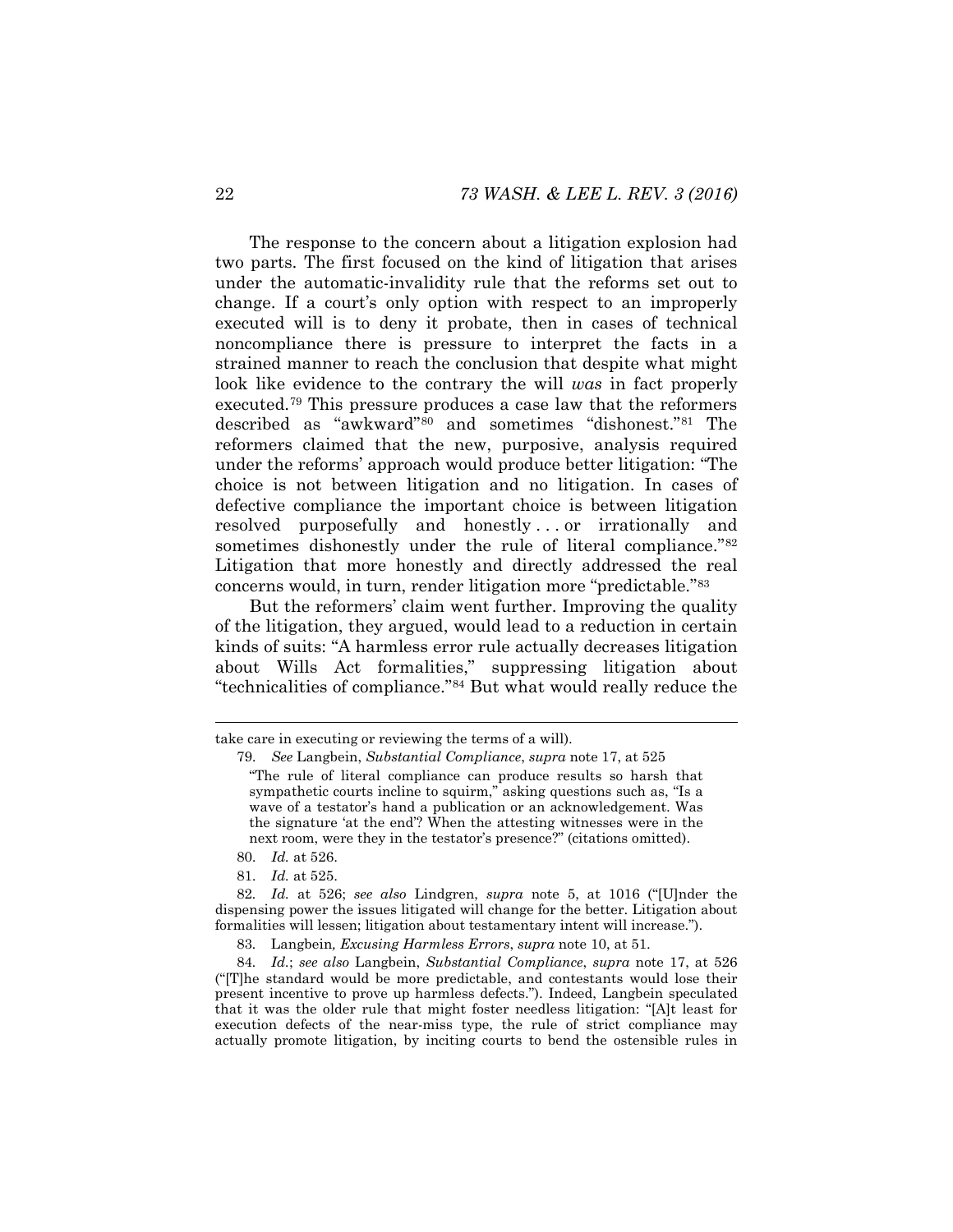quantity of suits—the real preventative to the feared "litigation imbroglio"—was the heightened evidentiary standard built into the reforms. "The clear-and-convincing-evidence standard," Langbein wrote, "would raise the threshold for directed verdict and summary judgment to a level that would deter . . . litigation."85 This thought is echoed in the Comment to Restatement section 12.1: "The higher standard of proof . . . imposes a greater risk of an erroneous factual determination on the party opposing reformation....This tilt . . . deters a potential plaintiff from bringing a reformation suit on the basis of insubstantial evidence."86 Lest all this seem too hypothetical, the reformers had hard evidence to back it up. Litigation levels in Australia were "astonishingly low."87

Neither, it was argued, would the reforms truly risk the other potential slippery slope problem of inviting careless execution or drafting. The reformed provisions, with their direct mention of evidence, mark the new statutes as rules of litigation. The reformers argued that professional estate planners never rely on litigation;<sup>88</sup> to the contrary, "they opt for maximum formality, in order to be in the best possible position to defend the will against any claim of imposition or want of finality."<sup>89</sup> Nor would the reforms "attract the reliance of amateurs, nor increase the number of homemade wills."90 Those are the wills, of course, about which litigation is assumed to be most frequent,  $91$  but the

ways that make the outcomes hard to predict." Langbein, *Excusing Harmless Errors*, *supra* note 10, at 28.

<sup>85.</sup> Langbein & Waggoner, *Reformation of Wills*, *supra* note 38, at 587.

<sup>86.</sup> RESTATEMENT (THIRD) OF PROP.: WILLS & OTHER DONATIVE TRANSFERS § 12.1 cmt. e (AM. LAW INST. 2015).

<sup>87</sup>*.* Langbein, *Excusing Harmless Errors*, *supra* note 10, at 51; *see also* UNIF. PROBATE CODE § 2-503 cmt. (amended 2010) (UNIF. LAW COMM'N 2013) ("Experience in Israel and South Australia strongly supports the view that a dispensing power like Section 2-503 will not breed litigation.").

<sup>88</sup>*. See* Langbein, *Substantial Compliance*, *supra* note 17, at 524 ("Precisely because the substantial compliance doctrine is a rule of litigation, it would have no place in professional estate planning."); Langbein & Waggoner, *Reformation of Wills*, *supra* note 38, at 587 ("Precisely because the reformation doctrine is a rule of litigation, no draftsman would plan to rely on it when proper drafting can spare the expense and hazard of litigation.").

<sup>89</sup>*.* Langbein, *Substantial Compliance*, *supra* note 17, at 524.

<sup>90</sup>*. Id.* 

<sup>91</sup>*. See* Langbein, *Excusing Harmless Errors*, *supra* note 10, at 8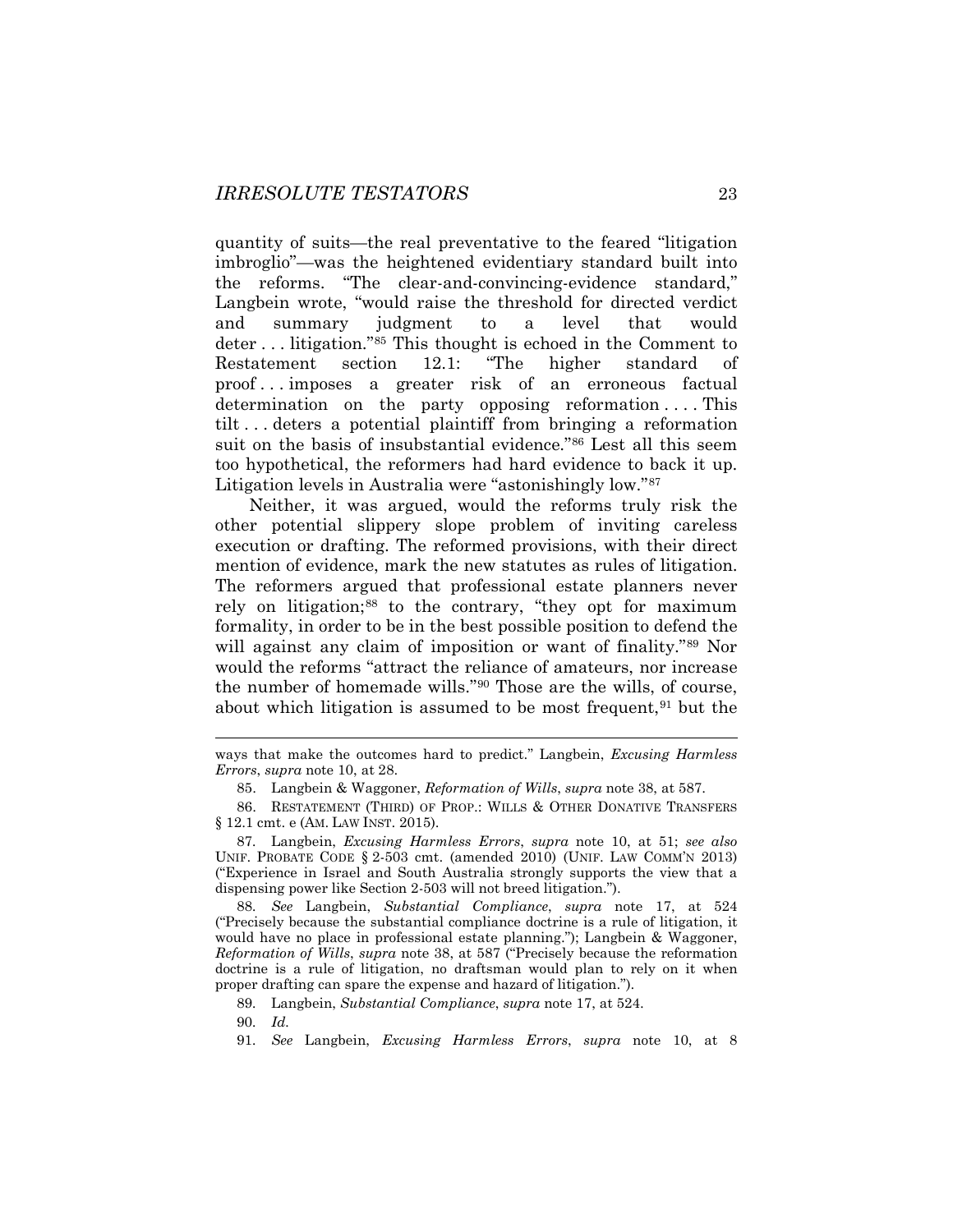reformers asserted that the standard of proof would reduce lawsuits over them.92 If the proponent's burden of proof of a defective will is "onerous,"93 as it would be under the clear and convincing evidence standard, then he will "forego the trouble and expense of hopeless litigation."94

# *C. Reform, Not Revolution*

In the end, the reformers conceptualized the harmless error rule as simply a variant on a presumption already implicitly present in the Wills Act.95 When a will is proper in form, it is presumed to reflect serious, genuine, authentic testamentary intent.<sup>96</sup> But the presumption is rebuttable.<sup>97</sup> Contestants may challenge the presumption raised by due execution by showing *inter alia* that the testator lacked capacity or did not in the circumstances truly intend the executed instrument to serve as

 <sup>(</sup>explaining that "Wills Act execution blunders arise mostly in home-executed wills"). *But see infra* notes 346–350 and accompanying text (challenging the assertion that mistakes are made only by those who lack means or access to legal advice).

<sup>92</sup>*. See* Langbein, *Substantial Compliance*, *supra* note 17, at 566 ("By substituting a purposive analysis for a formal one, the substantial compliance doctrine would actually decrease litigation about the formalities. The standard would be more predictable, and contestants would lose their present incentive to prove up harmless defects.").

<sup>93</sup>*. Id.* at 525.

<sup>94</sup>*. Id.*

<sup>95</sup>*. See id.* at 513 ("Proponents . . . are now entitled to presume from due execution . . . the existence of testamentary intent and the fulfillment of the Wills Act purposes.").

<sup>96</sup>*. See* R.D. Hursh, Annotation, *Weight and Effect of Presumption or Inference of Due Execution*, 40 A.L.R.2d 1223, § 1 (originally published in 1955) ("It is a relatively well-established principle of the law of wills that when it is shown that a will has been attested . . . a presumption arises that the will was duly executed, that is, that it was executed with the formalities required by law."); Langbein, *Substantial Compliance*, *supra* note 17, at 513 (explaining that this presumption serves to "routinize probate" and "transform hard questions into easy ones").

<sup>97</sup>*. See* Hursh, *Weight and Effect of Presumption or Inference of Due Execution*, *supra* note 96, § 7(a) ("Both the courts which regard the presumption arising from proof of attestation of a will as one 'of fact' and those which regard it as one 'of law,' are in agreement that the presumption is a rebuttable one, and may be overcome by evidence to the contrary.").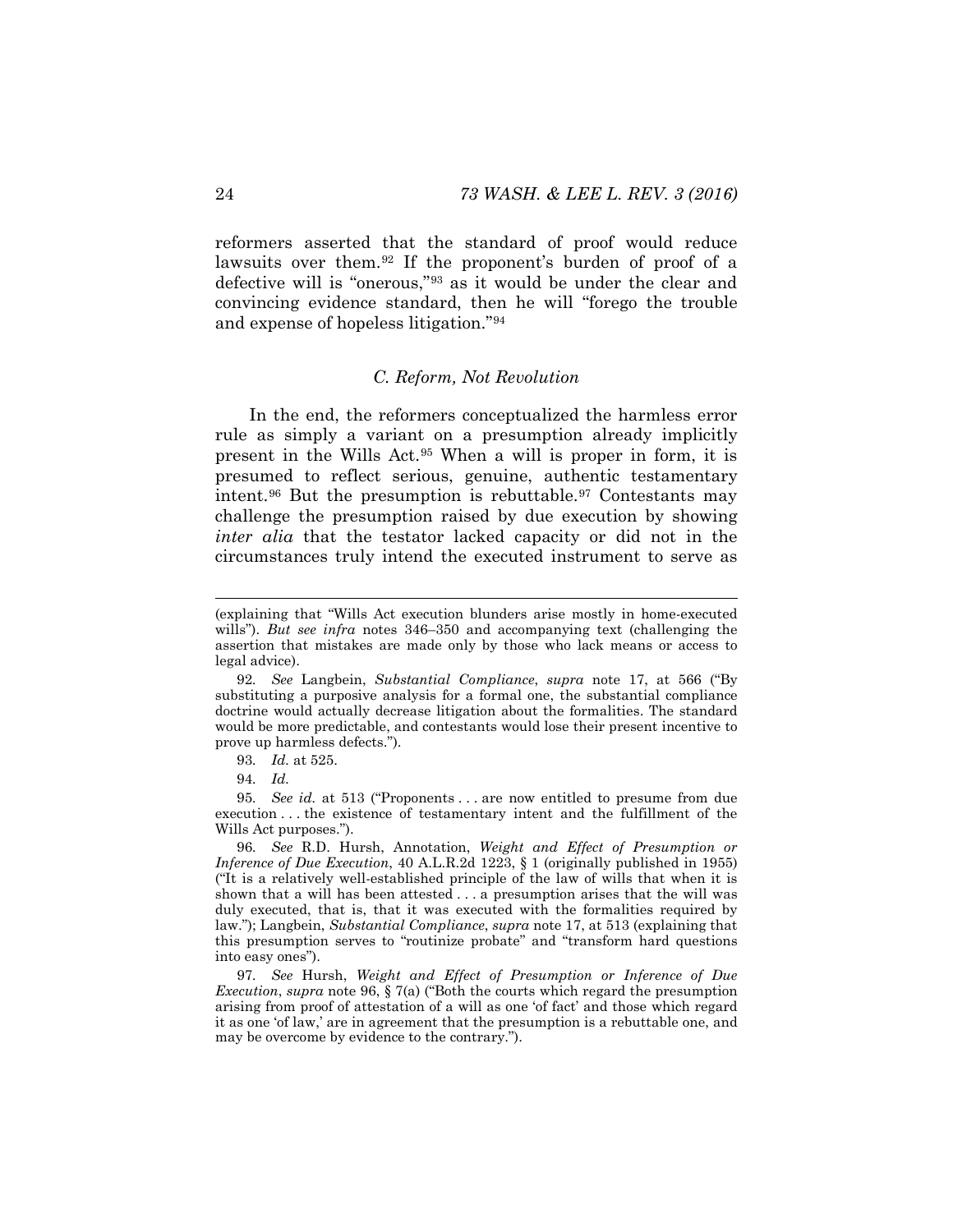his will.<sup>98</sup> The "central insight" underlying the harmless error rule is just the mirror image: "[T]he law could avoid so much of the hardship associated with the rule of strict compliance if the presumption of invalidity now applied to defectively executed wills were reduced from a conclusive to a rebuttable one."<sup>99</sup> Thus, under the will execution reform, lack of due execution gives rise to the presumption that the document was not intended as the testator's will, but proponents may challenge that presumption by showing that, despite the execution defect, the testator *did* seriously intend the document to serve as his will.<sup>100</sup> Like other important factual presumptions created by the UPC, the rebuttal must be clear and convincing.101 The reforms were presented as a significant change in the law, but not a revolutionary one.

Before moving on to the cases applying the clear and convincing evidence standard, it is worth noting three other important limits on the reforms' ambitions. First, the will execution reform was not intended to displace the Wills Act formalities, which continued to be seen as creating a safe harbor for the testator, who, by complying with the formal execution rules, "assures his estate of routine probate in all but exceptional circumstances."102 All the harmless error rule did was recognize that "when the testator has made a mistake in complying with the formalities, it does not follow that the purposes of the Wills Act have been disserved."103 Those purposes—ritual, evidence, etc.—remained unquestioned; it was only the automatic-invalidity rule that was to be altered.104

 <sup>98.</sup> *See* Langbein, *Substantial Compliance*, *supra* note 17, at 500 ("Such fundamental requisites as the testator's capacity and testamentary intent are presumed from due execution, subject of course to disproof.").

<sup>99.</sup> Langbein, *Excusing Harmless Errors, supra* note 10, at 3.

<sup>100</sup>*. See* Langbein, *Substantial Compliance*, *supra* note 17, at 513 (explaining the function and methods under which the presumption operates).

<sup>101</sup>*. See supra* note 75 and accompanying text (discussing these presumptions).

<sup>102</sup>*.* Langbein, *Excusing Harmless Errors*, *supra* note 10, at 4.

<sup>103</sup>*. Id.* 

<sup>104</sup>*. See id.* at 6 ("[A] legal system should be able to preserve relatively high levels of formality, in order to enhance the safe harbor that is created for the careful testator who complies fully, without having to invalidate every will in which the testator does not reach the harbor.").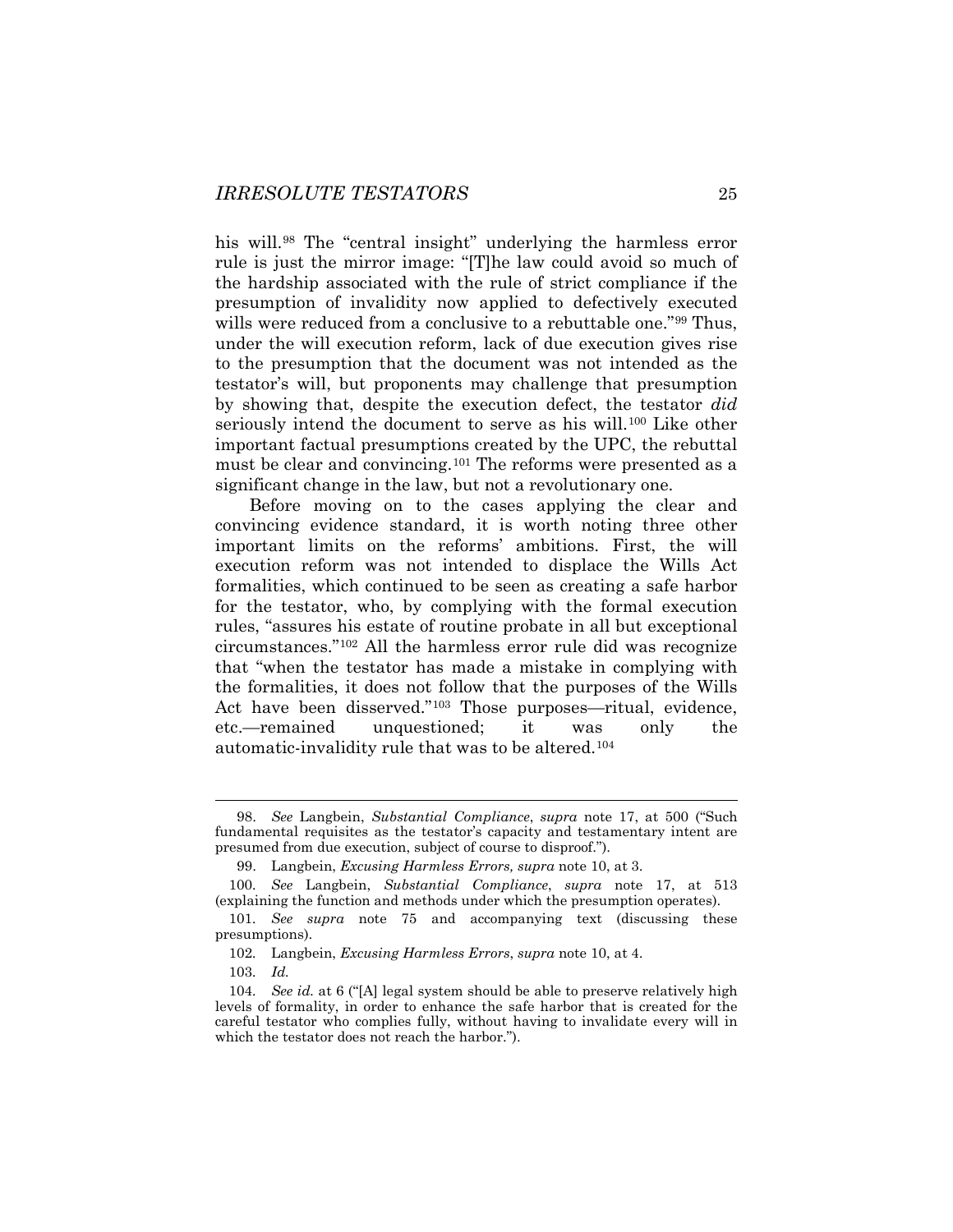Second, the reformers repeatedly described the mistakes subject to correction as "innocuous" or "accidental";<sup>105</sup> paradigmatic examples included situations where one of two required witnesses left the room to use the lavatory before the other witness had completed his signature, where a typist dropped a paragraph, or where a husband and wife each inadvertently signed the will prepared for the other.106 Notice that in all of these situations, the testator has a fixed intent, but the actions of others, or improper supervision, have caused a problem. Indeed, the reforms explicitly bar relief for failure to execute a document or for post-execution changes of mind.107 The reforms do not address or remedy irresolution.

Finally, the reforms focus on the interpretation of a document. The "right question," under the harmless error reform, is "whether the document embodies the unequivocal testamentary intent of the decedent."108 What must be established, "in a clear and convincing manner," is that "the testator adopted the document as his or her will."109 Uniform Probate Code section 2-805 only permits reformation of mistaken

107*. See* RESTATEMENT (THIRD) OF PROP.: WILLS & OTHER DONATIVE TRANSFERS § 12.1 cmt. h (AM. LAW INST. 2015) (explaining circumstances under which relief is barred).

 <sup>105</sup>*.* John H. Langbein, *Curing Execution Errors and Mistaken Terms in Wills*, 18 PROB. & PROP., Jan.–Feb. 2004, at 28, 29 [hereinafter Langbein, *Curing Execution Errors*]; *see also* RESTATEMENT (THIRD) OF PROP.: WILLS & OTHER DONATIVE TRANSFERS § 3.3 cmt. b rptr's note (AM. LAW INST. 2015) (referring to "innocent" defects).

<sup>106</sup>*. See* Langbein, *Major Reforms*, *supra* note 60, at 7–10 (listing examples of cases involving mistaken wills); RESTATEMENT (THIRD) OF PROP.: WILLS & OTHER DONATIVE TRANSFERS § 3.3 cmt. b (AM. LAW INST. 2015) ("A will that fails to comply with one or another of the statutory formalities, and hence would be invalid if held to a standard of strict compliance with the formalities, may constitute just as reliable an expression of the intention as a will executed in strict compliance."); *see also* Langbein & Waggoner, *Reformation of Wills*, *supra* note 38, at 581 (describing as the "prototypical case of clerical error where the case for a reformation is so compelling" as one in which "terms [were] deleted or garbled by a typist").

<sup>108</sup>*.* Langbein, *Excusing Harmless Errors*, *supra* note 10, at 34; *see also* RESTATEMENT (THIRD) OF PROP.: WILLS & OTHER DONATIVE TRANSFERS § 3.3 cmt. b (AM. LAW INST. 2015) ("Only a harmless error in executing *a document* can be excused under this Restatement.").

<sup>109</sup>*.* RESTATEMENT (THIRD) OF PROP.: WILLS & OTHER DONATIVE TRANSFERS § 3.3 cmt. b (AM. LAW INST. 2015).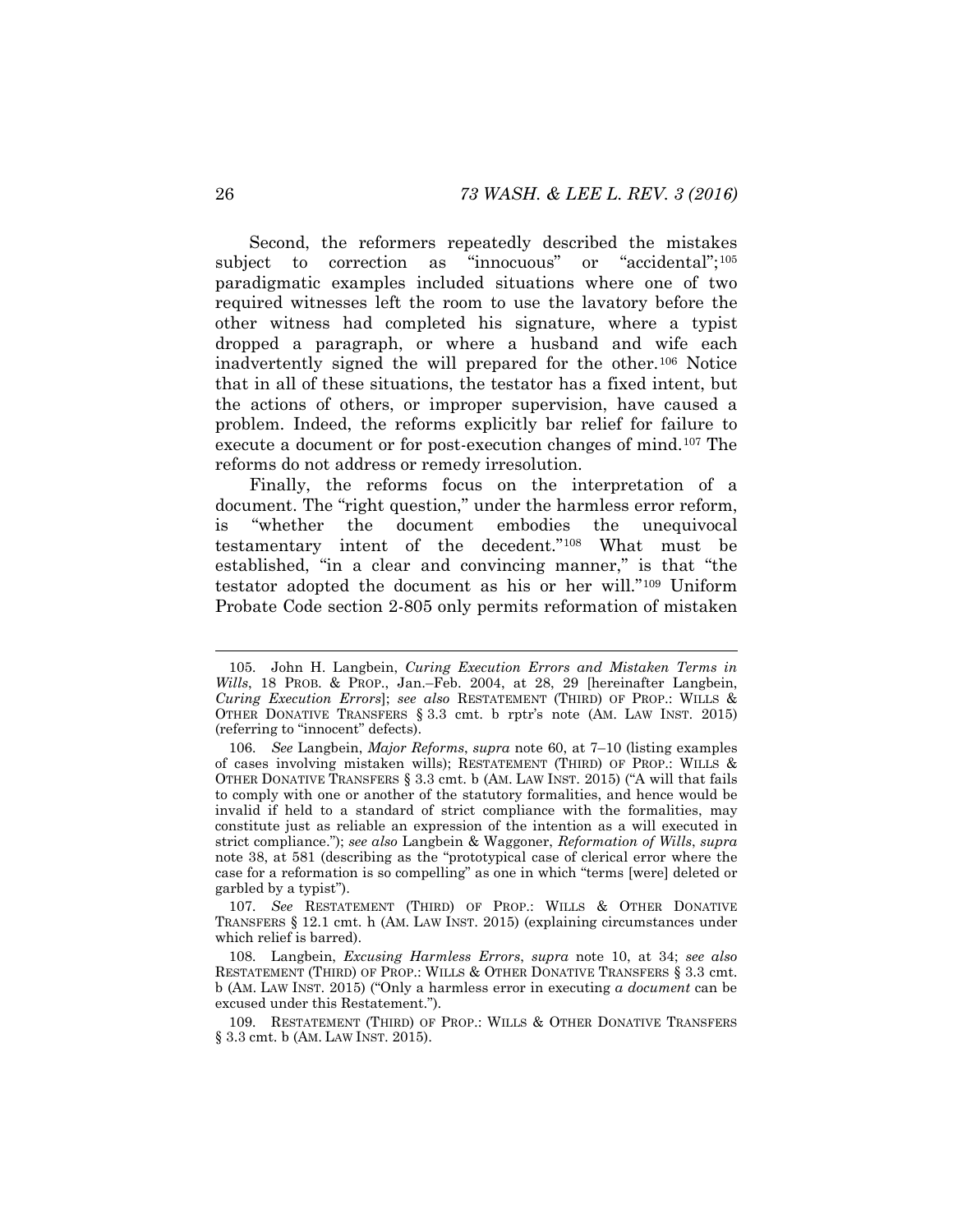terms contained in a "governing instrument."110 The reforms do not contemplate new, improvisational methods for expressing testamentary wishes. Rather they adopt a traditional picture of the testator setting down his considered, final wishes in an authenticated writing.111 All that would change is that "harmless errors" in the execution of that writing, or in its terms, could be ignored, so long as the intent that the document serve as the testator's will is proven by "clear and convincing evidence."

#### *III. The Clear and Convincing Evidence Standard Applied*

Fewer than a dozen states have adopted one or both of the mistake correction reforms either by statute or judicially.112 How many other states will follow is unclear. One factor that may bear on the choice is experience with the application of the new provisions in the states that have adopted them.113 That

 <sup>110.</sup> UNIF. PROBATE CODE § 2-805 (amended 2010) (UNIF. LAW COMM'N 2013).

<sup>111</sup>*. See* Langbein, *Excusing Harmless Errors*, *supra* note 10, at 4 ("If legal policymakers were put to the choice between a regime of no Wills Act formalities, on the one hand, versus the Wills Act as traditionally applied on the other hand, there would be a large consensus in favor of the status quo.").

<sup>112.</sup> Ten states have adopted UPC section 2-503 in whole or in part: California (CAL. PROB. CODE § 6110(c)(2) (West 2015)); Colorado (COLO. REV. STAT. § 15-11-503 (2014)); Hawaii (HAW. REV. STAT. ANN. § 560:2-503 (LexisNexis 2015)); Michigan (MICH. COMP. LAWS § 700.2503 (2014)); Montana (MONT. CODE ANN. § 72-2-523 (2014)); New Jersey (N.J. STAT. ANN. 3B:3-3 (West 2015)); Ohio (OHIO REV. CODE ANN. § 2107.24 (LexisNexis 2015)); South Dakota (S.D. CODIFIED LAWS § 29A-2-503 (2015)); Utah (UTAH CODE ANN. § 72-2-503) (LexisNexis 2015)); and Virginia (VA. CODE ANN. § 64.2-404 (2015)). California and Ohio limit the harmless error rule to attestation errors, while Colorado and Virginia exclude almost all signature errors. Six states have adopted UPC section 2-805: Colorado (COLO. REV. STAT. § 15-11-806 (2014)); Florida (FLA. STAT. § 732.615 (2014)); New Mexico (N.M. STAT. ANN. § 45-2-805 (LexisNexis 2014)); North Dakota (N.D. CENT. CODE § 30.1-10-05 (2015)); South Carolina (S.C. CODE ANN. § 62-2-601(B) (2015)); and Utah (UTAH. CODE ANN. § 75-2-805 (LexisNexis 2015)). Courts in New York have adopted the principles of Restatement section 12.1. *See In re* Estate of Herceg, 747 N.Y.S.2d 901 (N.Y. Super. Ct. 2002) (applying principles of Restatement section 12.1 to allow extrinsic evidence on the issue of intent).

<sup>113.</sup> I emphasize that this experience is but one factor. As with much of wills law, little empirical data exists explaining why the reforms have not been more widely adopted. The reasons might range from legislative inertia to disagreement about the likelihood that more wills would be contested to rejection of the concept of the reform.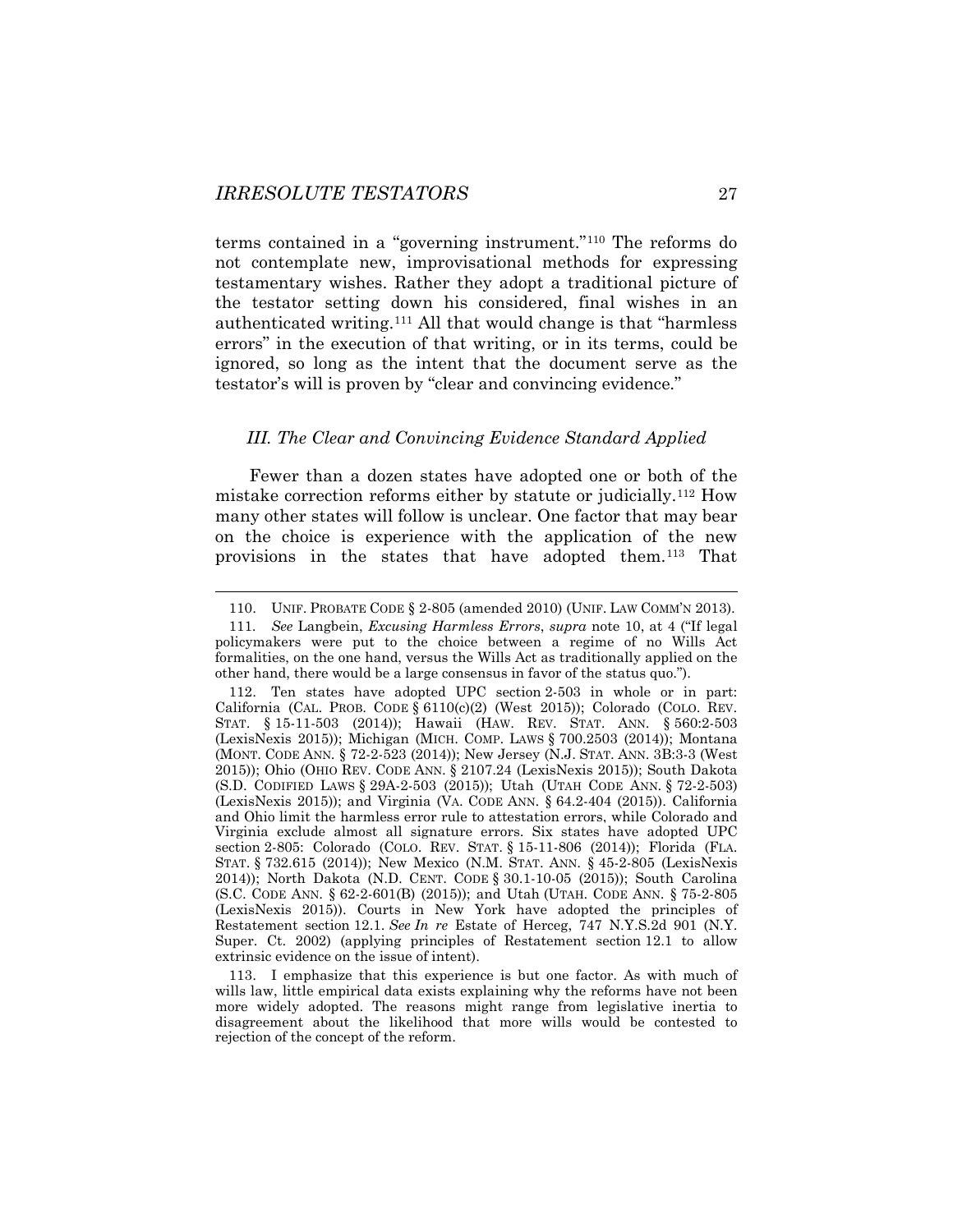experience is sobering. Some courts seem to apply the clear and convincing evidence standard as the drafters intended—to uphold wills afflicted with only trivial errors while weeding out challenges where the evidence is truly mixed and conclusions about the testator's intent seem unreliable. Others, however, have struggled. In one category of cases, courts seem bewildered by what they need to find clear and convincing evidence *of*. Uniform Probate Code section 2-503, for example, requires a high degree of certainty that the document was intended as decedent's will. Courts in these cases have inquired instead whether there is a high degree of certainty that a particular dispositional outcome was intended. A second problem involves confusion about what it means for evidence to be "clear and convincing." Courts have not always been careful about the probative value of the evidence on which they rely. Finally, although the drafters urged appellate courts to police the clear and convincing evidence requirement "with rigor," standards of review—especially review standards relating to trial courts' factual findings—are very lenient.

The universe of case law is not particularly large. There is no way to ascertain whether the cases are typical of disputes arising around wills generally or mistaken wills particularly.114 It is possible that the reforms are working as their proponents expected, deterring litigation in all but the most contested  $cases$ .<sup>115</sup>

The reformers' claim that the clear and convincing evidence standard would deter trivial litigation assumes that potential contestants, familiar with the newly-reformed law, will decide whether or not to litigate based on a rational assessment of their chances of prevailing. *See* Langbein, *Excusing Harmless* 

 <sup>114.</sup> Even those wills scholars who have relied on sets of reported cases as data have noted the many distortions in the sample. *See, e.g.*, Adam J. Hirsch, *Incomplete Wills*, 111 MICH. L. REV. 1423, 1430–32 (2013) [hereinafter Hirsch, *Incomplete Wills*] (noting that "skewing could result from the data set's limitation to decedents whose estates are probated"). *See also generally* George L. Priest & Benjamin Klein, *The Selection of Disputes for Litigation*, 13 J. LEGAL STUD. 1 (1984) (explaining the general problem of selection effects in studies of cases).

<sup>115</sup>*. But see* Sherwin, *supra* note 8, at 471 ("Economic models of litigation and settlement behavior suggest that a high standard of proof will not have a substantial effect on the volume of disputes actually litigated."). *See also* David Horton, *In Partial Defense of Probate: Evidence from Alameda County, California*, 103 GEO. L.J. 605, 629–30 (2015) (explaining that empirical studies of probated wills in one California county showed high rates of litigation, suggesting that "probate has become the domain of the messy estate").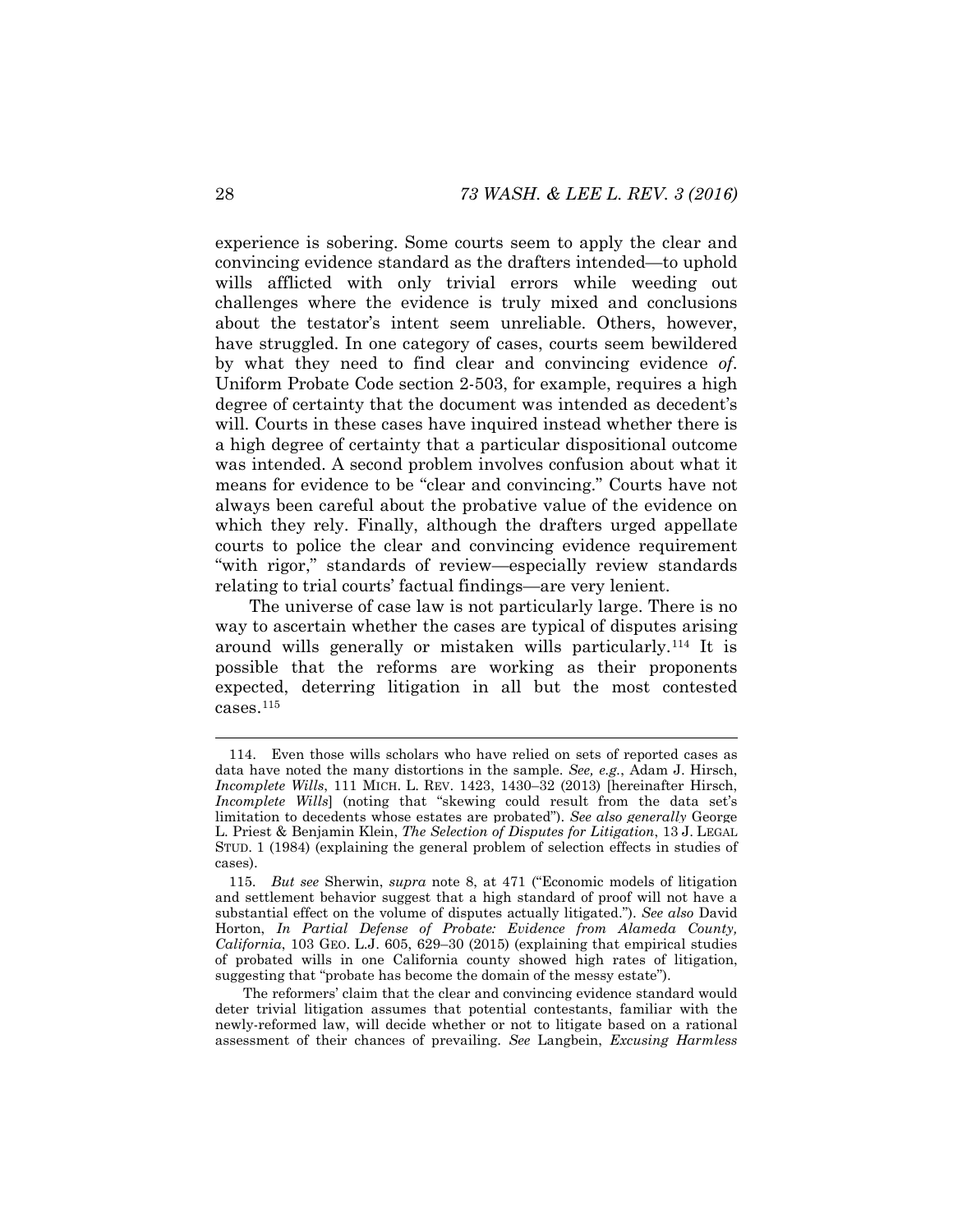$\overline{a}$ 

That said, if the reforms are meant to correct only well-evidenced technical defects, the cases are troubling. The problem derives from the fact that many of the cases depart from the paradigm the reforms contemplate—a testator with a clearly formed intent which he has tried to express in a single document, but who is tripped up by an errant detail of execution or expression. This testator's technical mistakes might have an evidentiary solution. But the testators in the cases that seem most to trouble the courts have ambiguous, fluid intentions, often expressed in multiple documents, and their mistakes extend beyond the narrow bounds of the reforms. Courts are as concerned to effectuate the intentions of these more tentative testators as they are the more certain testators the reforms envision. To achieve this goal, they must push against, and sometimes overstep, the narrow boundaries of the reforms.

#### *A. Some Benchmark Cases*

The paradigm case for applying the will execution reform rule as the reform's drafters seem to have envisioned it would involve a purely technical execution error coupled with virtually uncontradicted evidence that the noncompliant document was nonetheless intended as the decedent's will. In this regard, consider *Estate of Berg*.116 Shirley Berg's 2003 will was witnessed by two witnesses and contained an attestation clause creating a presumption of due execution.117 Nonetheless, it was undisputed

*Errors*, *supra* note 10, at 39 ("[C]ases that arise in well-settled categories of section 12(2) doctrine would not be litigated under the American pro-waiver rule, for all the reasons that people do not in general bring hopeless lawsuits."). There is little empirical evidence to support the claim that decisions whether or not to bring will contests are based on assessments of their chances of prevailing at trial, as opposed to intensity of feelings based on family circumstances. *See generally* Naomi Cahn & Amy Ziettlow, *"Making Things Fair": An Empirical Study of How People Approach the Wealth Transmission System*, 22 ELDER L.J. 325 (2015) (reporting data from interviews that showed that there was more conflict in remarried and stepparent families than in other families).

<sup>116.</sup> No. 268584, 2006 WL 2482895 (Mich. Ct. App. Aug. 29, 2006).

<sup>117</sup>*. Id.* at \*1. On the function of attestation clauses, see DUKEMINIER & SITKOFF, *supra* note 9, at 154 (explaining that attestation clauses give rise to a rebuttable presumption of due execution and may allow a will to be admitted to probate even if the witnesses predecease the testator or cannot recall the events of execution).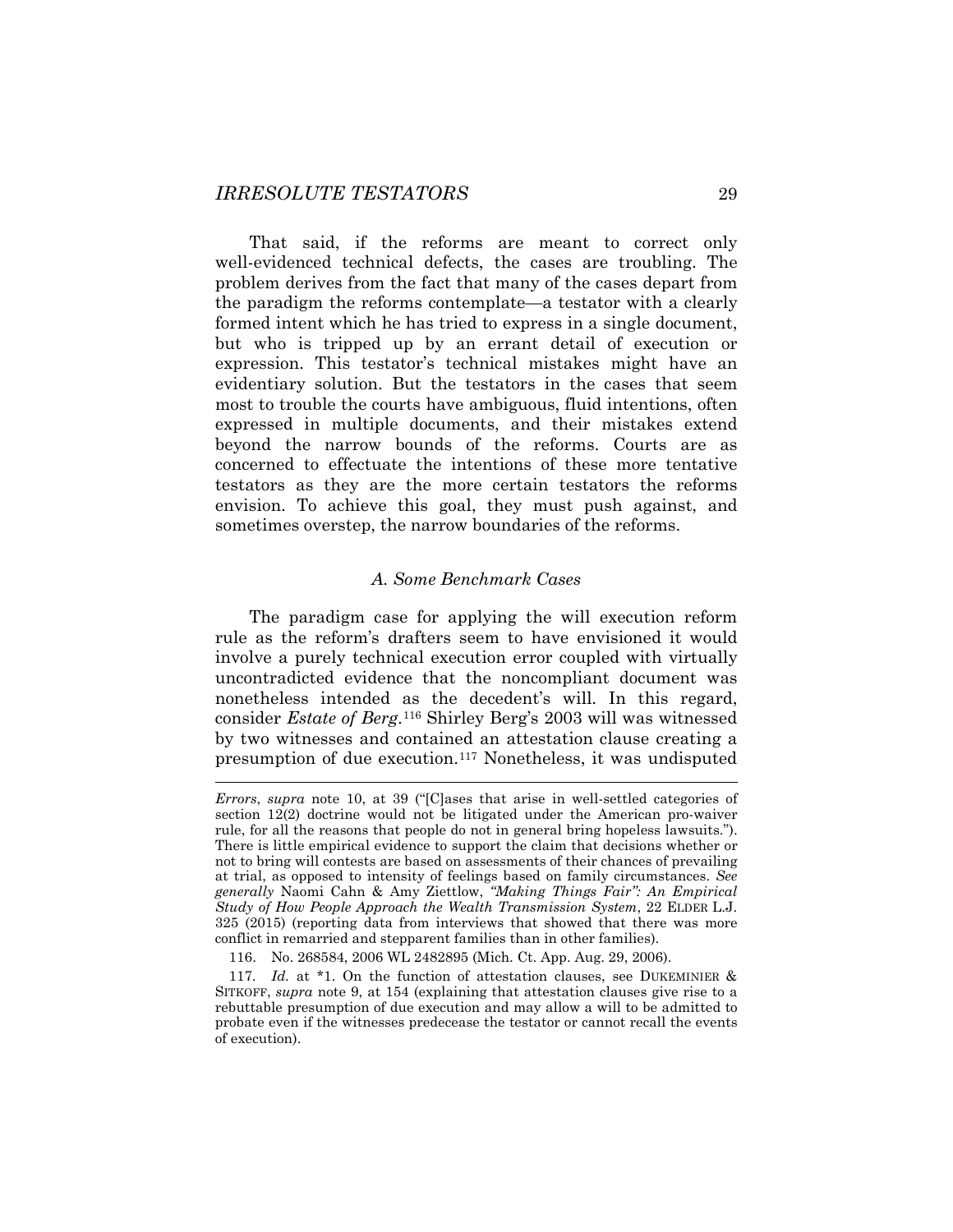that one of the witnesses did not actually see Berg sign the will or acknowledge her signature as required by the Michigan will execution statute.<sup>118</sup> Thus, under traditional law, Berg's will could not be admitted to probate.119 But Michigan has adopted UPC section 2-503, allowing the court to inquire whether the defect in execution truly raised doubts about Berg's intent. <sup>120</sup> The evidence showed that Berg had called the scrivener and told him that she wanted to update her will, that the newly prepared will conformed to her instructions, that she told the scrivener that she no longer wanted the disposition in her prior will, and that she reviewed and approved the revised will just one or two days before its execution.121

The execution defect in *Berg* is exactly the sort of error to which the execution reform statute is addressed. The case involves an attestation mistake, but attestation is, compared to writing and signature, the least essential formality.<sup>122</sup> Failure to probate the will made in 2003 would have resulted in the probate of an earlier will that did not reflect Berg's current intent.123 No

119*. See* MICH. COMP. LAWS ANN. § 700.2502(1) (establishing that "a will is only valid" if all formalities are respected).

120*. Id.* § 700.2503.

121*. Estate of Berg*, 2006 WL 2482895, at \*2–3.

122. With respect to the South African experience, Langbein observed that the case law had produced a "ranking of the Wills Act formalities." Langbein, *Excusing Harmless Errors*, *supra* note 10, at 52. "Writing turns out to be indispensable" because "failure to give permanence to the terms of your will is not harmless." *Id.* "Signature ranks next in importance" because leaving a will unsigned raises "grievous doubt about the finality and genuineness of the instrument." *Id*. In contrast, attestation makes only a "modest contribution, primarily of a protective character. But the truth is that most people do not need protecting, and there is usually strong evidence that want of attestation did not result in imposition." *Id*. The comments to UPC section 2-503 and Restatement section 3.3 both emphasize and reinforce this de facto hierarchy.

One scholar has argued that the objectives of the will execution reform would be more effectively achieved simply by abolishing the requirement of attestation. *See* James Lindgren, *Abolishing the Attestation Requirement for Wills*, 68 N.C. L. REV. 541, 541 (1990) (proposing "abolishing the attestation requirement altogether"); Lindgren*, supra* note 5, at 1025 (arguing that remedying attestation mistakes is the chief goal of the will execution reform).

123*. See In re* Estate of Berg, No. 268584, 2006 WL 2482895, at \*2–3 (Mich.

 <sup>118</sup>*. See Estate of Berg*, 2006 WL 2482895, at \*1 (detailing the circumstances surrounding the attestation of the decedent's will); *see also* MICH. COMP. LAWS ANN.  $\S 700.2502(1)(c)$  (West 2015) (describing the attestation requirements in Michigan).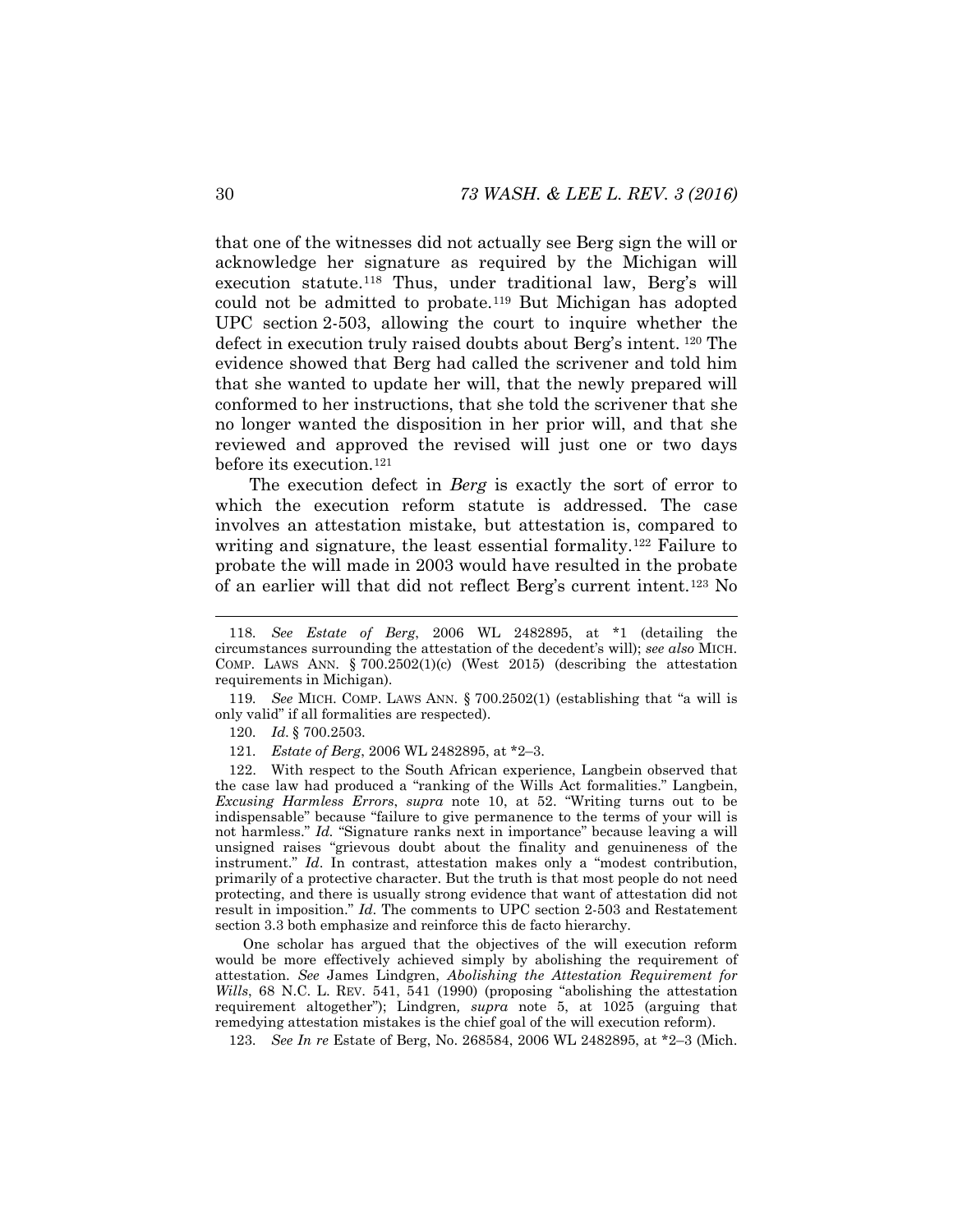one disputed the evidence showing that the newer will exactly reflected Berg's final testamentary wishes.124 Denying probate would have served no purpose. From a reliability standpoint, the error was truly innocuous. And that is what the court held.125 The case serves as a template, illustrating the paradigmatic application of Uniform Probate Code section 2-503 to save a will from needless invalidation on entirely technical grounds.

What makes *Berg* so appealing in its application of Uniform Probate Code section 2-503 is clarity of the evidence of both the mistake and the testator's intent. But often the evidence is far murkier. *Estate of Windham*<sup>126</sup> dealt with a will that Esther Vera Windham had properly executed on January 17, 2003 devising her estate to her son.127 Sometime later, Windham had crossed out her son's name on her copy of the will, and written in the name of her daughter.128 Surrounding this change, Windham had written in the will's margin comments about her family and her reasoning for making the change.129 In the weeks prior to her death, after she altered her copy of the will, she contacted her attorney and expressed her intention to change the will to benefit her daughter.<sup>130</sup>

Had Windham crossed out her son's name on the January 17, 2003 will itself, she might have revoked the will by physical act.131 But the markings were made on a copy, not on the original

131. The trial court apparently considered this theory; the statute providing for revocation by physical act is cited in the appellate court's opinion. *Estate of Windham*, 2010 WL 293064, at \*1. Under this statute, a will may be revoked by "a revocatory act on the will," if the testator "performed the [revocatory] act with the intent and for the purpose of revoking the will or a part of the will." MICH. COMP. LAWS ANN.  $\S 700.2507(1)(b)$  (West 2015). The appellate court's opinion does not precisely describe the trial court's reasoning, but there would be no reason even to consider applying UPC section 2-503 if the will had been revoked under the revocation statute.

Ct. App. Aug. 29, 2006) (detailing the Court's findings with respect to the testator's intent).

<sup>124</sup>*. Id.*

<sup>125</sup>*. Id.*

<sup>126.</sup> No. 287937, 2010 WL 293064 (Mich. Ct. App. Jan, 26, 2010).

<sup>127</sup>*. See id.* at \*1 (detailing the circumstances under which the will was created and its subsequent changes).

<sup>128</sup>*. Id.*

<sup>129</sup>*. Id.*

<sup>130</sup>*. Id.*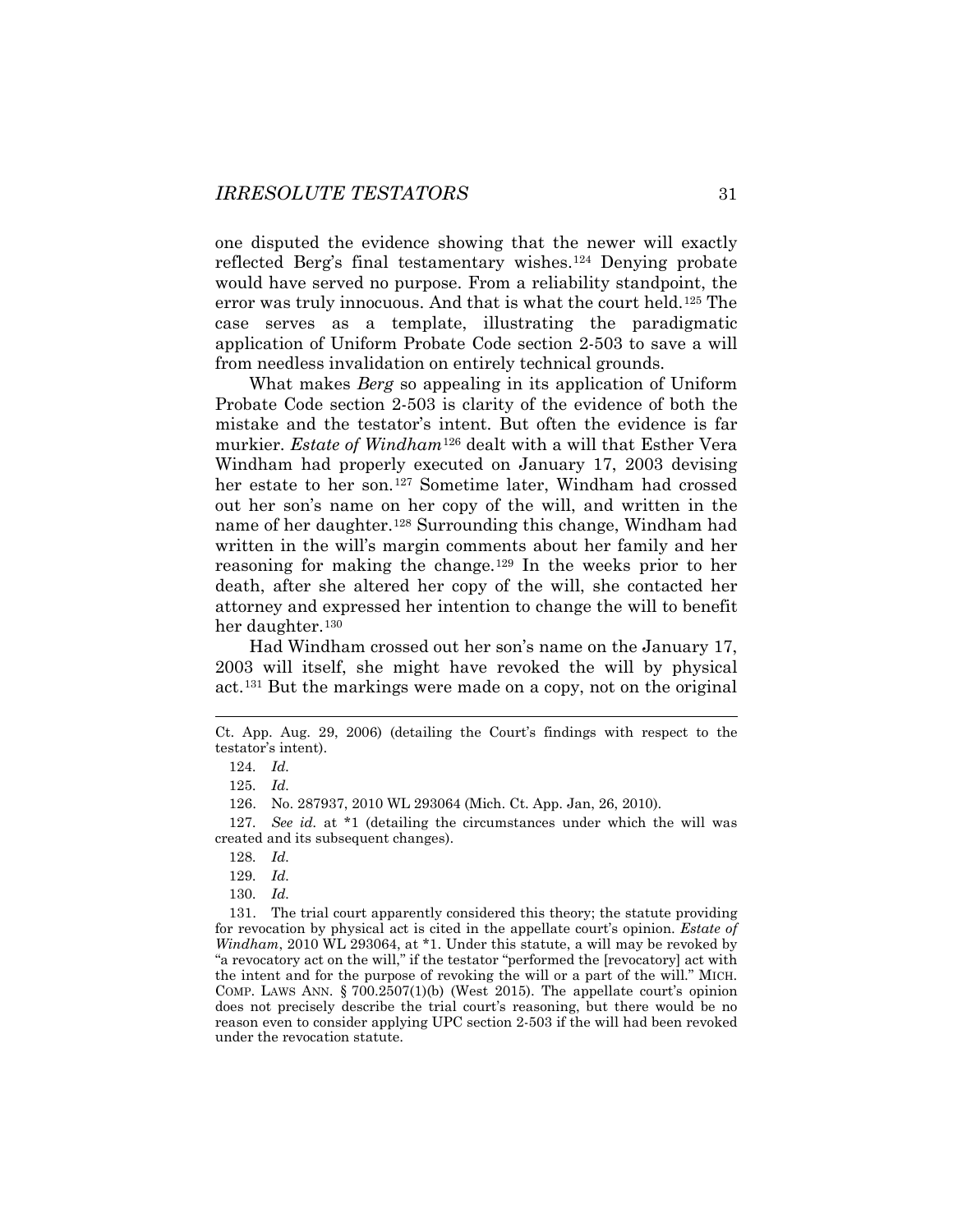will, so technically they could not physically revoke it.<sup>132</sup> Again under traditional law, the inquiry would end there, but because Michigan had adopted Uniform Probate Code section 2-503(b)<sup>133</sup> the court could consider whether, notwithstanding the technical problem, Windham's interlineations were intended as a revocation of her will.134 The answer is not entirely clear. Surely she would not have crossed out her son's name from the will if she remained determined that he should receive her estate. On the other hand, the inclusion of explanatory comments raised the possibility that, in the court's words, "she lacked testamentary intent when she marked up her copy of the original January 17, 2003 will and was only thinking of this marked up copy as a draft."135 Moreover, her conversations with her attorney subsequent to the alteration could be interpreted to show that she did not believe she had effectively revoked her will simply by marking it up, and that she knew she needed to execute a further document.136

*Windham*, then, is quite unlike *Berg* because the technical error is not trivial but raises uncomfortable questions about whether the testator had reached a completely final decision about disinheriting her son in favor of her daughter. Again, unlike *Berg*, the evidence was conflicting and inconclusive. Under these circumstances, excusing the error and giving legal effect to her marks might not implement the testator's wishes. This is exactly what the trial court found, and the appellate court agreed: "We conclude that the trial court did not clearly err by finding that Carr did not establish by clear and convincing evidence that Windham intended for the marked-up copy of the January 17, 2003, will to result in a revocation of her original January 17, 2003, will."137 This case serves as a template opposite to *Berg,*

 <sup>132.</sup> *See* RESTATEMENT (THIRD) OF PROP.: WILLS & OTHER DONATIVE TRANSFERS § 4.1 cmt. f (AM. LAW INST. 2015) ("The revocatory act must be performed on the will."). *But see In re* Estate of Stoker, 122 Cal. Rptr. 3d 529 (Cal. App. 2011) (presenting an unusual decision in which revocatory acts performed on a copy of a will were deemed an effective revocation).

<sup>133</sup>*.* MICH. COMP. LAWS ANN. § 700.2503(b) (West 2015).

<sup>134</sup>*.* Estate of Windham, No. 287937, 2010 WL 293064, at \*1 (Mich. Ct. App. Jan. 26, 2010).

<sup>135</sup>*. Id.*

<sup>136</sup>*. Id.* at \*2.

<sup>137</sup>*. Id.*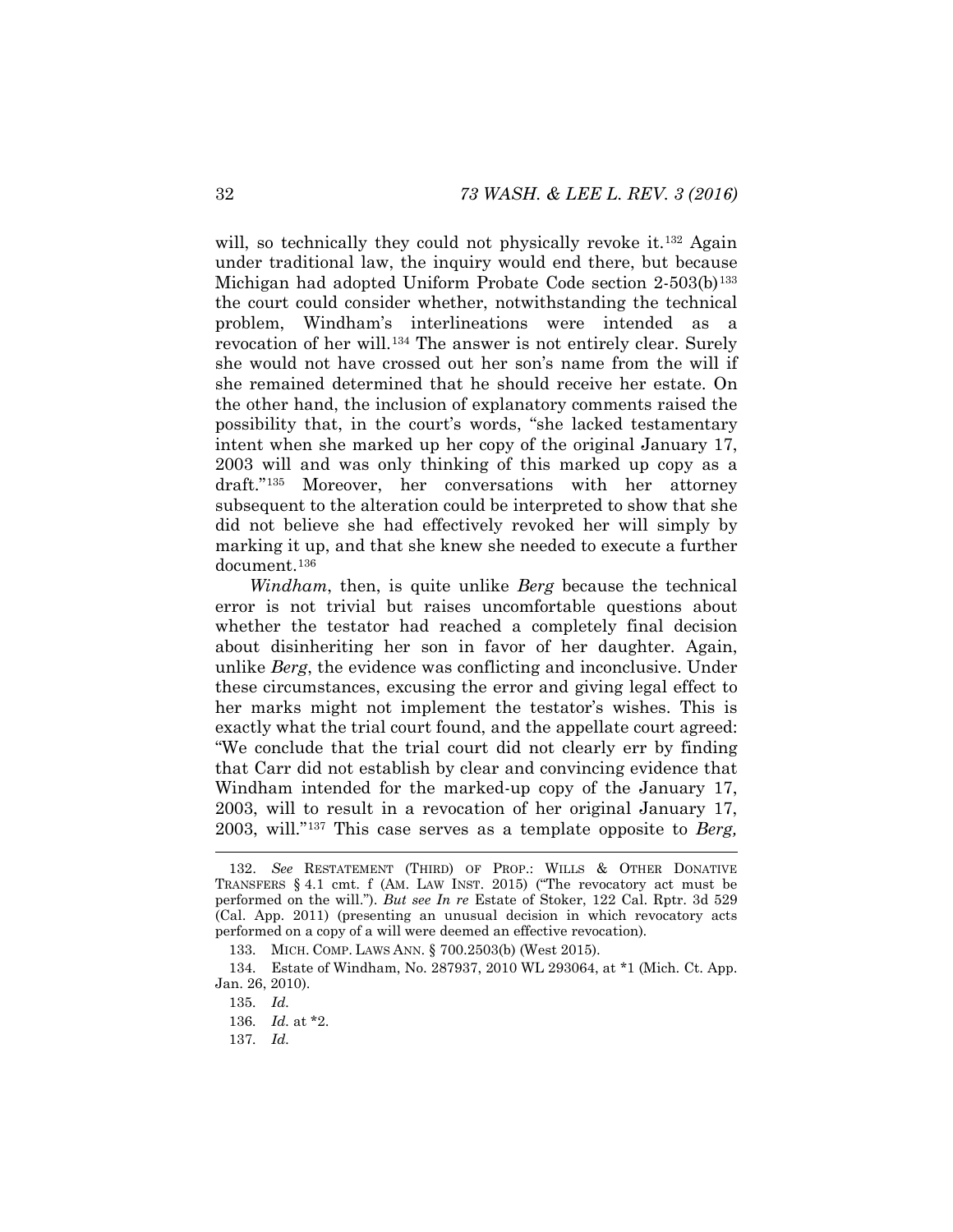declining to apply Uniform Probate Code section 2-503 where the error is not innocuous and the evidence is mixed.

*Berg* and *Windham* might be seen as benchmark cases. The attestation error that gave rise to the litigation in *Berg* was precisely the sort of meaningless misstep that had in the past led to unnecessary invalidation of a will the court was confident the testator wanted. The will execution reform was written precisely to avoid such a result, and was applied exactly as the reformers contemplated to permit probate in *Berg*. But the statute was not intended to correct all errors. The revocation error that gave rise to the litigation in *Windham* was not meaningless, and the accompanying evidence could not clarify what the testator truly wanted. The will execution reform was not meant to permit probate where it is unclear that the testator has come to a settled conclusion as to her wishes, and thus the court appropriately declined to apply the statute in *Windham*. Notice also that the clear and convincing evidence standard does seem to be doing some important work in both cases. In *Berg*, the clarity of the evidence of both the execution mistake and the Berg's ultimate dispositive intention makes it easy to excuse the error. By contrast, the lack of clarity in *Windham* is what makes it feel dangerous to excuse the error. Unfortunately, as we shall see, not all cases share the qualities of these benchmark decisions.

# *B. Intending the Will, Intending the Outcome*

Charles Kuralt was an iconic TV personality, known for his "On the Road" stories, for which he traveled America's back roads in a mobile home seeking off-beat people and places.138 He was also a fraud, carrying on, behind his wife's back and without her knowledge, a nearly thirty year affair with a woman known as Shannon (or, sometimes, as Pat).139 He and Shannon traveled together and maintained regular contact; he provided support for

 <sup>138</sup>*. See Charles Kuralt*, ENCYCLOPEDIA BRITTANNICA, http://www.britannica. com/biography/Charles-Kuralt (last visited Nov. 2, 2015) (offering a short biography of Charles Kuralt) (on file with the Washington and Lee Law Review).

<sup>139</sup>*. See In re* Estate of Kuralt, 981 P.2d 771, 772 (Mont. 1999) (setting out the facts relevant to the case).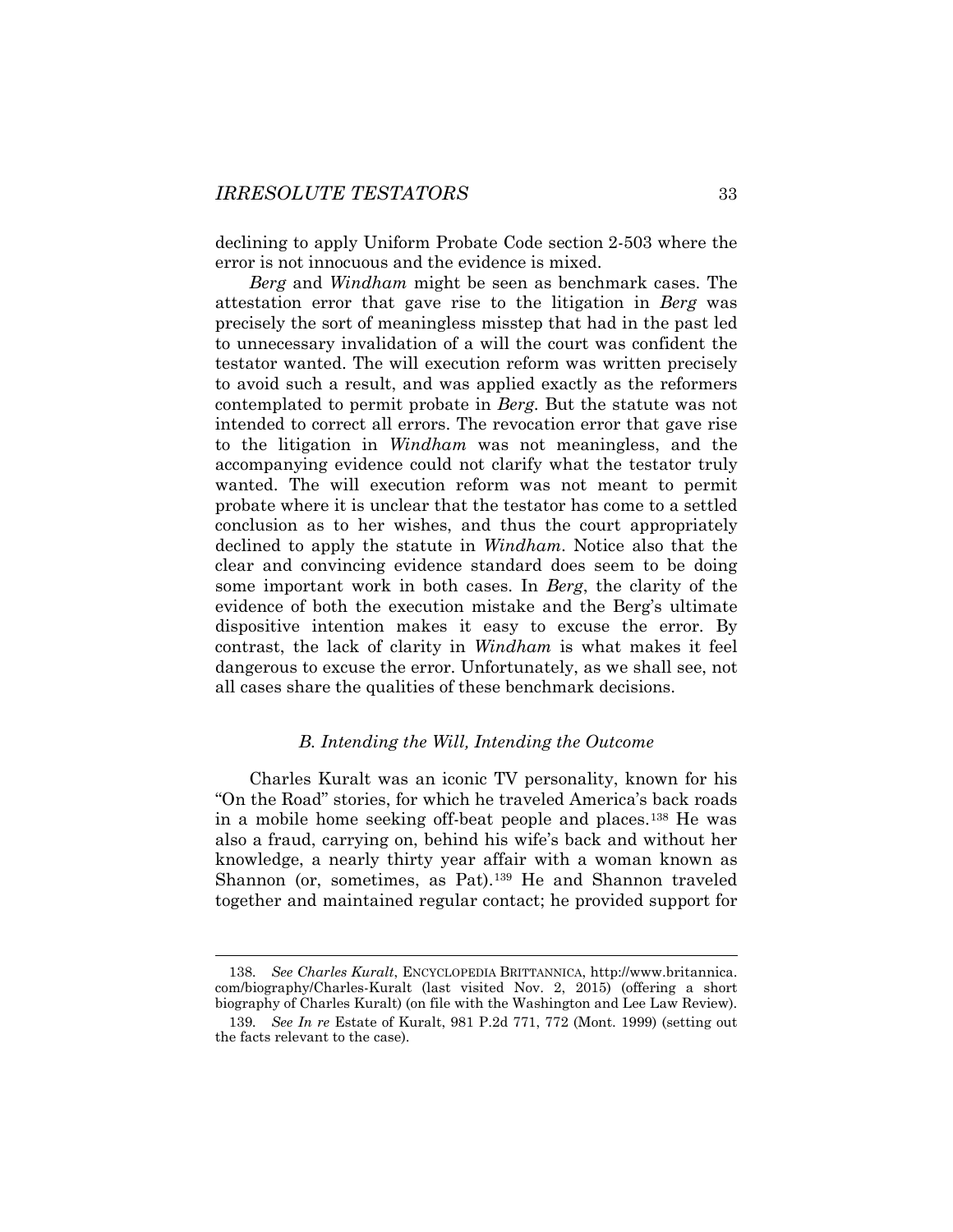her and her children, with whom he was also close.<sup>140</sup> In 1985, Kuralt purchased a twenty-acre parcel of property on the Big Hole River in Montana, where he and Shannon built a cabin.<sup>141</sup> Subsequently, he purchased the two parcels adjacent to this property on both the upstream and downstream sides—together the parcels totaled ninety acres.142

It appears that Kuralt wanted Shannon to have title to the Montana property.143 In 1989, he executed a holographic will in which he devised Shannon "all my interest in land, buildings, furnishings and personal belongings on Burma Road, Twin Bridges, Montana."144 The holograph was technically valid in all respects,145 but it was revoked by the express revocation clause of a formal will Kuralt made in 1994.146 That will devised all of Kuralt's real property to his wife, Petie.147 But Kuralt apparently remained determined that Shannon receive the Montana property. In 1997, he deeded Shannon the original 20-acre parcel, but for secrecy purposes he disguised the gift as a sale; Kuralt had provided Shannon the funds.148 Kuralt and Shannon allegedly agreed on the same procedure for the remaining acreage,149 but before that plan could be carried out, Kuralt became ill and was hospitalized in New York.150 From there, he hand wrote a letter that was a gift to the trusts and estates professors of every American law school. It stated:

June 18, 1997

Dear Pat—

Something is terribly wrong with me and they can't figure out what. After cat-scans and a variety of cardiograms, they agree

 <sup>140</sup>*. Id. at* 772.

<sup>141</sup>*. Id*. at 772–73.

<sup>142</sup>*. Id.* at 773.

<sup>143</sup>*. Id.* at 772.

<sup>144</sup>*. Id.*

<sup>145</sup>*. See* MONT. CODE ANN. §§ 72-2-521, 72-2-522 (2015) (setting out the requirements for a valid holographic will).

<sup>146</sup>*. In re* Estate of Kuralt, 981 P.2d 771, 773 (Mont. 1999).

<sup>147</sup>*. Id.* at 774.

<sup>148</sup>*. Id.*

<sup>149</sup>*. Id.*

<sup>150</sup>*. Id.*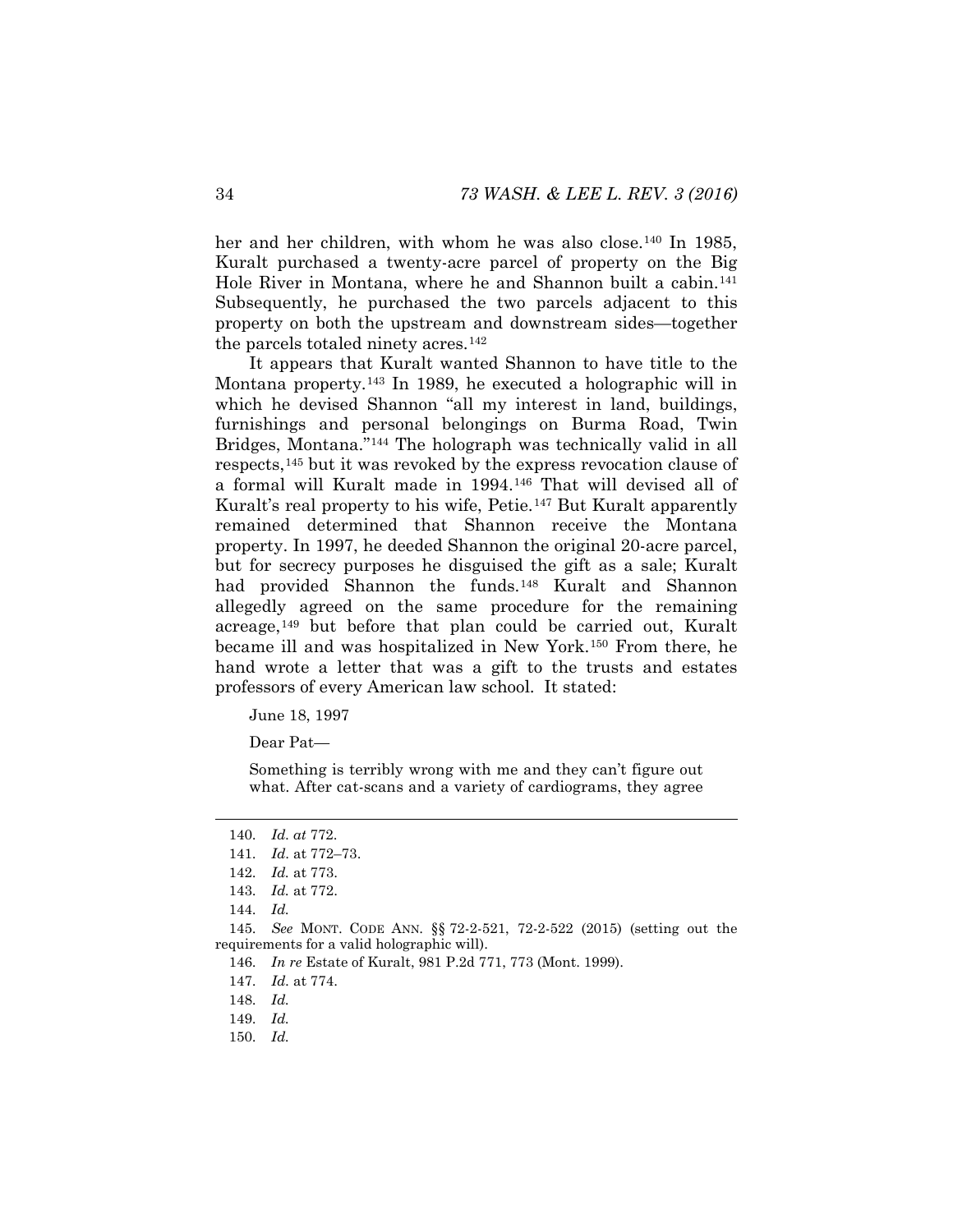# *IRRESOLUTE TESTATORS* 35

it's not lung cancer or heart trouble or blood clot. So they're putting me in the hospital today to concentrate on infectious diseases. I am getting worse, barely able to get out of bed, but still have high hopes of recovery . . . if only I can get a diagnosis! Curiouser and curiouser! I'll keep you informed.

I'll have the lawyer visit the hospital to be sure you *inherit* the rest of the place in MT, if it comes to that.

I send love to you & [your youngest daughter,] Shannon. Hope things are better there!

Love,

 $C<sup>151</sup>$ 

Kuralt used only his initial, but the Montana Supreme Court without directly addressing the issue found the "signature" to be adequate, stating that "Mr. Kuralt's letter of June 18, 1997 meets the threshold formal requirements for a valid holographic will; ... the letter is entirely in Mr. Kuralt's handwriting and was signed by him."152 Thus the "only issue" was "whether Mr. Kuralt possessed the requisite testamentary intent in writing the letter."153 Notice that, had the Court ruled otherwise on the

The need for attention to testamentary intent has become even more acute over the past two decades. . . . Nowhere is this need more vivid than in jurisdictions adopting or influenced by the Restatement (Third) of Property and the Uniform Probate Code, which come closest to raising intent to a document-determinative position.

 <sup>151</sup>*. Id.*

<sup>152</sup>*. Id*. at 772 n.1. There is ample precedent in disputed signature cases for holding an initial to be a valid signature. *See generally, e.g.*, *In re* Young, 397 N.E.2d 1223 (Ohio Ct. App. 1978); *In re* Morris' Estate, 74 Cal. Rptr. 32, 33 (Cal. App. Dep't Super. Ct. 1969); Trim v. Daniels*,* 862 S.W.2d 8, 10 (Tex. Ct. App. 1992).

<sup>153</sup>*. In re* Estate of Kuralt, 981 P.2d 771, 772 n.1 (Mont. 1999). Several scholars have noted that UPC section 2-503's displacement of the formalities of will execution will make the existence *vel non* of testamentary intent the central issue in many cases—a development troubling in light of the lack of any clear test for defining or determining testamentary intent. *See* Kathleen R. Guzman, *Intents and Purposes*, 60 KAN. L. REV. 305, 352 (2011)

Lindgren*, supra* note 5, at 1018 ("Now that any formality can be dispensed if the document was intended to be a will, the real limitation will be testamentary intent."); Mark Glover, *A Taxonomy of Testamentary Intent*, 23 GEO. MASON L. REV. (forthcoming 2016) (manuscript at 39–40) [hereinafter Glover, *A Taxonomy*] ("[T]he harmless error rule and the reformation doctrine give courts significantly more discretion to decide issues of testamentary intent than under traditional law."), *available at* http://ssrn.com/abstract=2590209.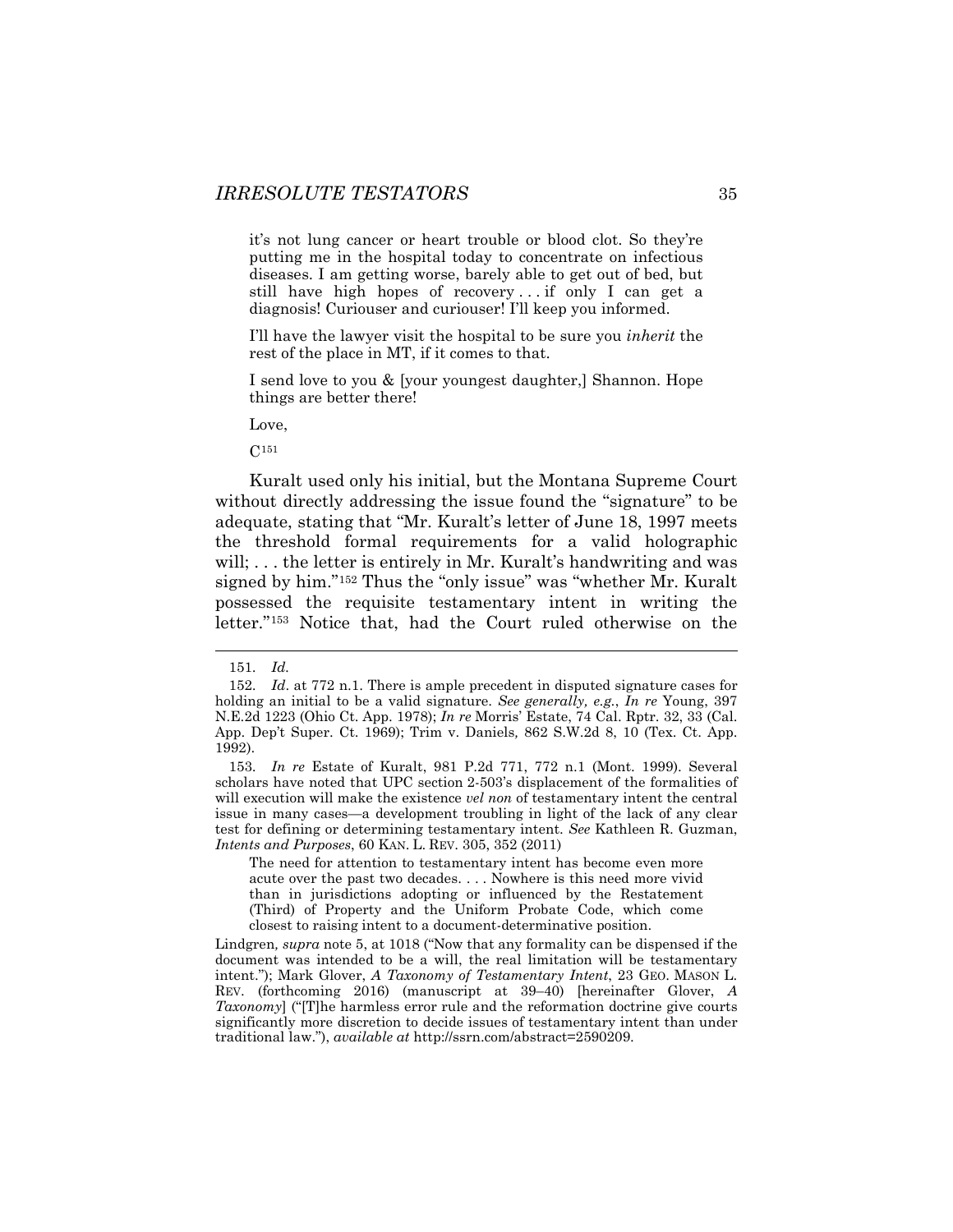signature question, it would have had to face virtually the identical issue under Montana's version of Uniform Probate Code section 2-503. The question would be whether, despite technical non-compliance with the formal requirements, Kuralt intended the document to be his will.154

The District Court granted summary judgment to the Estate, holding that the letter "clearly contemplates a separate testamentary instrument not yet in existence to accomplish the transfer of the Montana property,"155 but the Supreme Court reversed, finding, in light of the extrinsic evidence of Kuralt's intent to make the transfer, that "there arises a question of material fact as to whether Mr. Kuralt intended, given his state of serious illness, that the very letter of June 18, 1997, effect a posthumous disposition of his 90 acres in Madison County."156

The District Court, "following an abbreviated evidentiary hearing" on remand, found that the letter was indeed a valid holographic codicil to Kuralt's formal 1994 will.<sup>157</sup> This time the Montana Supreme Court affirmed.158 It stated that "the record supports the District Court's finding that the June 18, 1997 letter expressed Kuralt's intent to effect a posthumous transfer of his Montana property to Shannon" and that "the June 18, 1997 letter expressed Kuralt's desire that Shannon inherit the remainder of the Montana property."159 The Court's conclusion is plausible, but—and this was the Court's gift to trusts and estates professors—the question of Kuralt's intent to transfer the property was *not* the issue in the case. The issue was, as the

156*. Id.* at 776.

 <sup>154</sup>*. See* Glover, *A Taxonomy*, *supra* note 153, at 24 (distinguishing "donative" testamentary intent, the intent that the document make a gift effective at death, from "operative" testamentary intent, "concerned with whether decedent intended a document that expresses donative intent to be legally effective").

<sup>155</sup>*. In re* Estate of Kuralt, 981 P.2d 771, 772 (Mont. 1999).

<sup>157</sup>*. See In re* Estate of Kuralt, 15 P.3d 931, 933 (Mont. 2000) (recounting the district court's reevaluation of the evidence that found the letter to be a valid holographic will displaying testamentary intent).

<sup>158</sup>*. Id*.

<sup>159</sup>*. Id.* at 933–34. *See* Glover*, A Taxonomy, supra* note 153, at 24 (distinguishing "operative" testamentary intent, the intent that a document have legal effect at death, from "substantive" testamentary intent, "concerned with identifying the specific gifts that the decedent intended to make"). The court in *Kuralt* clearly was not drawing distinctions this fine.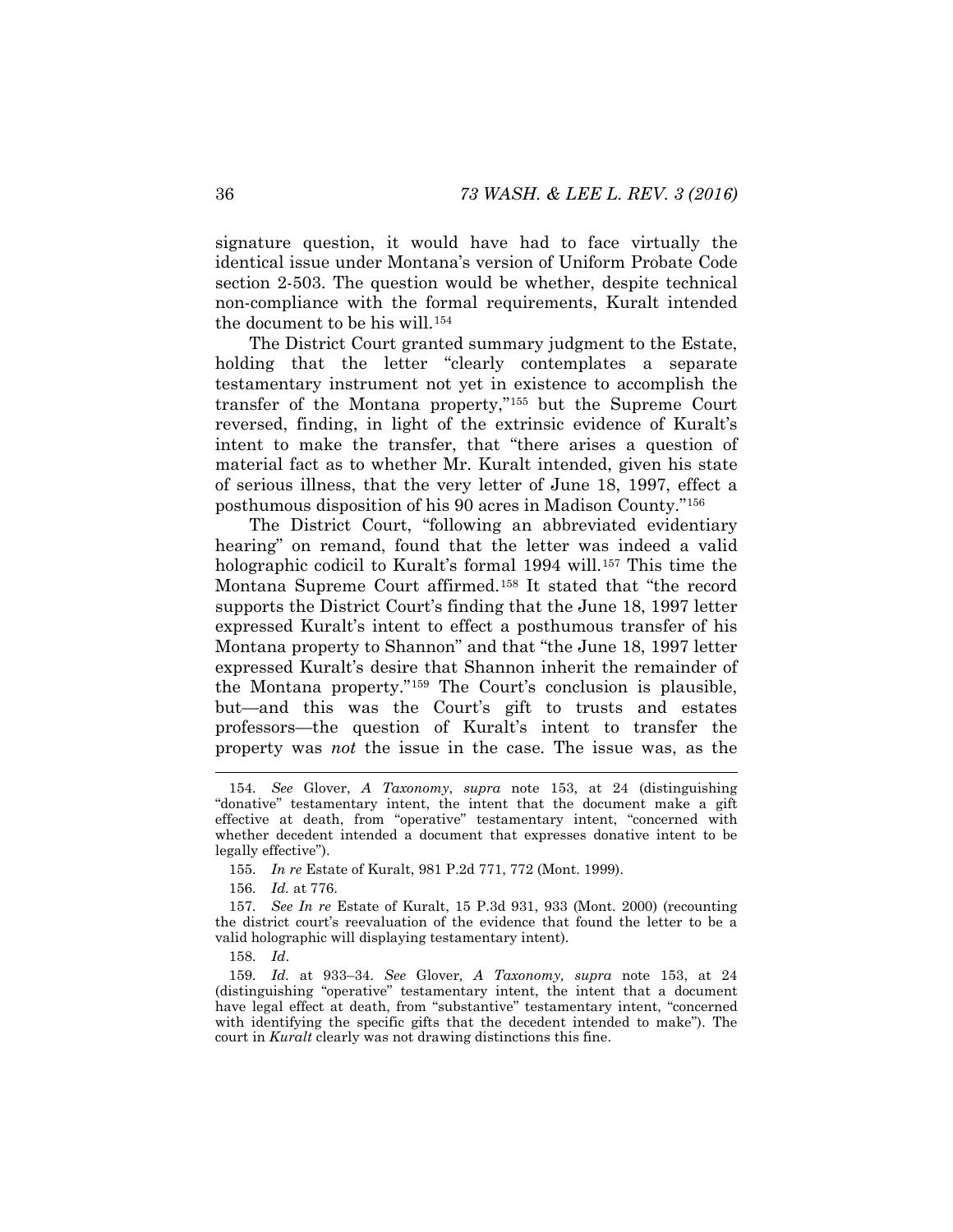Court had correctly stated in its first decision, whether the letter of June 18 was itself intended to transfer the property to Shannon or, stated otherwise, whether Kuralt intended the letter to serve as a codicil to his will. Recall that the will execution reform was not intended to displace the requirement that the decedent's testamentary wishes be embodied in an authoritative document.160 The issue in *Kuralt* was whether the letter *was* that document. The *Kuralt* case is infamous for its demonstration of how easy it is to slide from one question—whether the decedent intended a document to be his will—to the very different question of whether the decedent intended a particular dispositive outcome.161

Courts are clearly capable of differentiating these questions. In *Estate of Smoke*,162 Clark Smoke made a will in 1977 in which he left only \$1,000 to his son, who was then a young child, with the remainder left to his siblings.163 Two different letters written much later, in 2001 and 2002, expressed Smoke's view that his son should receive Smoke's interest in acreage jointly owned with Smoke's two surviving siblings. One, to the siblings, stated, "I feel that the property should be partitioned in 3 equal parcels . . . to resolve the issue of who owns what. I am getting older and I want to avoid any problems of being able to devise my share . . . to my son."164 Neither letter was eligible for probate as a will because

 <sup>160</sup>*. Supra* notes 98–114 and accompanying text.

<sup>161.</sup> Another illustration of this slide is *In re Estate of Southworth*, LC No. 09-046567-DE, 2011 WL 2623381 (Mich. Ct. App. July 5, 2011), a case explicitly invoking Uniform Probate Code section 2-503. In *Southworth*, the decedent made, but did not deliver, a deed giving her farm to petitioner. *Id*. at \*1. The court found that UPC section 2-503 applied to defects in deeds as well as wills, and based on the scrivener's testimony that the decedent had told her she wanted the farm to go to the petitioner, held that petitioner should receive the farm property*. Id.* at \*3. "Applying the undisputed factual evidence regarding decedent's intent to the plain language of MCL 700.2503," the Court of Appeals wrote, "the probate court did not err in concluding that clear and convincing evidence of decedent's intent to pass her [farm] to petitioner was presented." *Id.* That may be so, but of course the issue under Uniform Probate Code section 2-503 is not whether the decedent wanted to pass property to the recipient, but whether she intended a particular document to be the means of passing the property.

<sup>162.</sup> No. 2004-675901-DE, 2007 WL 4415499 (Mich. Ct. App. Dec. 18, 2007).

<sup>163</sup>*. See id.* at \*1 (describing the events and circumstances that led to litigation).

<sup>164</sup>*. Id.*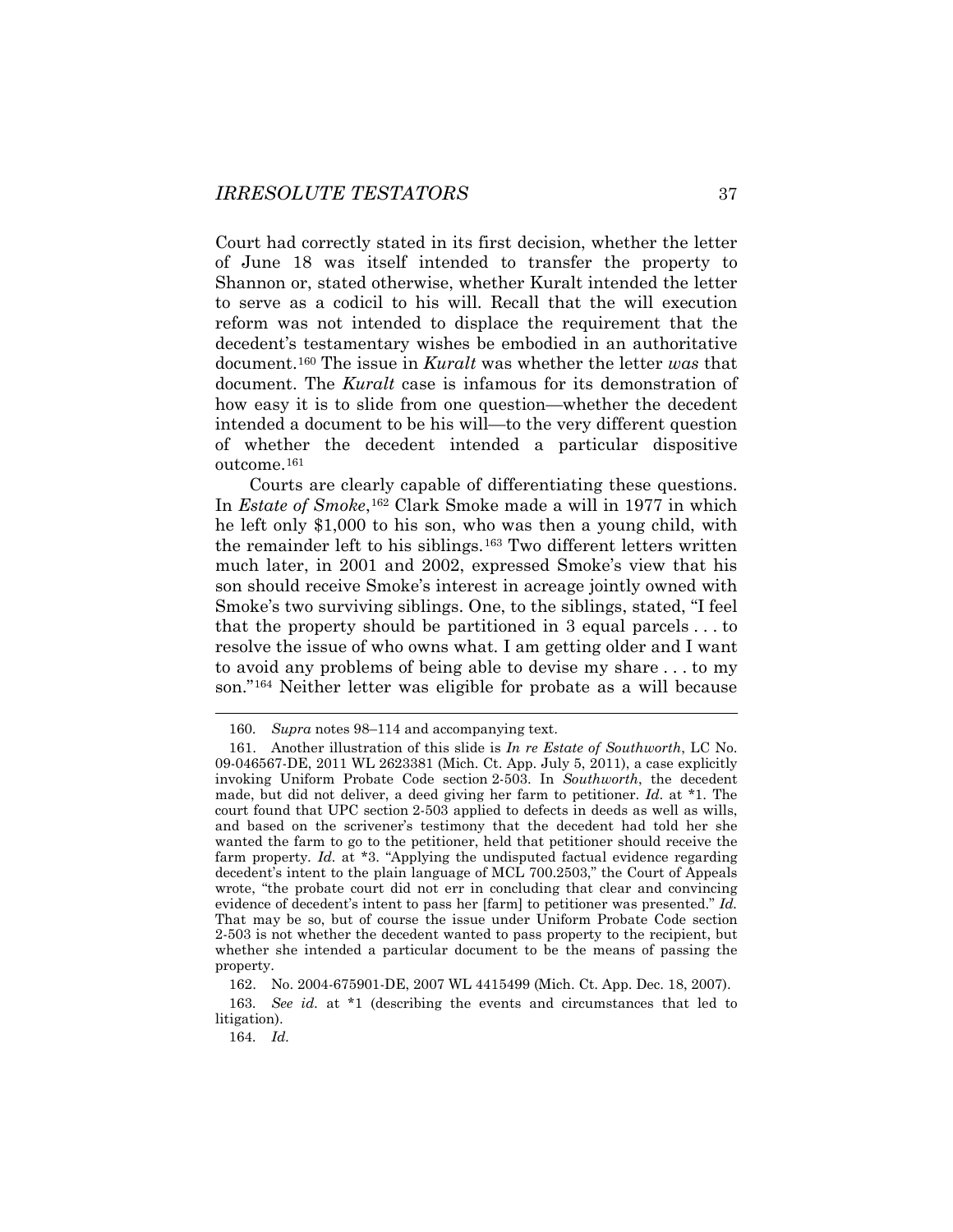neither was properly signed or witnessed.165 Smoke's son sought probate under Uniform Probate Code section 2-503, but the court held that probate was properly denied. The court noted that "the proponent of the document must demonstrate that the document itself represents a valid and more recent testamentary instrument" and that it is "not enough" that the document reflects an intent "to someday make changes to his will" or "abandoned the intent embodied and formalized in the will."166 Although the decedent spoke of wanting to be able to devise the land to his son, "the decedent does not actually purport to devise anything in the letter."167 Under these circumstances, "the probate court correctly found that respondent had not presented clear and convincing evidence that the decedent intended the letters to replace, amend, or revoke his earlier will."168

It might seem overly technical to insist on proof that the document is intended as the testator's will, as opposed to proof that the testator had a particular dispositive wish.169 But that is what the drafters of the will execution reform provided. They had a declared reason for doing as they did. As we have seen, the reform does not question—but indeed is premised on—the view that a will properly executed serves as a safe harbor for the careful testator, who then may cease to worry that the unreliable, self-serving testimony of others might disturb his formally stated plan.170 An unbounded inquiry into the testator's over-arching desires could completely disrupt this function. This might have been true even for Kuralt. Kuralt first devised the Montana property to Shannon in a holograph.171 He then made a formal

171*. See In re* Estate of Kuralt, 981 P.2d 771, 773 (Mont. 1999) ("In the event of my death, I bequeath to Patricia Elizabeth Shannon all my interest in

 <sup>165</sup>*. Id.* at \*2.

<sup>166</sup>*. Id*.

<sup>167</sup>*. Id.* at \*3.

<sup>168</sup>*. Id.*

<sup>169</sup>*. But see* Guzman, *supra* note 153, at 361 (arguing, with respect to testamentary intent, that wills law should "[eliminate] the requirement that the decedent have intended the precise document proffered to be 'The Will'").

<sup>170</sup>*. See* Langbein, *Excusing Harmless Errors*, *supra* note 10, at 6 ("[A] legal system should be able to preserve relatively high levels of formality, in order to enhance the safe harbor that is created for the careful testator . . . without having to invalidate every will in which the testator does not reach the harbor.").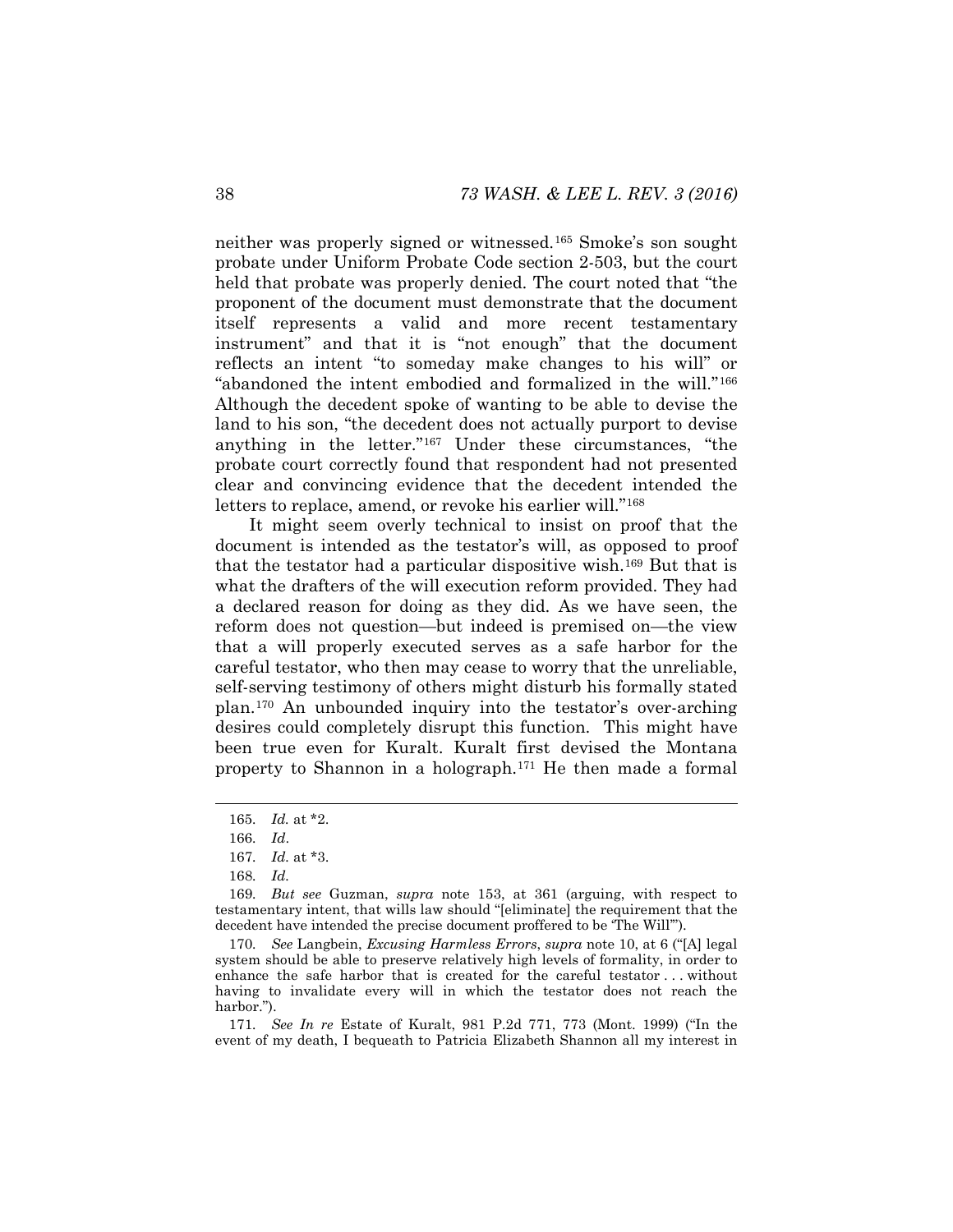will that did not mention the Montana property specifically, but that did have a separate provision for real property—in favor of his wife.172 Why? Perhaps the provisions of the formal will were largely inserted by his lawyer in New York, and Kuralt didn't feel able to say much about them lest he expose his long-term affair. Or perhaps he changed his mind. How can we know? Subsequent to executing the formal will, Kuralt deeded the original Montana acreage to Shannon, suggesting he *did* want her to have at least that.173 But the evidence that he was planning to make the same arrangement for the remaining 90 acres largely came from Shannon. Her interest is obvious. It is no answer to say that time simply cut his Kuralt's gift plan short. Kuralt knew how to write a holograph clearly and straightforwardly devising property; he had done so once before.174 Yet instead he wrote his chatty letter. Free-form litigation into these questions of Kuralt's "real" intent would be less a reform of the Wills Act than an abandonment of its aspiration that the decedent express his final testamentary wishes in an authenticated document. Presumably this is why the will execution reform permits investigation of a testator's intent that a document serve as a will, not the testator's dispositive intent.

Ambiguity about whether the document was truly intended as the final will *can* capture ambiguity about the testator's final dispositive intent. Again, *Kuralt* is illustrative. Kuralt's final letter speaks of having his lawyer visit the hospital at an unspecified future point in time to be sure that Shannon inherits—presumably via some transaction that the lawyer will facilitate.175 Read literally, it does not presently give, devise, or

land, buildings, furnishings and personal belongings on Burma Road, Twin Bridges, Montana.").

<sup>172</sup>*. See id.* ("I devise all my real property (including any condominium) which is used by me as a residence or for vacation purposes, together with the buildings and improvements thereon, if any, to my wife, PETIE, if she shall survive me.").

<sup>173</sup>*. See id.* at 774 ("On April 9, 1997, Mr. Kuralt deeded his interest in the original 20—acre parcel with the cabin along the Big Hole River to Shannon.").

<sup>174</sup>*. See supra* note 144 and accompanying text (providing the text of the holographic will that clearly identifies the property in Montana as meant for Shannon).

<sup>175</sup>*. See Estate of Kuralt*, 981 P.2d at 774 ("I'll have my lawyer visit the hospital to be sure you *inherit* the rest of the place in MT. if it comes to that.").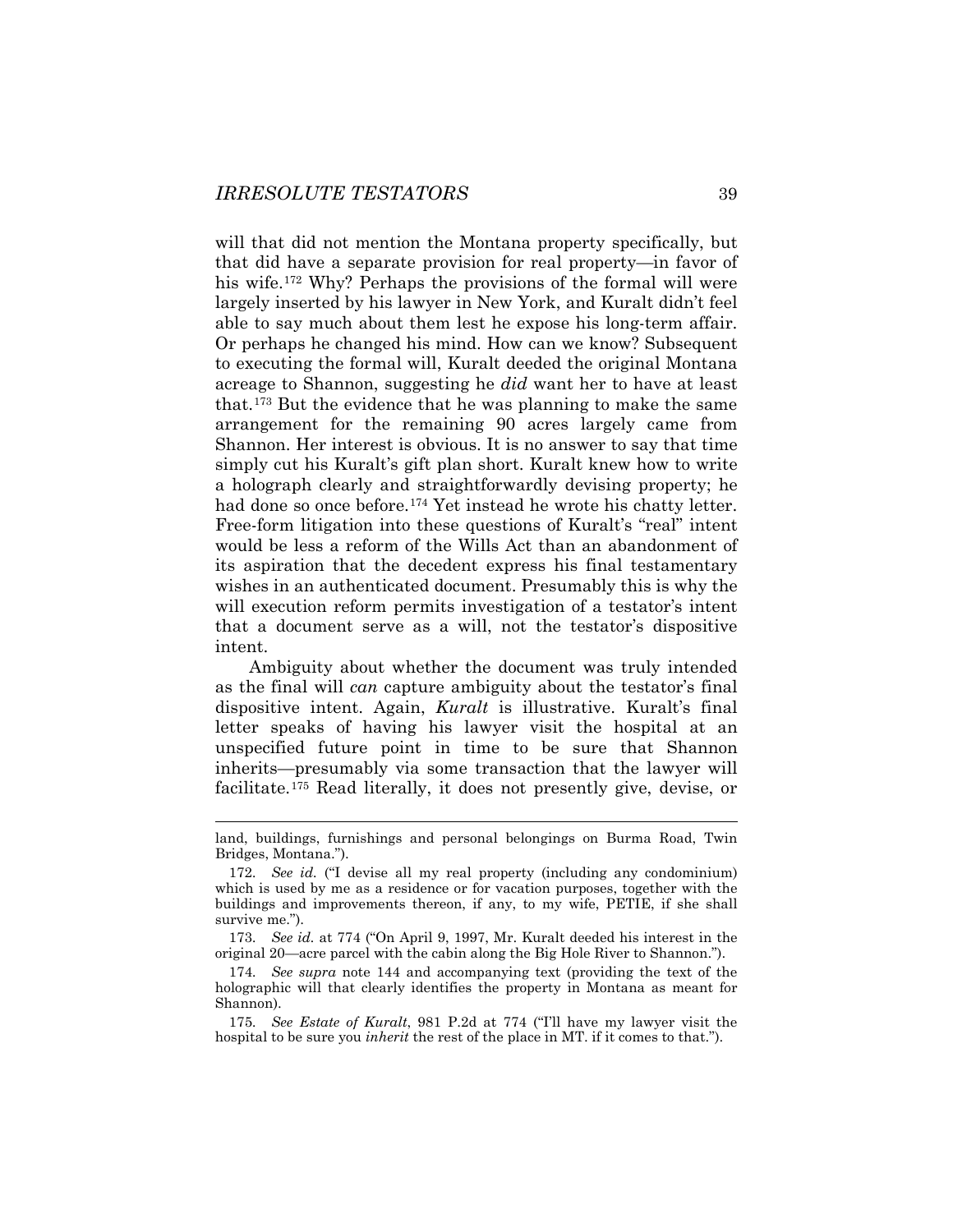otherwise transfer anything. Kuralt's earlier holograph, in contrast, was explicit, stating, "In the event of my death, I bequeath to Patricia Elizabeth Shannon all my interest in [the Montana property]."176 Since Kuralt clearly knew how to draft a document using language expressing present testamentary intent, it is not fanciful to think he lacked such intent with respect to the June 18 letter.177 Thus, a focus on his intent with respect to the documents alone reveals uncertainty, without resort to a free-form, unlimited inquiry into his overarching wishes. This, at any rate, seems to be the design of the statute, which expressly requires "clear and convincing evidence that the decedent intended *the document or writing* to constitute" his will.<sup>178</sup> And this is why it is noteworthy when courts depart from that design, engaging in a very different inquiry than the statute authorizes.

Another recent and controversial case, *In re Estate of Ehrlich*,179 illustrates the gap between the two approaches and the potential dangers of moving away from the narrow statutory question. Richard Ehrlich, who had for fifty years been a trusts and estates lawyer, died in 2009, survived by a niece and two nephews.180 He had had no contact with the niece and one of the nephews for over twenty years, but he had an on-going relationship with the second nephew, Jonathan, and had told his closest friends that Jonathan was the person to whom he meant to leave the bulk of his estate.181 The only testamentary document that could be located after Richard's death was a fourteen-page instrument with Richard's name and law firm address printed in the margin of each page.182 The document made specific cash bequests to the niece and

 <sup>176</sup>*. Id.* at 773.

<sup>177</sup>*. But see* Estate of Harless, 310 P.3d 550, 554 (Mont. 2013) (declining to probate a letter under section 2-503 because the letter "was not intended to be a will, nor did it provide for distribution of [the testator's] assets upon [her] death").

<sup>178</sup>*.* UNIF. PROBATE CODE § 2-503 (amended 2010) (UNIF. LAW COMM'N 2013); *see also* RESTATEMENT (THIRD) OF PROP.: WILLS & OTHER DONATIVE TRANSFERS § 3.3 (AM. LAW INST. 2015) (requiring that the proponent of an improperly executed will establish "by clear and convincing evidence that the decedent adopted *the document* as his or her will").

<sup>179.</sup> 47 A.3d 12 (N.J. Super Ct. App. Div. 2012).

<sup>180</sup>*. See id.* at 13–14 (relating the facts at issue).

<sup>181</sup>*. Id.* at 14.

<sup>182</sup>*. Id.*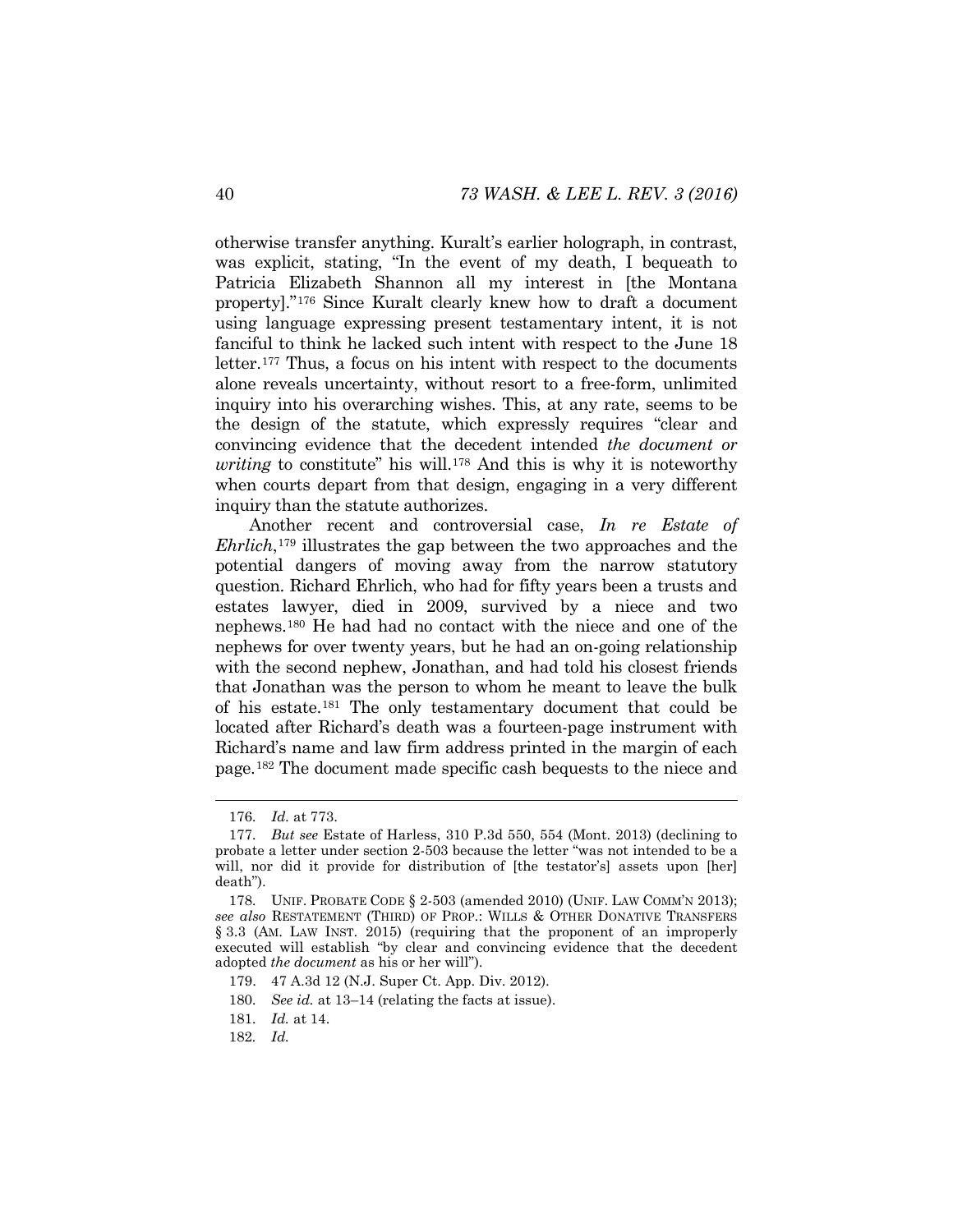nephew with whom Richard had been out of contact.183 Twenty-five percent of the residue was to pass to a trust for the benefit of a friend, Kathryn Harris, and the remaining seventy-five percent of the residue was to pass to Jonathan.184

Neither Richard nor any witness signed the document.185 On the top right-hand corner of the cover page, however, appeared a notation in Richard's handwriting: "Original mailed to H.W. Van Sciver, 5/20/2000."186 Harry Van Sciver was named as executor and trustee in provisions of Richard's purported will, but he predeceased Richard "and the original of the document was never returned."187

The will could only be probated under UPC section 2-503.188 Most of the opinion is devoted to the controversial question of whether the complete absence of a signature renders UPC section 2-503 inapplicable.<sup>189</sup> A vigorous dissent argued that the reform statute "may be invoked only in a circumstance where the document 'was not executed in compliance' with [the Wills Act]; it does not apply if the document is not executed at all."190 The majority disagreed, asserting that "the plain language of the provision . . . expressly contemplates an unexecuted Will within its scope. Otherwise what is the point of the exception?"191

This part of the opinion is disputable enough  $192$  and has received considerable attention.193 But in some ways it is the

193*. See, e.g.*, Anthony R. La Ratta & Melissa B. Osorio, *What's in a Name? Writings Intended as Wills*, 28 PROB. & PROP. 47, 50–53 (2014) (describing *Ehrlich* as "perhaps the most liberal application of the harmless error doctrine

 <sup>183</sup>*. Id.*

<sup>184</sup>*. Id.*

<sup>185</sup>*. Id.*

<sup>186</sup>*. Id.*

<sup>187</sup>*. Id.*

<sup>188.</sup> *See* N.J. STAT. ANN. § 3B:3-3 (West 2005) (codifying UPC section 2-503).

<sup>189</sup>*. See In re* Estate of Ehrlich, 47 A.3d 12, 16–20 (N.J. Super. Ct. App. Div. 2012) (providing the court's analysis of this central issue).

<sup>190</sup>*. Id.* at 20.

<sup>191</sup>*. Id.* at 17.

<sup>192.</sup> Recall the hierarchy of formalities, with the writing and signature at the apex of importance. *Supra* note 122 and accompanying text. There is also a slippery slope issue. *See* Langbein, *Excusing Harmless Errors, supra* note 10, at 23–24 ("[S]ignature is the formality that permits us to distinguish between drafts and wills. [If probate of an unsigned will is permitted,] the risk arises that any unsigned draft, any scrap of paper, can be argued to be an intended, but unexecuted will.").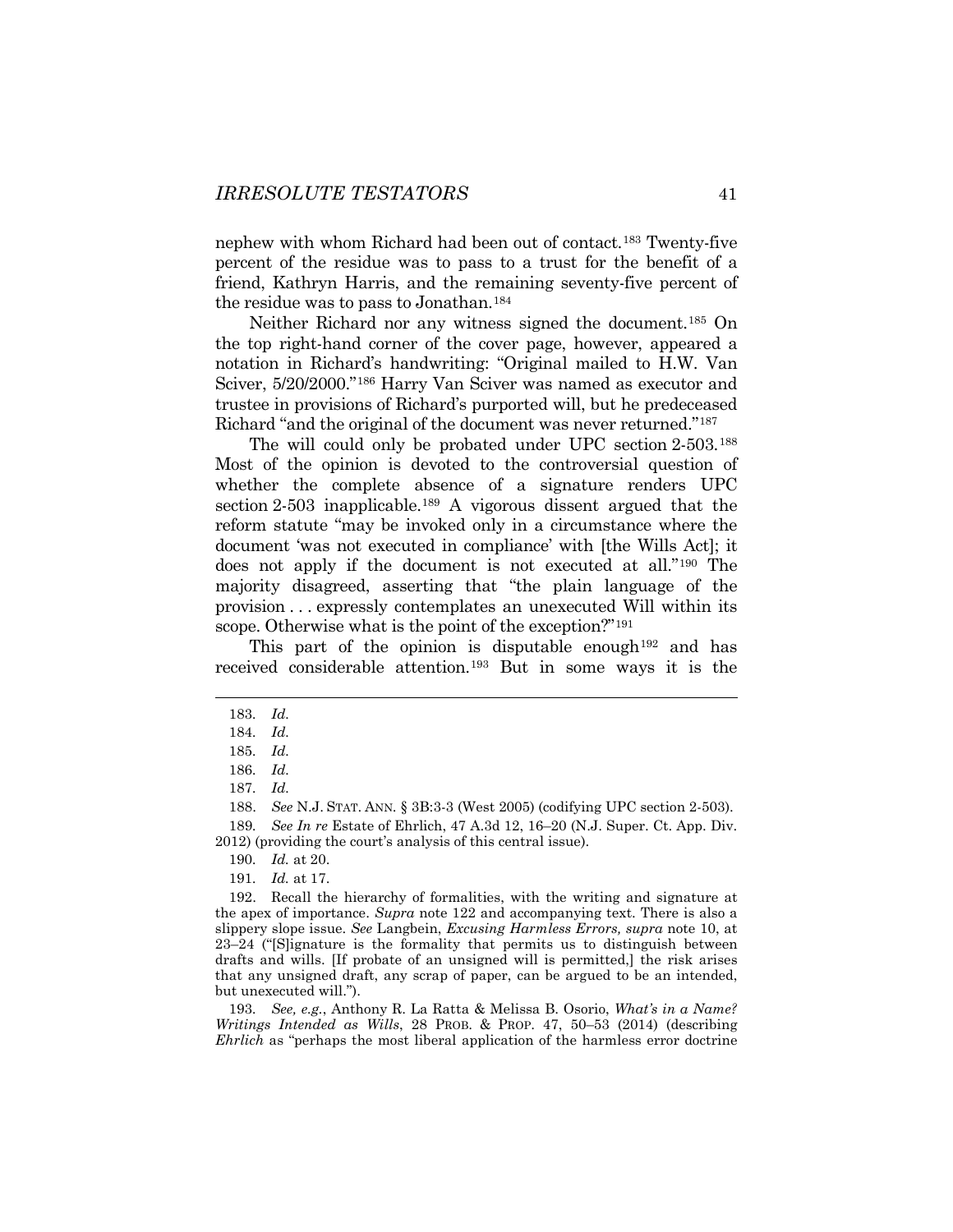remainder of the opinion that is more remarkable. According to the court, Uniform Probate Code section 2-503 requires that the proponent of a defective instrument prove "by clear and convincing evidence that the document was in fact reviewed by the testator, expresses his or her testamentary intent, and was thereafter assented to by the testator."194 However, Uniform Probate Code section 2-503 does not speak to whether a document expresses the decedent's "testamentary intent"; it speaks to whether the decedent intended a particular document to serve as his or her will.<sup>195</sup>

As in *Kuralt*, the difference is not simply technical. The court in *Ehrlich* noted that the will's main beneficiary, Jonathan, "was the natural object of decedent's bounty"196 and that "in the years following the drafting of [the defective document], and as late as 2008, decedent repeatedly orally acknowledged and confirmed the dispositionary contents therein to those closest to him."197 Thus, "the unrefuted proof is that the decedent intended Jonathan to be the primary, if not exclusive, beneficiary of his estate, an objective the purported will effectively accomplishes."198 Even though there was unrefuted testimony that Richard wanted to eliminate the provision in favor of Kathryn, and even though the document "is only a copy of the original will sent to decedent's executor,"199 the court held that it was properly admitted to probate because any other outcome would have been "intent-defeating."200

to date").

<sup>194</sup>*. Id.* at 18. The requirement that the document have been reviewed by the testator derives from *In re Macool*, 3 A.3d 1258 (N.J. Super. Ct. App. Div. 2010). *See infra* notes 162–175 and accompanying text (discussing *In re Macool*). Both cases are criticized in Glover's *A Taxonomy of Testamentary Intent*. Glover, *A Taxonomy*, *supra* note 153, at 41–48.

<sup>195</sup>*. See* UNIF. PROBATE CODE § 2-503 (amended 2010) (UNIF. LAW COMM'N 2013) ("[T]he document or writing is treated as if it had been executed in compliance with that section if the proponent of the document or writing establishes by clear and convincing evidence that the decedent intended the document or writing to constitute: 1) the decedent's will . . . .").

<sup>196</sup>*. In re* Estate of Ehrlich, 47 A.3d 12, at 18. (N.J. Super. Ct. App. Div. 2012).

<sup>197</sup>*. Id*.

<sup>198</sup>*. Id.*

<sup>199</sup>*. Id.* at 19.

<sup>200</sup>*. Id.*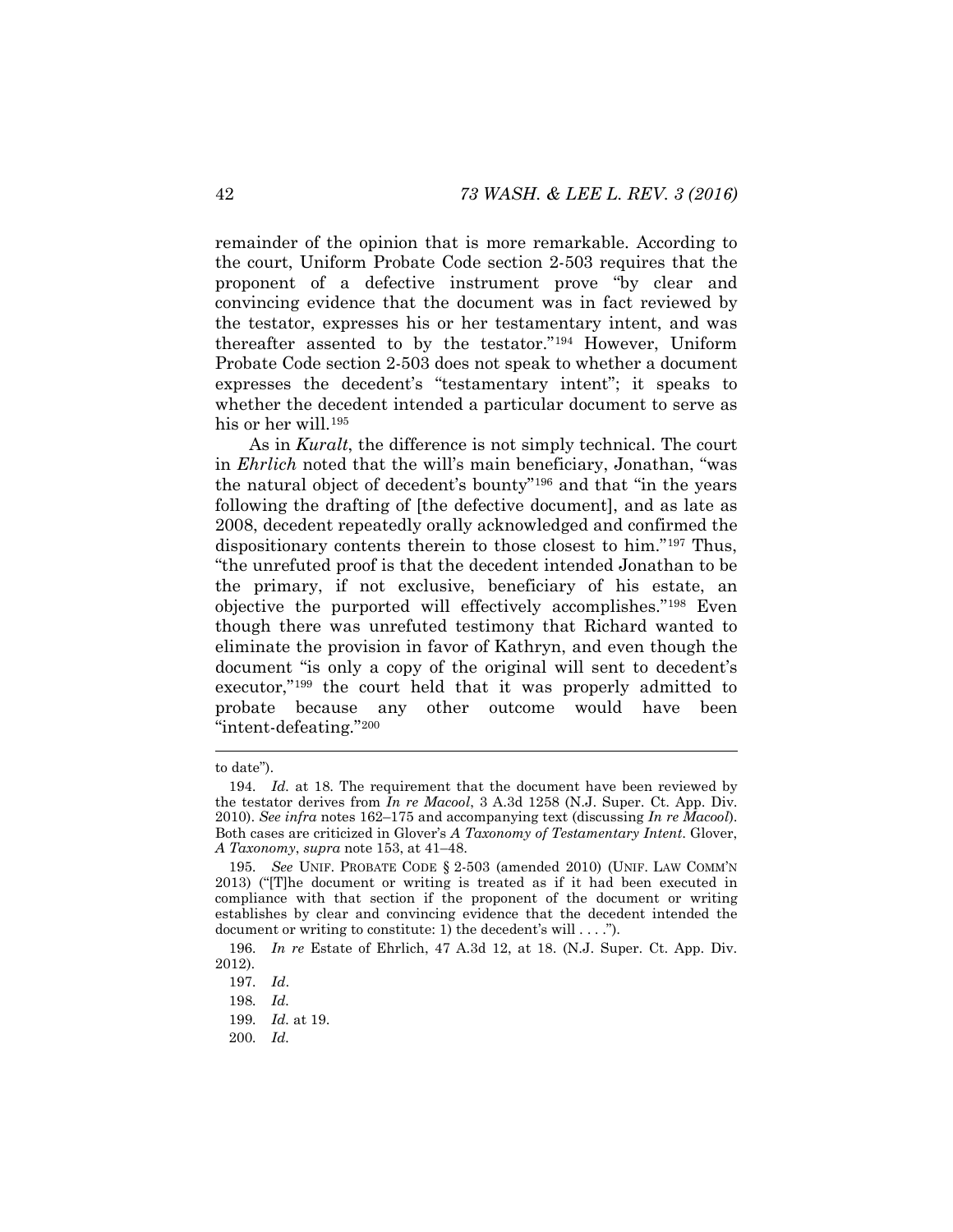If the document was only a copy—and that indeed is what it was—then Ehrlich could not have intended *that* document to be his will.<sup>201</sup> Had there not been evidence of a change of heart about the gift to Kathryn, it would be tempting to ignore this problem.202 But because there was unrebutted evidence that Ehrlich had changed his mind about at least part of the will, it is difficult to agree that the evidence was clear and convincing that he wanted this exact document to be probated. What the court seems to be saying is that the disposition in the purported will comes closer to effectuating Ehrlich's intent than would intestacy, under which Jonathan would take no more than the disfavored niece and nephew.

The execution reform statute's framing of the issue—whether the decedent intended the disputed writing to constitute his will—ties the court's inquiry about intent to a particular instrument. Without that focus, the inquiry risks becoming almost completely detached from anything about the document before the court and, if *Ehrlich* is in any way typical, correspondingly unbounded in scope. Asking whether a given document was intended as a will is quite different from asking whether the decedent would probably prefer its disposition to intestacy. Under that test, any draft could be offered as a will, as could virtually any earlier revoked will, as these documents in most cases show a dispositive intent different from the outcome supplied by the intestacy statues. We *could* have wills law that asks directly about what outcome might best approximate the testator's dispositive intent: probate of the will, intestacy, or reformation of terms. However, the history, language, and

 <sup>201.</sup> Ironically, as noted by the dissent, there are rules under which copies of lost wills can be probated, and the facts might have supported probating the will under those rules here. *Id.* at 24 (Skillman, J., dissenting). As the dissenting judge explained, "Although N.J.S.A. 3B:3-3 does not authorize the admission to probate of the unexecuted copy . . . there is common law doctrine under which a copy of a lost will may be admitted to probate if the party seeking probate can present satisfactory evidence of the original will's contents . . . ." *Id.* at 24. The dissent would have remanded for further findings on whether the common law requirements had been met. *See id.* (discussing what steps would have been taken going forward by the dissent)*.*

<sup>202.</sup> To some extent the court *did* ignore it. Even after noting that Ehrlich "wished to delete the bequest to his former friend, Kathryn Harris," *id.* at 14 (majority opinion), the court asserted that the unexecuted document "accurately reflects his final testamentary wishes." *Id.* at 19.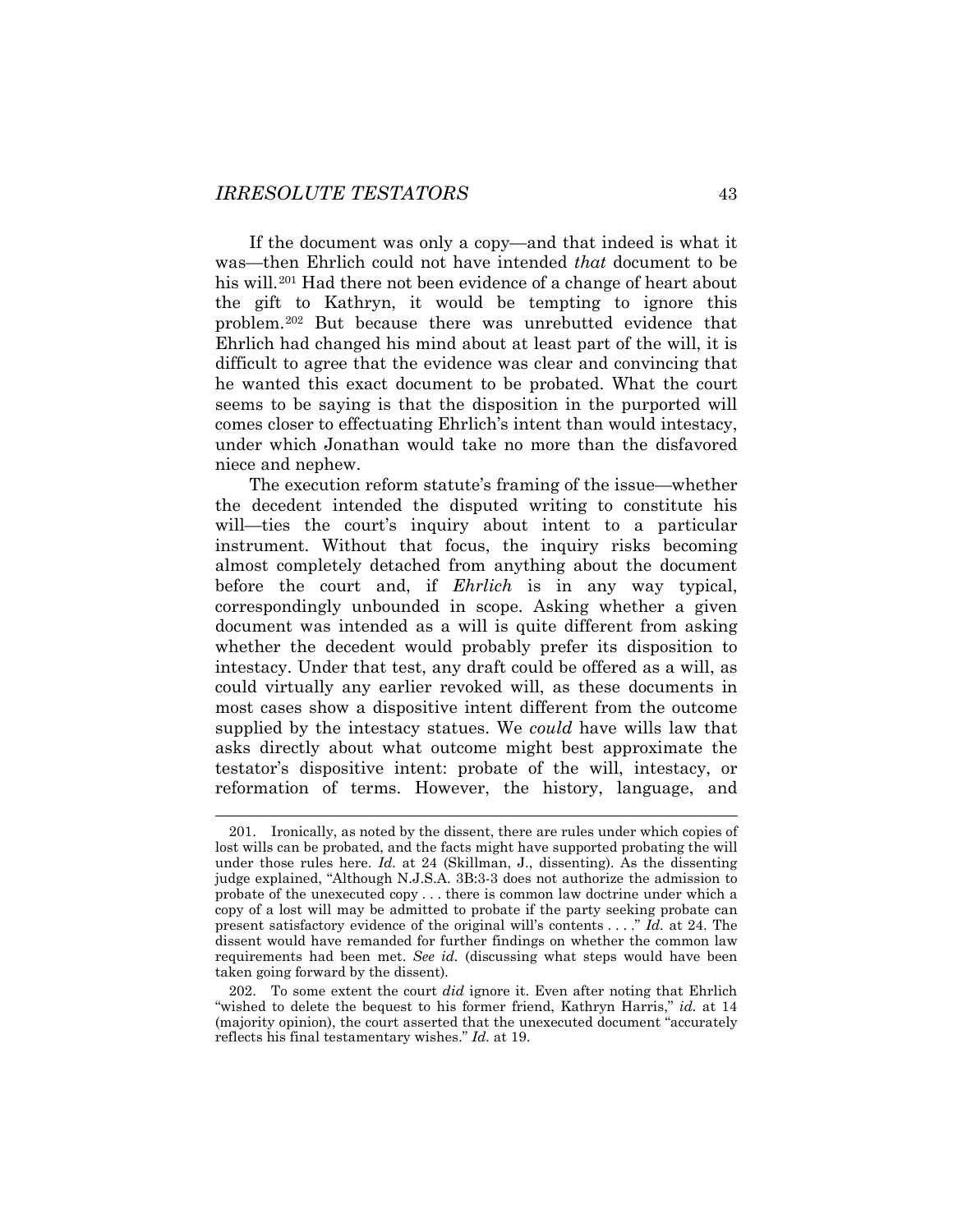comments to the reform provisions all confirm that wholesale change of this sort was not what was intended.203 Again, the purpose of the reforms was to deal with minor, "harmless" errors in the expression of fixed and specific intentions, not to create a new law of wills that would permit wide-ranging inquiries about general donative intent.204

Yet, as these cases show, the courts *do* inquire. In terms of the evidentiary considerations that animate the wills law reforms, *Kuralt* and *Ehrlich* alike are "mistakes" and go well beyond the reforms' literal boundaries. Yet it is hard to fault the courts for trying to carry out the wishes of these testators. Their errors do not line up precisely with the terms of the reforms, but that is because they are not the sort of testators the reforms contemplate. They do not have one, fixed intent that their wills inadvertently fail to express. Rather, they are ambivalent and change their minds over time; they cannot quite get to closure. The reforms, applied literally, will not help them. But the courts do not seem to accept the reforms' limits. Instead, they push beyond those limits to respond to those testamentary intentions that *can* be discerned, even though they are not the intentions the reforms contemplate.

# *C. Clear, but Convincing?*

There is no agreed upon formula encapsulating what is "clear and convincing evidence." Here are some sample statements. The evidence must be "so clear, direct and weighty and convincing as to enable [the factfinder] to come to a clear conviction, without hesitancy, of the precise facts in issue."<sup>205</sup> "Clear and convincing evidence is more than a mere preponderance; it is highly probable evidence free from serious or substantial doubt."206 "Clear and convincing evidence is that amount of evidence which produces in

 <sup>203</sup>*. See* Part II.C *supra* (examining the development of the will execution and mistake correction reforms in wills law).

<sup>204</sup>*. See supra* Part II.C (explaining the limited scope of the reforms).

<sup>205</sup>*. In re* Estate of Hoch, No. 09-00532, 2012 WL 1379846, at \*5 (N.J. Super. Ct. App. Div. Apr. 23, 2012) (quoting *In re* Seaman, 133 N.J. 67, 74 (1993)).

<sup>206</sup>*. In re* Estate of Wilfong, 148 P.3d. 465, 468 (Colo. App. 2006).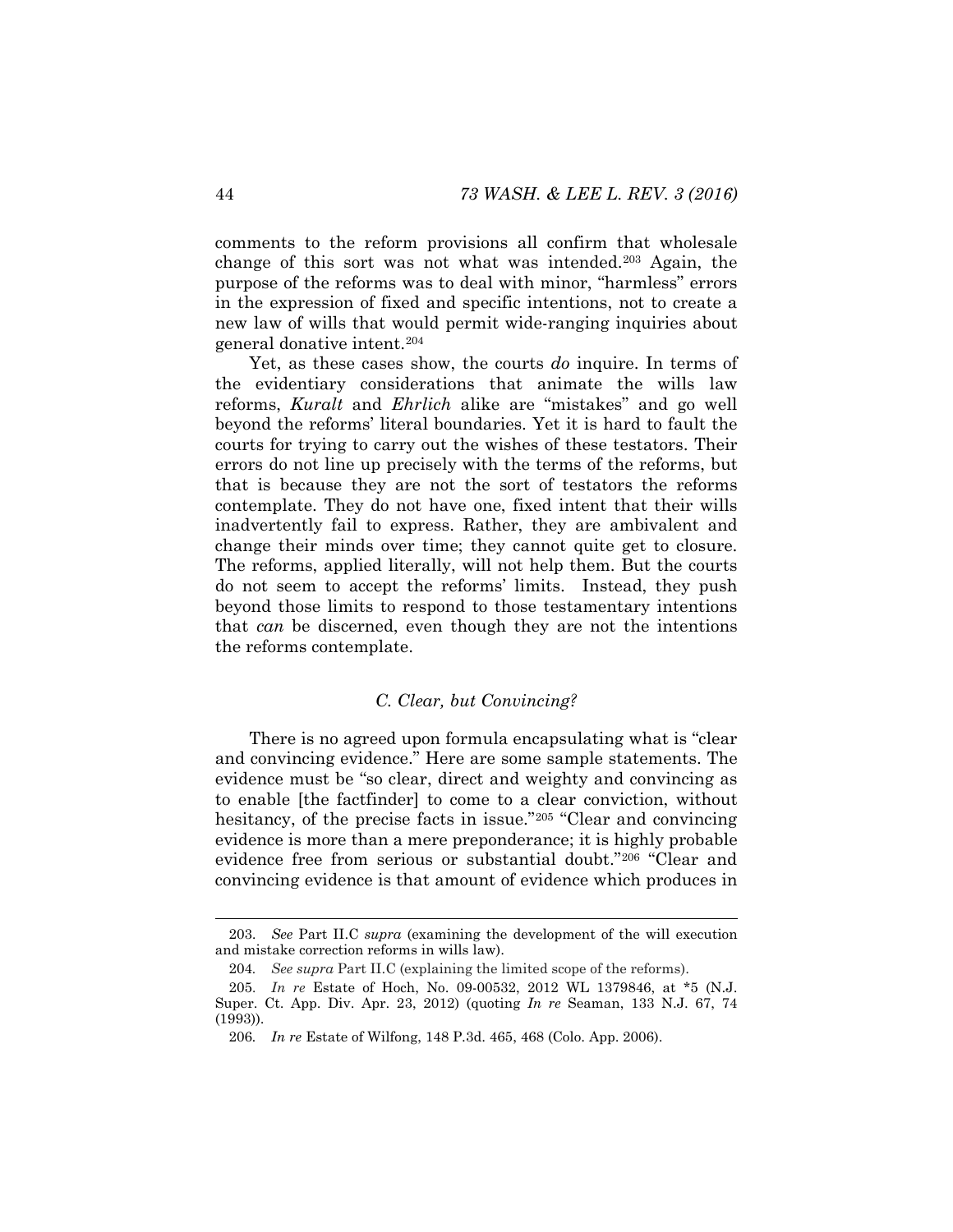the trier of fact a firm belief or conviction about the existence of a fact to be proved." 207

It is common, however, for courts to vary in their formulation and expression of a legal standard. No evidentiary standard can define itself; all are indeterminate to some degree. Still, the idea behind requiring clear and convincing evidence seems intuitive enough; the factfinder need not be absolutely certain, but highly confident, about the fact in issue.208 Unfortunately, courts often fail to explain fully why they are so confident about the evidence before them, and thus it is not clear how well the clear and convincing evidence standard is functioning as an evidentiary safeguard.

*In re Estate of Hall*<sup>209</sup> is a "textbook" case illustrating the power of UPC section 2-503 in the case of botched will executions.210 In June 1997, Jim Hall and his second wife, Betty Lou Hall, met with their lawyer, Ross Cannon, to discuss the terms of a joint will.211 The joint will, once executed, would supersede an earlier will that Jim executed in 1984 in favor of his

209. 51 P.3d 1134 (Mont. 2002).

210. *See* DUKEMINIER & SITKOFF, *supra* note 9, at 185 (utilizing *Hall* to illustrate the operation of UPC section 2-503); STEWART E. STERK ET AL., ESTATES AND TRUSTS 243 (4th ed. 2011) (utilizing *Hall* to illustrate the practical effects of UPC section 2-503).

211*. See Estate of Hall*, 51 P.3d at 1135 (reciting the factual scenario considered by the court).

 <sup>207</sup>*. In re* Isvik, 741 N.W.2d 638, 648 (Neb. 2007); *see* RESTATEMENT (THIRD) OF PROP.: WILLS & OTHER DONATIVE TRANSFERS § 12.1 cmt. e, rptr's n.6 (AM. LAW INST. 2015) (listing additional interpretations of the "clear and convincing evidence" standard in various jurisdictions).

<sup>208.</sup> "Absolute certainty about the truth of assertions can seldom be established," and thus we can only be more or less confident or seek "a higher degree of probability" than would be attained under the conventional preponderance standard. RESTATEMENT (THIRD) OF PROP.: WILLS & OTHER DONATIVE TRANSFERS § 12.1 cmt. e (AM. LAW INST. 2015). The literature on burdens of proof has variously described the functions of proof burdens in terms of confidence, probability, and the allocation of error and risk. *See, e.g.*, Ronald J. Allen, *How Presumptions Should Be Allocated—Burdens of Proof, Uncertainty, and Ambiguity in Modern Legal Discourse*, 17 HARV. J.L. & PUB. POL'Y 627, 641 (1994) (discussing allocation of the risk of error between litigants); Neil B. Cohen, *Confidence in Probability: Burdens of Persuasion in a World of Imperfect Knowledge*, 60 N.Y.U. L. REV. 385, 389–94 (1985) (discussing the current body of literature concerning the application of probability theory to the proof process); J. P. McBaine, *Burden of Proof: Degrees of Belief*, 32 CALIF. L. REV. 242, 251–54 (1944) (discussing confidence levels).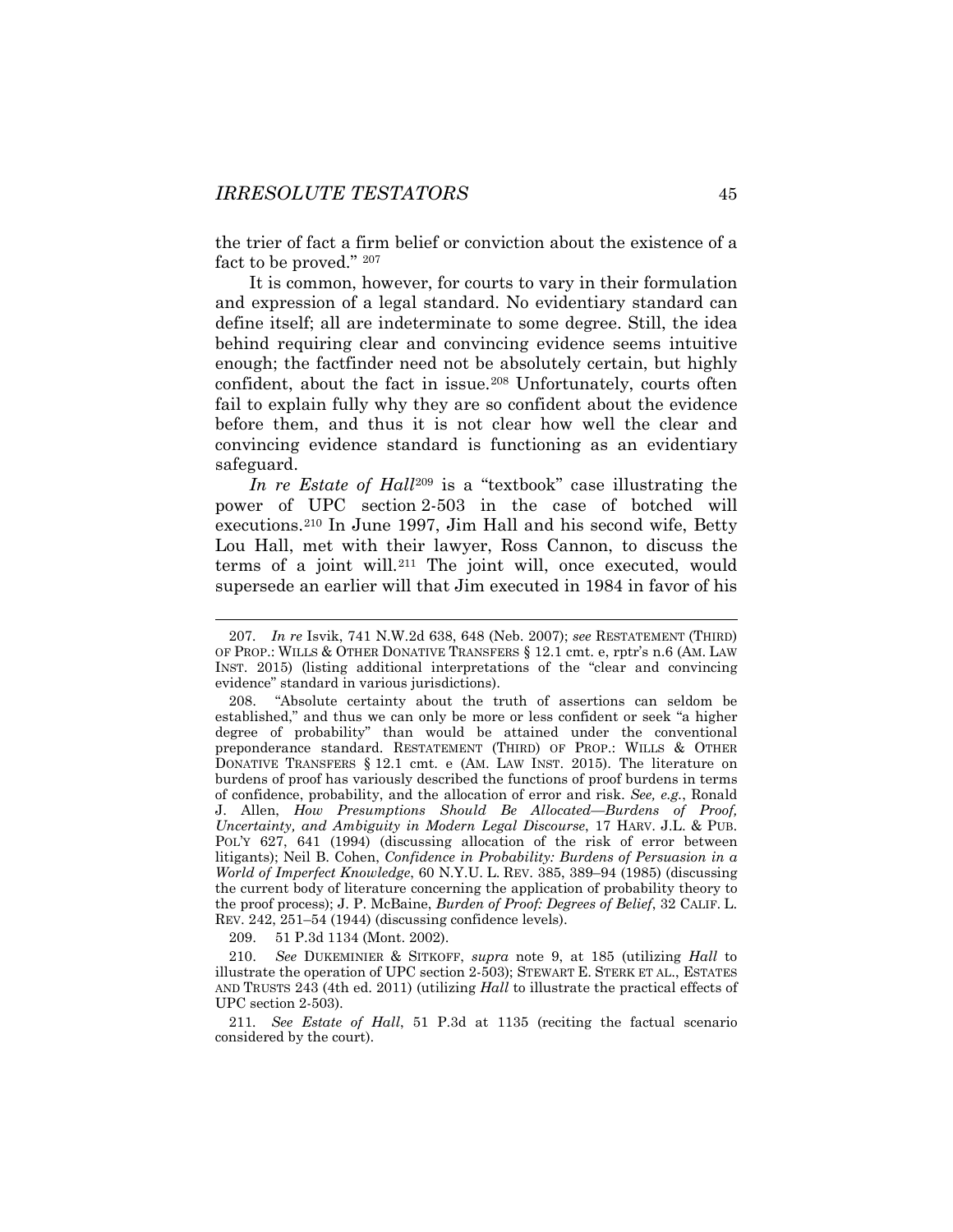daughters from a previous marriage.<sup>212</sup> "After making several changes" to a draft the lawyer had sent them, "Jim and Betty apparently agreed on the terms of the Joint Will" and were prepared to execute it "once Cannon sent them a final draft."213 Before the changes were finalized, the meeting ended, at which time "Jim asked Cannon if the draft could stand as a will until Cannon sent them a final version."214 Cannon replied that the will "would be valid if Jim and Betty executed the draft and he notarized it."215 No one else was in the office at the time to serve as an attesting witness.216 Thus, Jim and Betty signed the will and Cannon notarized it.217 Jim died in October 1998 without executing any further testamentary documents.<sup>218</sup>

In the absence of the witnesses required under the applicable Montana wills act.<sup>219</sup> the will could be probated only under UPC section 2-503.220 The court found the evidence that Jim intended the marked up document to be his final will to be clear and convincing.221 It relied on the Joint Will's specific revocation of all earlier wills and on Jim's instruction, when Jim and Betty returned from Cannon's office, that Betty should physically destroy the earlier, 1984, will.<sup>222</sup> It also relied on the following colloquy, in which Betty testified:

Question: Do you know if [Jim] gave [Sandra and Charlotte, Jim's daughters] a copy of the new will?

218*. Id.*

220*.* MONT. CODE ANN. § 72-2-523.

221*. In re* Estate of Hall, 51 P.3d 1134, 1136 (Mont. 2002).

222*. Id.*

 <sup>212</sup>*. Id.* 

<sup>213</sup>*. Id.* 

<sup>214</sup>*. Id.*

<sup>215</sup>*. Id.*

<sup>216</sup>*. Id.* 

<sup>217.</sup> *Id.* Under UPC section 2-502(a)(3), notarized wills are valid without witnesses. UNIF. PROBATE CODE  $\S 2-502(a)(3)$  (amended 2010) (UNIF. LAW COMM'N 2013). However, this provision has not been added to Montana's will execution statute; it certainly was not in effect in Montana when *Hall* was decided.

<sup>219</sup>*. See* MONT. CODE ANN. § 72-2-522(c) (West 2015) (requiring the signatures of two individuals who witnessed the testator's signing of the same document).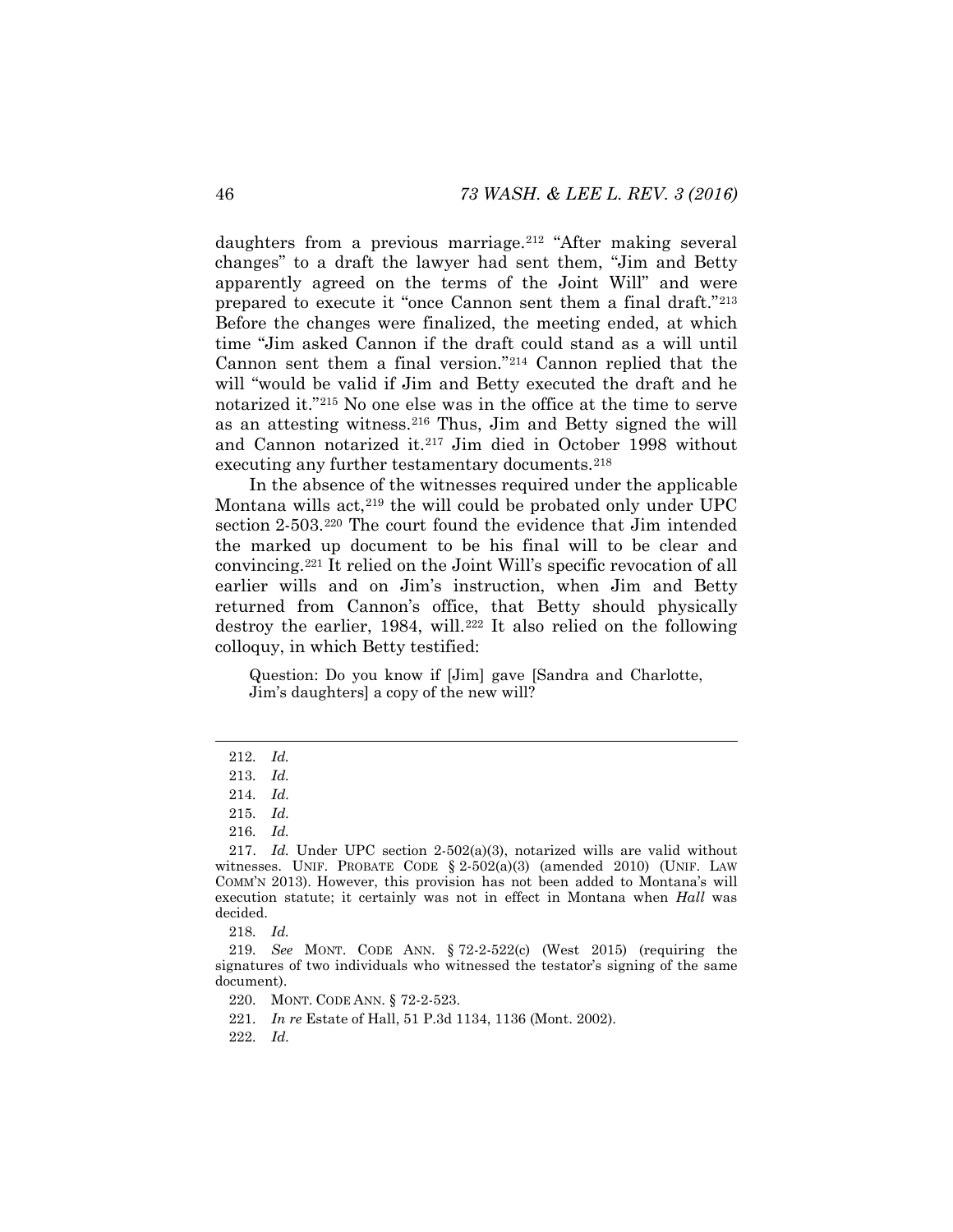Answer: I don't believe he did, no.

Question: Do you know why?

Answer: Well, I guess because we didn't have the completed draft without all the scribbles on it.

Question: So he thought that will was not good yet?

Answer: No, he was sure it was good, but he didn't give it to the girls. And we didn't give it to my son. We didn't give it to anybody.

Question: Why?

Answer: Because it wasn't completely finished the way Ross was going to finish it.223

The court acknowledged that "all the scribbles" left Betty in doubt that the will was yet in final form, but dismissed this doubt in light of her later statement that "[Jim] was sure it was good."224 The court added that "[w]hen asked if it were Jim's and her intent for the Joint Will to stand as a will until they executed another one, she responded, 'Yes, it was.'"225 Moreover, "Sandra points to no other evidence that suggests that Jim did not intend for the Joint Will to be his will."226 Based on this evidence, the Montana Supreme Court affirmed the District Court's decision to admit the document to probate.<sup>227</sup>

The evidence is more mixed than the court acknowledged. On one side, the lawyer told Jim and Betty that the marked up document would be valid if signed and notarized.<sup>228</sup> On that basis, apparently, Jim had Betty destroy the earlier will, which was also expressly revoked in the later document.<sup>229</sup> Betty testified that Jim intended the will to stand until they executed another one.230 But on the other side, Betty also testified, in a part of the colloquy the court ignored, that Jim and Betty did not give the document to their children because "we didn't have the

- 223*. Id.*
- 224*. Id.*
- 225*. Id.*
- 226*. Id.*
- 227*. Id.*
- 228*. Id.* at 1135.
- 229*. Id.*
- 230*. Id.* at 1136.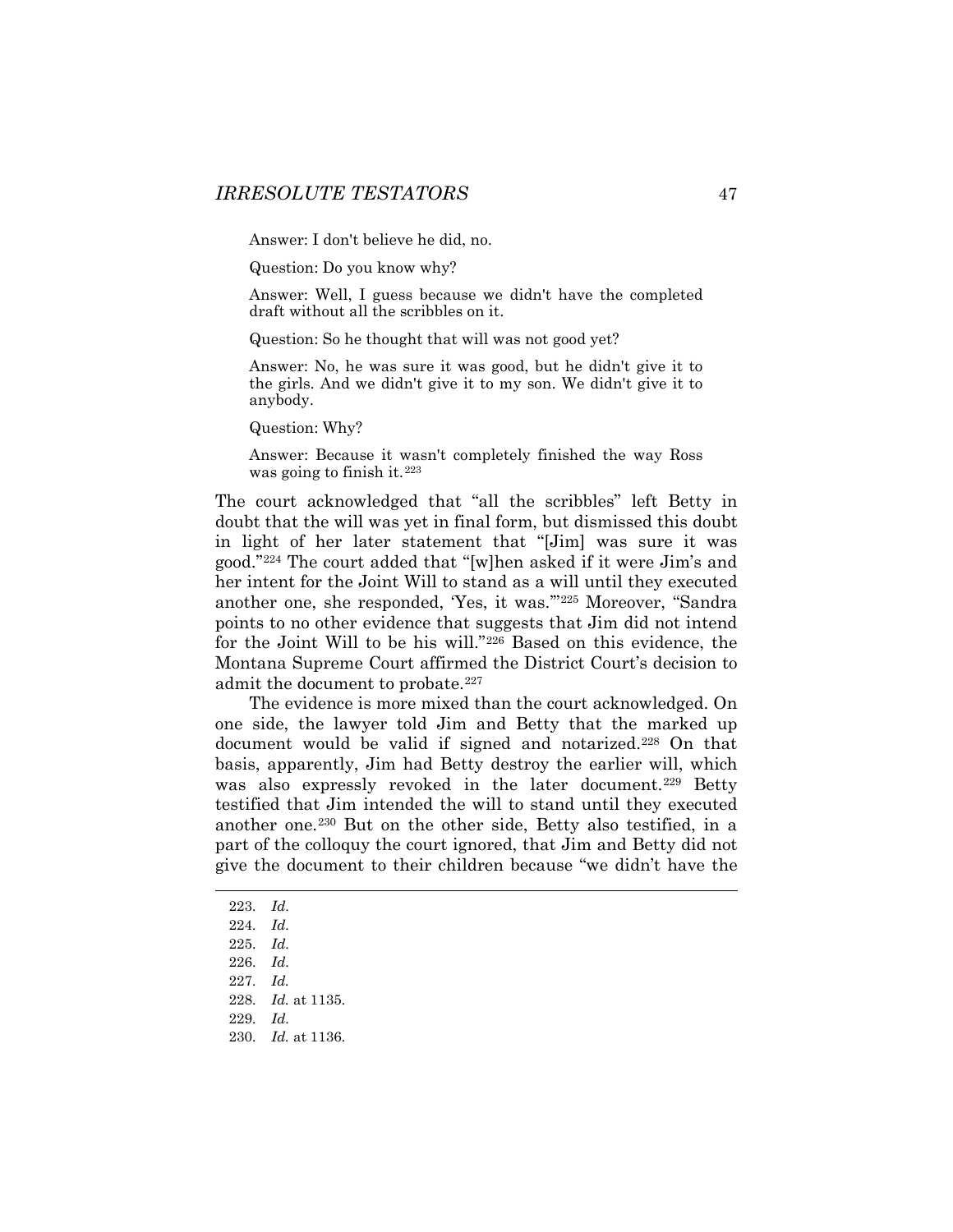*completed* draft" and "it wasn't *completely finished* the way Ross was going to finish it."231 This testimony is consistent with the fact that Jim referred to the document as "a draft" that was not the "final version."232 And while Betty testified that it was Jim's intent as well as her own that the Joint Will should stand, her interest makes her a somewhat unreliable narrator on that point. Only Jim could testify altogether reliably about his intent, and of course—and this is what makes these cases so hard—he was not available at the trial to clarify his intentions.

If the question at hand were "*could* a court credibly decide that Jim intended the mark up as his will?," the answer almost certainly would be "yes." But the question at hand is whether (to recur to the formulations with which this section began) the evidence is clear enough to enable a court "to come to a clear conviction, without hesitancy,"233 of Jim's intent or whether the evidence is "free from serious or substantial doubt"234 or produces "in the trier of fact a firm belief or conviction about the existence of a fact to be proved."235 The court simply did not address some of the more discomforting possibilities raised by the evidence. Perhaps Jim left the marked-up will alone because of his attorney's assurances. However, thinking in a slightly different way, can we be confident that Jim did not have second thoughts about benefitting his daughters? Quite a while passed between the execution of the mark up, in June, and Jim's death, in October, but this cuts two ways. Perhaps he never formally executed the will because he thought it unnecessary in light of what had been done in June. But perhaps he never formally executed the will because he did not want to finalize it. Neither the trial nor the appellate court seems to have considered these possibilities; certainly they do not appear in the opinion.

The same lack of explicit attention to potentially countervailing evidence can be seen in *In re Estate of Herceg*<sup>236</sup>

 <sup>231</sup>*. Id.* (emphasis added).

<sup>232</sup>*. Id.*

<sup>233</sup>*. In re* Estate of Hoch, No. 09-00532, 2012 WL 1379846, at \*5 (N.J. Super. Ct. App. Div. Apr. 23, 2012) (quoting *In re* Seaman, 133 N.J. 67, 74 (1993)).

<sup>234</sup>*. In re* Estate of Wilfong, 148 P.3d 465, 468 (Colo. App. 2006).

<sup>235</sup>*. In re* Isvik, 741 N.W.2d 638, 648 (Neb. 2007).

<sup>236.</sup> 747 N.Y.S.2d 901 (N.Y. Surr. Ct. 2002).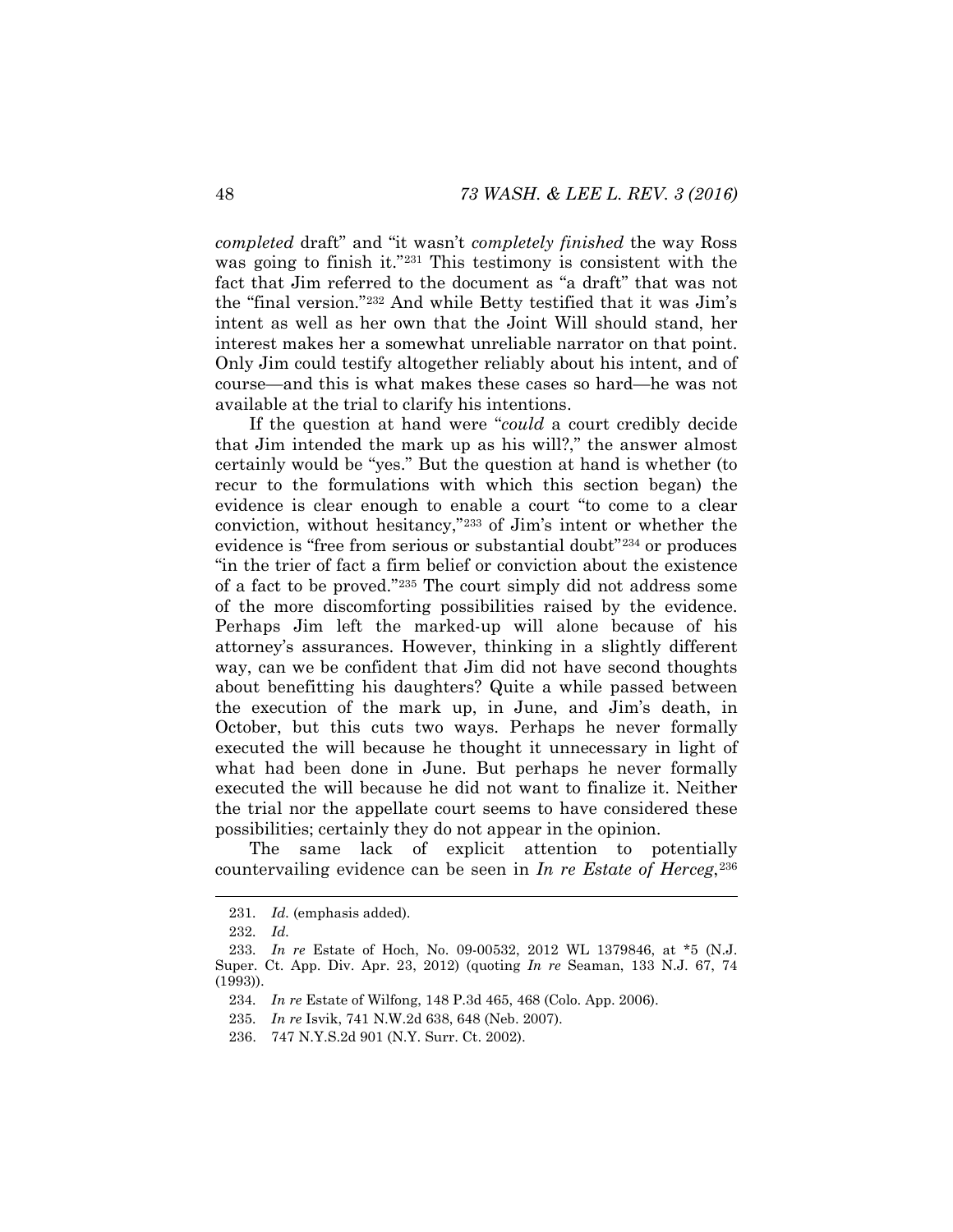which involves the reformation of a will for mistake. Eugenia Herceg's 1999 will contained a residuary clause, but the clause named no beneficiary.237 Her prior will's residuary clause devised the residue to her nephew Sergio or, if he failed to survive her, to Sergio's wife Columba.<sup>238</sup> Sergio predeceased the testator, and Columba petitioned "for construction of the will by reading the residuary clause to be the same as decedent's prior will."239 The attorney who drafted the 1999 will offered evidence that when the earlier will was redrafted in 1999 a computer glitch caused "some lines from the residuary clause" to be "accidentally deleted."240

"Obviously a mistake has been made," the court noted.241 The question was whether the mistake could be corrected given the traditional law barring unattested extrinsic evidence.<sup>242</sup> The court found itself facing a conflict between "two long-standing policies of the Law of Wills" one of which would prevent it from supplying via extrinsic evidence "what the testator has not," and the other of which required it "to ascertain the intention of the testator to avoid intestacy."243 Relying primarily on the Restatement reform—then in draft<sup>244</sup>—that permits consideration of "any evidence of testator's intent, but raising the standard of proof from a preponderance of the evidence to clear and convincing evidence,"245 the court decided that it could indeed consider extrinsic evidence.246

 <sup>237</sup>*. See id.* at 902 (examining the conflicting clauses in Herceg's wills).

<sup>238</sup>*. Id.*

<sup>239</sup>*. Id.*

<sup>240</sup>*. Id.*

<sup>241</sup>*. Id.* at 903.

<sup>242</sup>*. See id.* ("The difficulty in this case is that there is a line of cases holding that where the name of the beneficiary is missing it cannot be supplied by construction or reformation of the will. . . . [E]xtrinsic evidence cannot be admitted unless there is an ambiguity in the will.").

<sup>243</sup>*. Id.* 

<sup>244.</sup> RESTATEMENT (THIRD) OF PROP.: WILLS & DONATIVE TRANSFERS § 12.1 (AM. LAW INST., Tentative Draft No. 1, 2003).

<sup>245</sup>*. In re* Estate of Herceg, 747 N.Y.S.2d 901, 904 (N.Y. Surr. Ct. 2002).

<sup>246.</sup> The court also considered some New York case law, but admitted that its holding was "a significant step beyond" the cited cases. *Id* at 904–05. "Nevertheless," wrote the court, "it seems logical . . . to choose the path . . . recommended by the Restatement in order to achieve the dominant purpose of carrying out the intent of the testator." *Id.* at 905.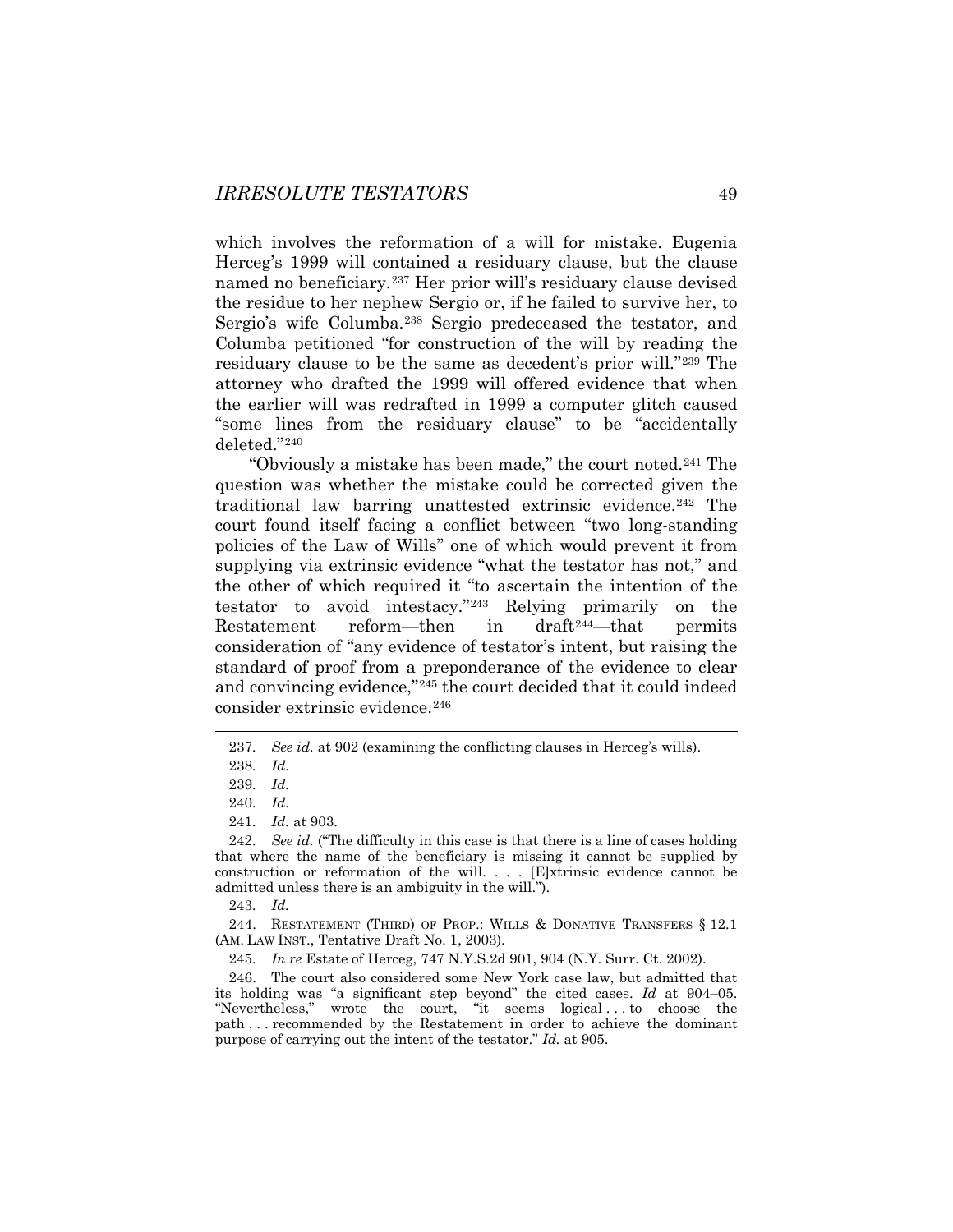Five facts were adduced in support of the court's conclusion that "the evidence is *clear and convincing* that Columba Pastorino is the intended beneficiary of the residuary" of Herceg's estate.247 First, not only did the residuary clause of Herceg's prior will give the residue to Colomba if Sergio failed to survive, but the residuary clauses of two earlier wills contained an identical residuary disposition.248 Second, Herceg had named Columba as alternative executrix in her will, demonstrating that "Columba had not fallen out of favor with the testatrix and been deliberately removed from the residue."249 Third, one of Herceg's intestate heirs, a niece, who would take if the residuary clause failed, consented to the requested reformation, and was willing to acknowledge that the omission of a name in the residuary clause was a typographical error.<sup>250</sup> Fourth, the attorney-scrivener's affidavit stated that "Mrs. Herceg's express intent was to continue the remainder of her property distribution as it was in the previous will."251 Finally, there is a legal presumption against intestacy, especially with respect to residuary clauses.252

This evidence could have been examined more critically than the case reflects. The residuary clauses of Herceg's prior wills reflect the intent she had when she wrote those wills. But she wrote a new will in 1999,<sup>253</sup> presumably because she had changed her mind with respect to some devises in her earlier wills. We cannot be sure whether her intent with respect to the residue remained constant. The fact that Columba was retained as alternative executrix shows only that Herceg had not changed her mind about Columba in that role. We still cannot be certain whether Herceg changed her mind with respect to the residue. The niece's testimony, self-sacrificing as it may be, is irrelevant to the question at hand; without more information about her relationship to Herceg, it is impossible to determine what she can reliably tell us about Herceg's wishes. Nor is the attorney entirely

- 247*. Id.*
- 248*. Id.*
- 249*. Id.*
- 250*. Id.* at 905.
- 251*. Id.*
- 252*. Id.* at 903.
- 253*. Id*. at 902.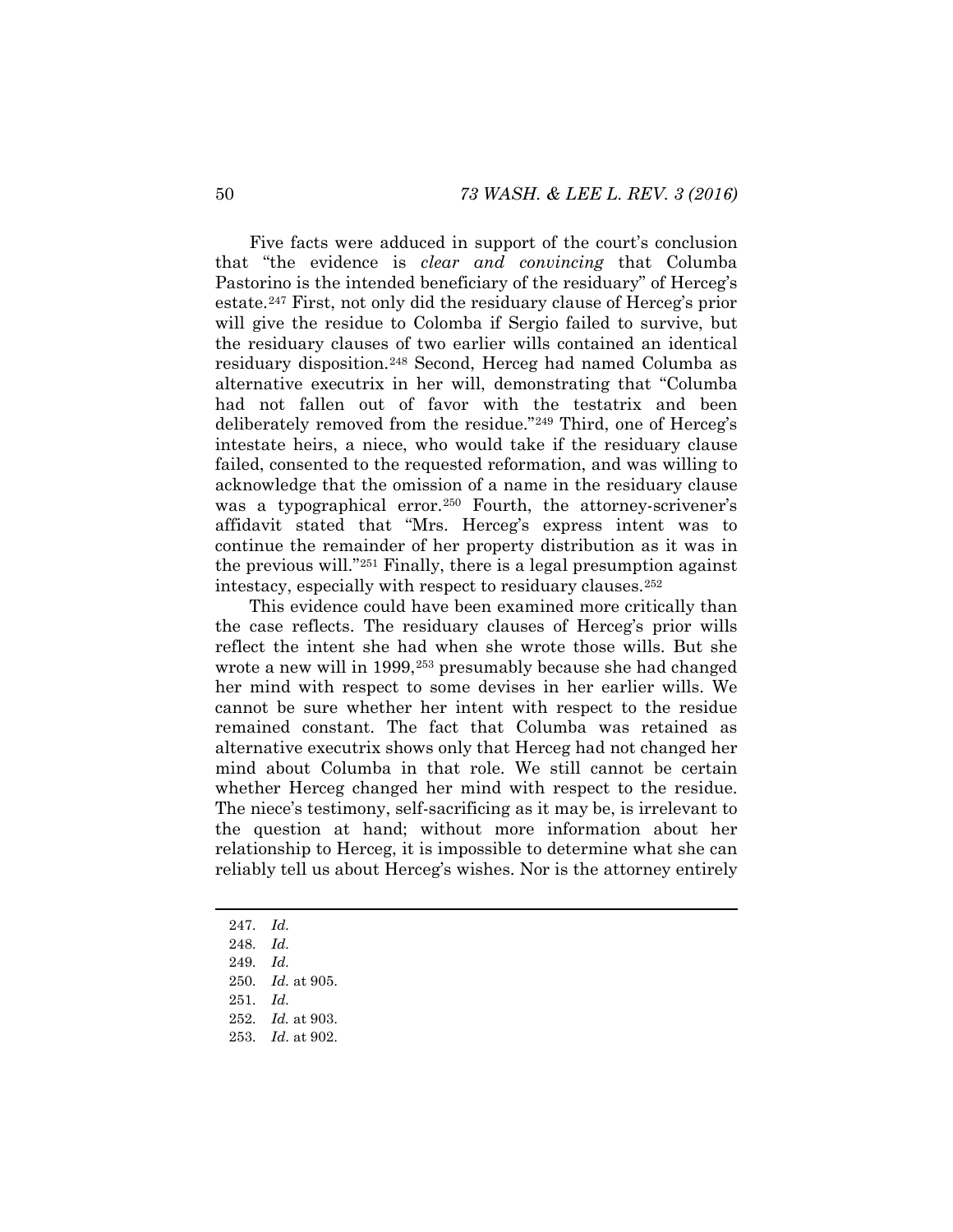reliable, as he might support Columba's interpretation in order to avert a lawsuit that could otherwise arise out of his negligence in failing to complete the residuary clause. The presumption against intestacy is not a fact at all, and even if Herceg did intend to die testate, the presumption tells us nothing about whom she might have wanted to take her residuary estate.

If the purpose of the clear and convincing evidence standard is to produce an especially careful, searching inquiry about will-making errors, the *Hall* and *Herceg* courts' reluctance to consider or discuss alternative interpretations of the evidence is disquieting. Recall that one function of the clear and convincing evidence standard is to impose a higher sense of responsibility on the judge.254 The reforms contemplate that the judge will respond "by rendering a thorough, reasoned set of findings that deal with the relevant contested facts."255 But in neither *Hall* nor *Herceg* does the court actually discuss the full range of possibilities presented by the evidence, raising questions whether the standard is functioning as intended to force the trial judge "to do an especially careful job."256

Some courts appear to take more care. Consider *In re Macool*,257 a case with some similarities to *Hall* and *Herceg.*<sup>258</sup> Louise Macool executed a will in 1995 in which she named her husband as the sole beneficiary and her step-children and step-grandchildren as contingent beneficiaries.259 In 2007 she executed a codicil in which she named as contingent co-executors different step-children than had been named in the 1995 will.<sup>260</sup>

259*. See id.* (recounting the various steps taken by Macool in her attempts to plan the division of her estate).

260*. Id*. at 1262.

 <sup>254</sup>*. See* RESTATEMENT (THIRD) OF PROP.: WILLS & OTHER DONATIVE TRANSFERS § 12.1 cmt. e (AM. LAW INST. 2003) (positing that the clear and convincing standard "imposes a heightened sense of responsibility on the trier of fact").

<sup>255.</sup> *Id.*

<sup>256</sup>*. Id.*

<sup>257.</sup> 3 A.3d 1258 (N.J. Super. Ct. App. Div. 2010).

<sup>258.</sup> There are, as we will see, also differences. It is unclear whether *Macool* is exactly parallel to any other decision given the court's statement that "the facts underlying this case are so uniquely challenging that they have the feel of an academic exercise, designed by a law professor to test the limits of a student's understanding of probate law." *Id.* at 1261.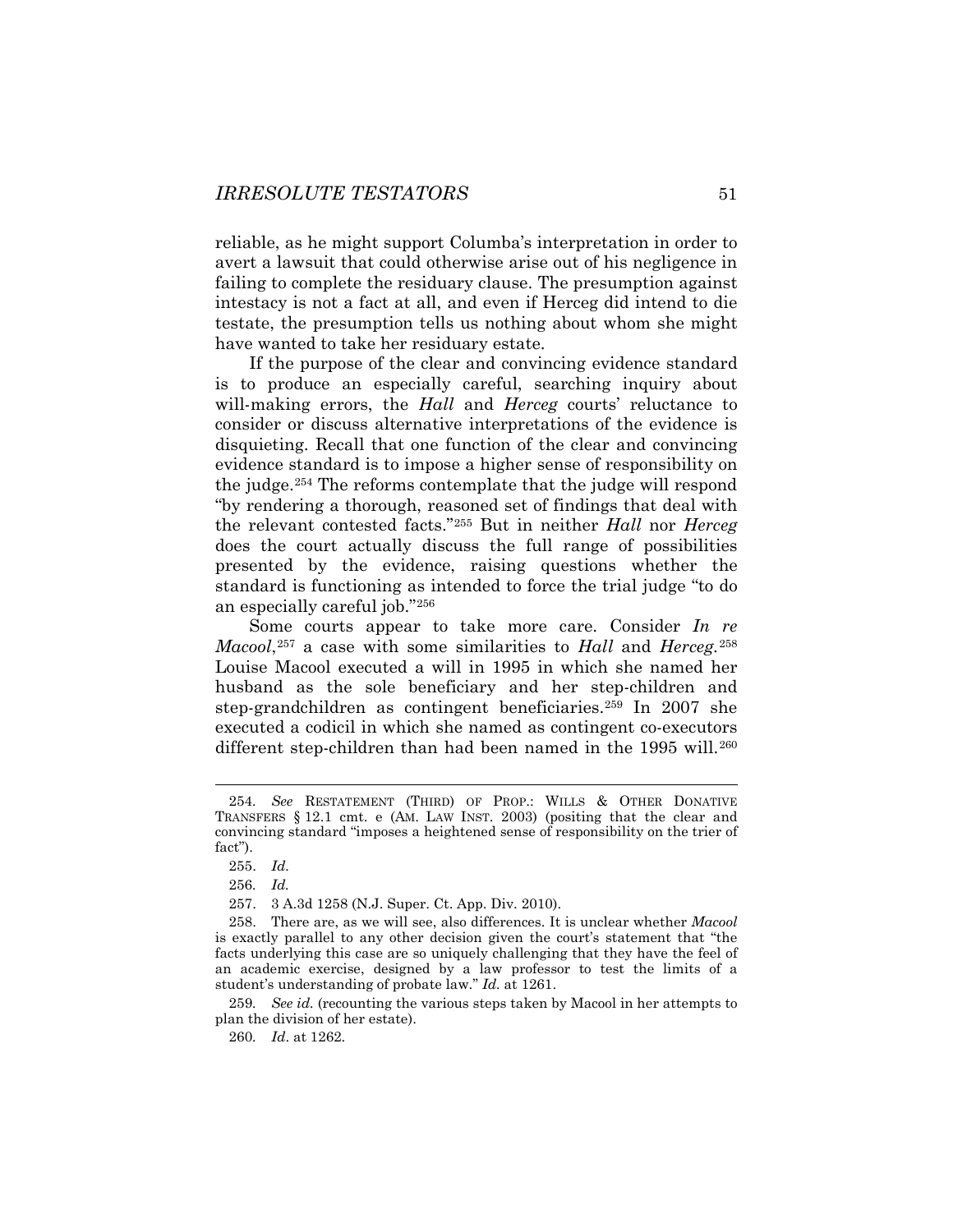Less than a month after her husband's death in 2008, she went to her lawyer's office "with the intent of changing her will."261 She provided the lawyer a handwritten note covering many specific wishes, almost none of which were described in terms immediately comprehensible to anyone other than Louise.262 But her lawyer discussed the issues with Louise, "using her handwritten notes as a guide,"263 and in her presence dictated a new will.264 The lawyer's secretary then typed a draft of the will.<sup>265</sup> Louise left the lawyer's office to have lunch, and the lawyer expected her to make an appointment to review the draft, but—another fact delighting trusts and estates professors everywhere—she died an hour later without ever seeing the draft will.266

Even had its instructions been entirely clear, the handwritten note could not be probated as a holographic will because it lacked a signature.267 The typed will also lacked both signature and witnesses, and thus it, too, could not be probated as a formal will.268 It was argued that the draft should

get the same as the family *Macool gets*

Niece

I [would] like to have the house to be left in the family Macool.

I [would] like to have.

- 1. Mike Macool [indicating address]
- 2. Merle Caroffi [indicating address]
- 3. Bill Macool [indicating address]

Take

 <sup>261</sup>*. Id.* at 1261–62.

<sup>262.</sup> The note read:

Mary Rescigno [indicating address] If any thing happen[s] to Mary Rescigno[,] her share goes to he[r] daughter Angela Rescigno. If anything happen[s] to her it goes to her 2 children. 1. Nikos Stylon 2. Jade Stylon

Niece + Godchild LeNora Distasio [indicating address] if anything happe[ns] to [her] it goes back in the pot

*Id.* at 1262.

<sup>263</sup>*. Id.*

<sup>264</sup>*. Id.*

<sup>265</sup>*. Id.*

<sup>266</sup>*. Id.*

<sup>267</sup>*. Id.* at 1264.

<sup>268</sup>*. See* N.J. STAT. ANN. § 3B:3-2(a)(3) (West 2005) (requiring two witnesses to sign the document).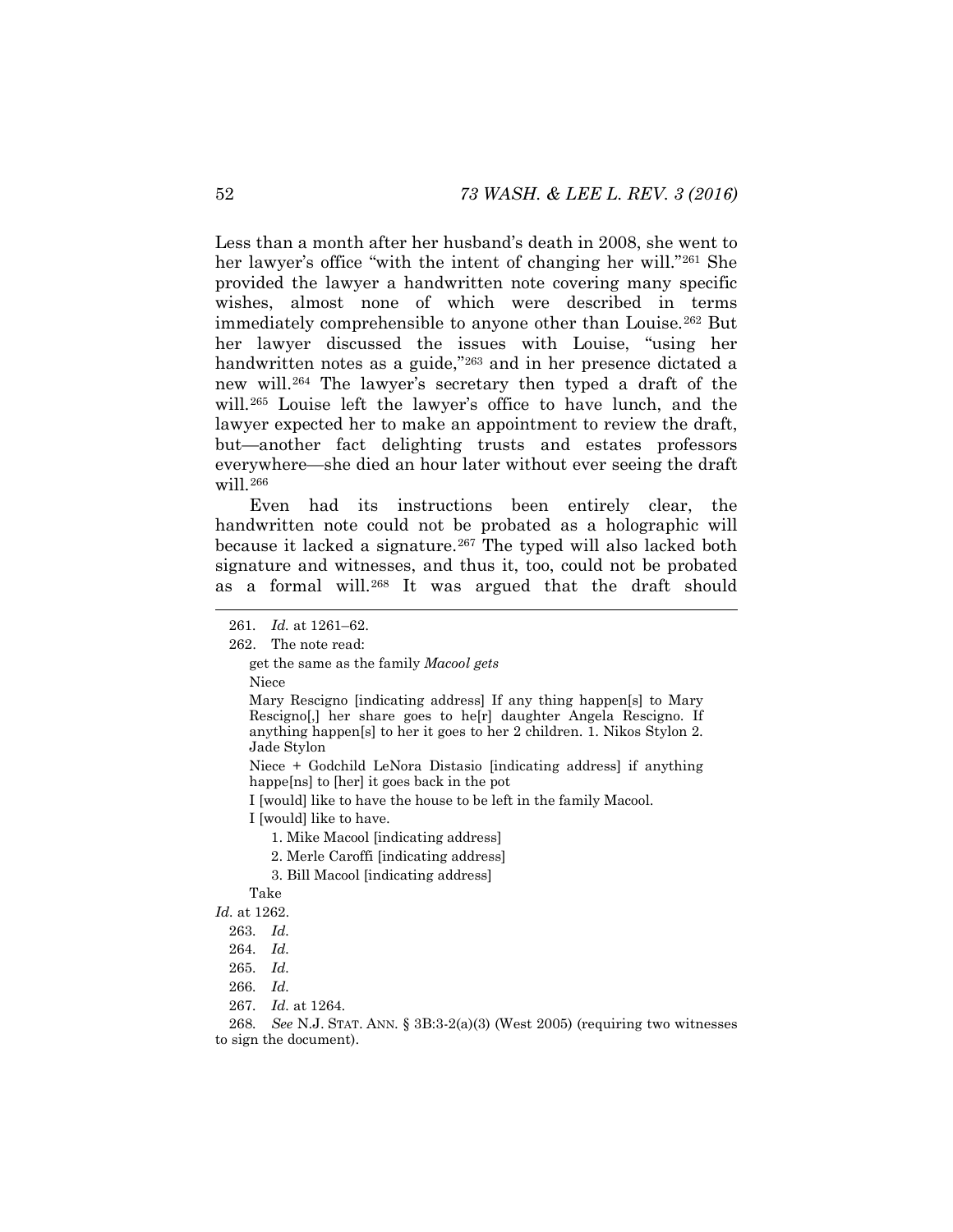nonetheless be admitted to probate under UPC § 2-503.269 In addressing this claim, the court conceded that "the record clearly and convincingly shows that decedent intended to alter her testamentary plan."270 But that did not conclude the analysis whether there was "evidence establishing, by clear and convincing evidence, that decedent intended the draft will prepared by [the attorney] to constitute her binding and final will."<sup>271</sup> Although the draft "substantially reflect[ed]" Louise's handwritten notes,<sup>272</sup> the attorney had included some of the designated contingent beneficiaries, but had omitted others.273 In addition, he had sought to implement the note's instruction to "have the house to be left in the family Macool," but he testified that he was unsure whether he had accurately captured her wishes.274 Louise had not specifically accepted any of these provisions.275 Under the circumstances, the court could not "conclude, with any degree of reasonable certainty, that [the attorney's] approach would have met with decedent's approval."276 Thus, the trial court had been correct in determining that there was "insufficient evidence from which to conclude that decedent intended the particular draft document that [her attorney] prepared to be her will."277

*Macool* is not a total match with either *Hall* or *Herceg*. The testators in *Hall* did review the changes the lawyer made to their

 <sup>269</sup>*. See In re* Macool, 3 A.3d 1258, 1264 (N.J. Super. Ct. App. Div. 2010) ("We next address plaintiff's argument that under  $N.S.A.$   $3B:\widetilde{3}$ -3, the draft will should be admitted because there is clear and convincing evidence that decedent intended this document to constitute her will, or alternatively, a partial revocation of her prior will.") (citing N.J. STAT. ANN. § 3B:3-3 (codifying Unif. Probate Code section 2-503)).

<sup>270</sup>*. Id.* at 1264.

<sup>271</sup>*. Id.* In this part of the opinion, the court drew exactly the distinction that the courts in *Kuralt* and similar cases failed to make between "evidence showing decedent's general disposition to alter her testamentary plans" and evidence establishing, by clear and convincing evidence, that decedent intended an identified document, in this case the draft will "to constitute her binding and final will." *Id*.

<sup>272</sup>*. Id.* at 1262.

<sup>273</sup>*. Id.* at 1264.

<sup>274</sup>*. Id.* at 1265.

<sup>275</sup>*. Id.*

<sup>276.</sup> *Id.*

<sup>277.</sup> *Id.* at 1263.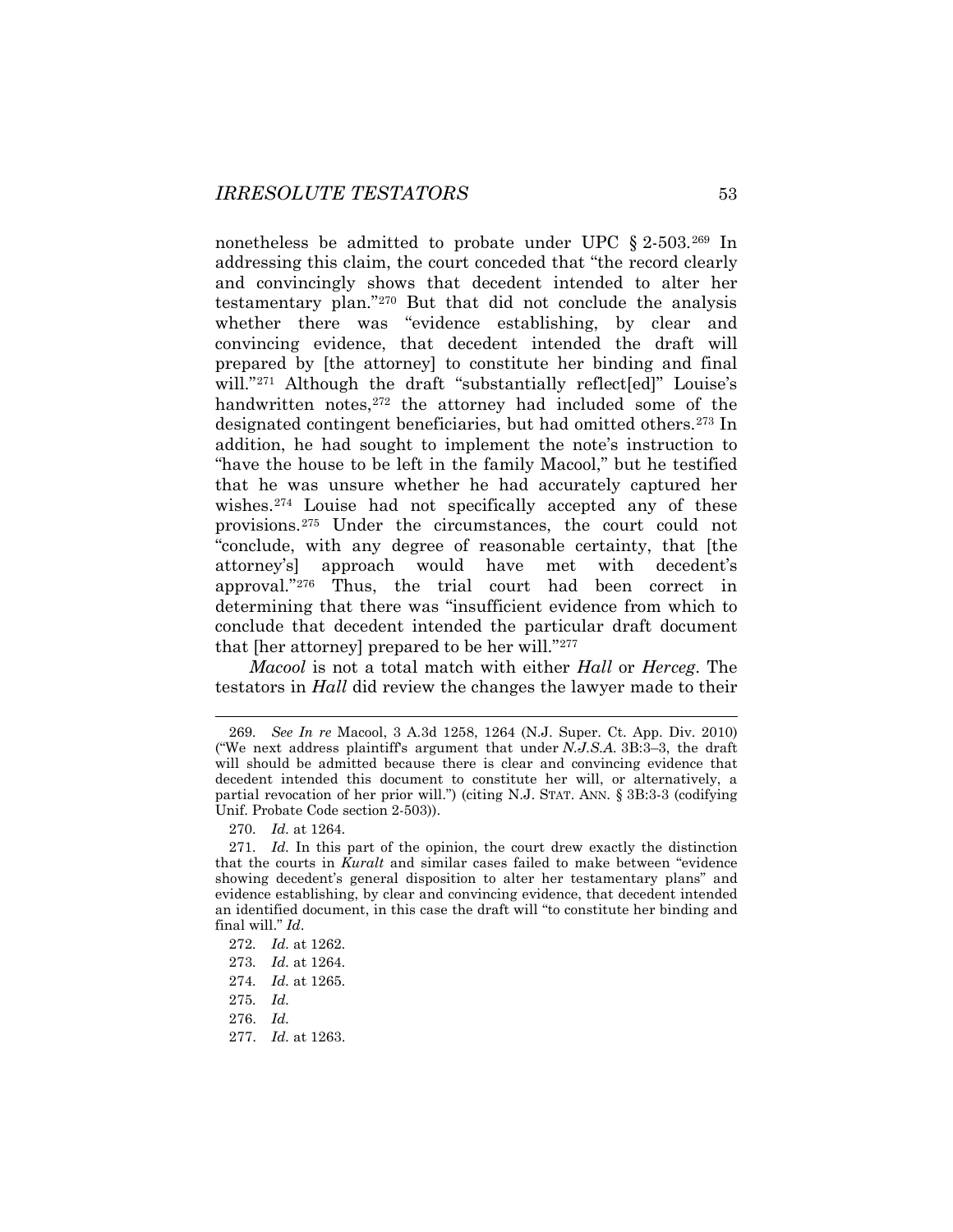will, whereas Louise Macool did not.278 The problem in *Herceg* was a simple omission, whereas the draft in *Macool* may have included terms of which Louise might have disapproved. The lawyer in *Macool* conceded uncertainty about whether he had accurately implemented Louise's instructions, whereas the lawyers in the other cases seemed confident that they had (in *Hall*) or that they knew how they had failed (in *Herceg*).<sup>279</sup>

But all three cases ultimately turn on whether the evidence of the decedent's intent with respect to the document in question is clear and convincing. This analysis requires not just an enumeration of facts, but a consideration of what they do—and do not—tell us about the testator's perception of the document. The court in *Macool* could have chosen to discuss or emphasize only those facts showing how the dictated will would have carried out the main points in Louise's notes or, in the alternative, those showing how the overall design of the will would have implemented those of her wishes that could actually be discerned. But the court was careful not to do so, and equally careful in evaluating the gaps in what the evidence showed. If the clear and convincing evidence standard is to act as a real safeguard in the implementation of UPC section 2-503 and UPC section 2-805, we should expect courts to confront as honestly as in *Macool* the weaknesses of the evidence offered.

And yet the outcomes of *Hall* and *Herceg* are by no means absurd and, even if their reasoning is on the thin side, it is hard to argue that the cases are wrongly decided. Why do they not feel more controversial? One reason is that the level of formality in both cases was quite high. The will in *Hall* was notarized, which

 <sup>278.</sup> The court in *Macool* concluded that a writing can be admitted to probate as a will under New Jersey's codification of UPC section 2-503 only if "(1) the decedent actually reviewed the document in question; and (2) thereafter gave his or her final asset to it." *Id.* at 1265. For a critique of this holding, see Glover, *A Taxonomy*, *supra* note 153, at 42.

<sup>279</sup>*. See In re* Macool, 3 A.3d 1258, 1262 (N.J. Super. Ct. App. Div. 2010) (mentioning that the lawyer who drafted the codicil in question indicated that the document was a rough draft, subject to review); *In re* Estate of Hall, 51 P.3d 1134, 1135 (Mont. 2002) (noting that the lawyer who drafted Mr. Hall's will believed that the draft would be valid if it was signed and notarized, even in the absence of attesting witnesses); *In re* Estate of Herceg, 747 N.Y.S.2d 901, 903 (N.Y. Super. Ct. 2002) (describing an affidavit from Ms. Herceg's lawyer, who drafted the will in question, which acknowledges a computer "glitch" that caused the deletion of lines from the residuary clause).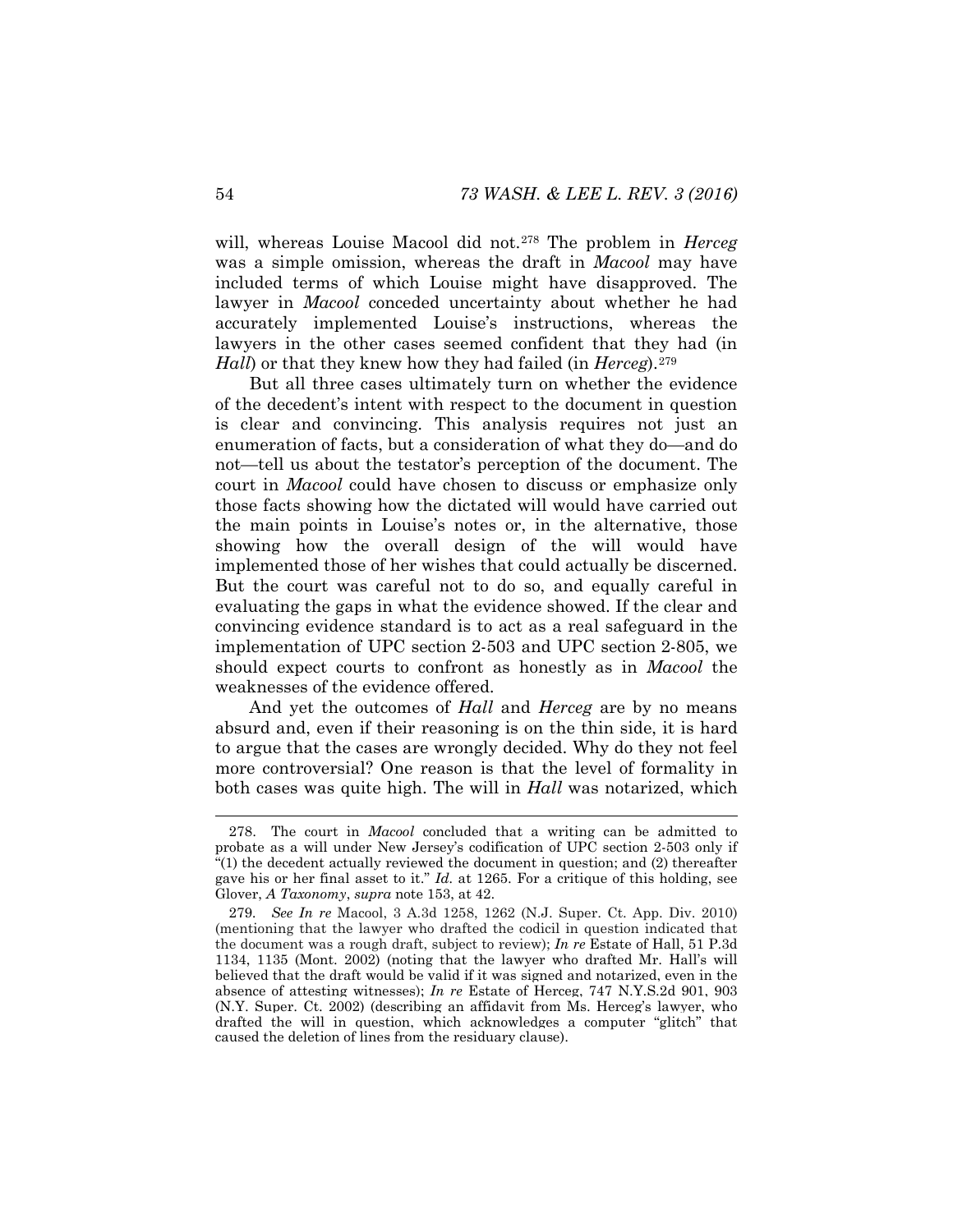under today's UPC would have validated the will even in the absence of witnesses.280 Herceg's will was properly executed. A second reason is that both cases involve scrivener errors, not mistakes by hapless testators who were indifferent or oblivious to the requirements for valid wills. Third, the testators in *Hall* and *Herceg* both come closer than Louise Macool to the paradigm contemplated by both the will execution and the mistake correction reforms. The testators seem to have reached final conclusions about the disposition of their property, endeavored to have embodied those decisions in an authoritative document, and were frustrated in achieving their ends only by circumstances out of their control. Paradoxically, the closer the testator conforms to the paradigm, the less careful the courts seem to be about openly confronting evidentiary weaknesses. Yet, if these three facts are determinative, it's hard to see what work the clear and convincing evidence standard is doing. It seems possible that the testators' conformity to the will-making paradigm is more important to the outcome of these cases than the evidentiary standard.

### *D. Policing the Clear and Convincing Evidence Standard*

Over time, courts might more honestly confront the quality of the evidence before them if appellate courts scrutinized their factual findings and reversed those that were under-analyzed. The Comment to UPC section 2-503 explicitly encourages appellate courts to police the clear and convincing evidence standard "with rigor."281 However, appellate review is unlikely to have much effect on lower court fact-finding because of the

 <sup>280</sup>*. See supra* note 143 and accompanying text (noting that the absence of a witness does not invalidate a notarized will under UPC section 2-502(a)(3)).

<sup>281</sup>*. See* UNIF. PROBATE CODE § 2-503 cmt. (amended 2010) (UNIF. LAW COMM'N 2013)

By placing the burden of proof upon the proponent of a defective instrument, and by requiring the proponent to discharge that burden by clear and convincing evidence (which courts at the trials and appellate levels are urged to police with rigor), Section 2-503 imposes procedural standards appropriate to the seriousness of the issue.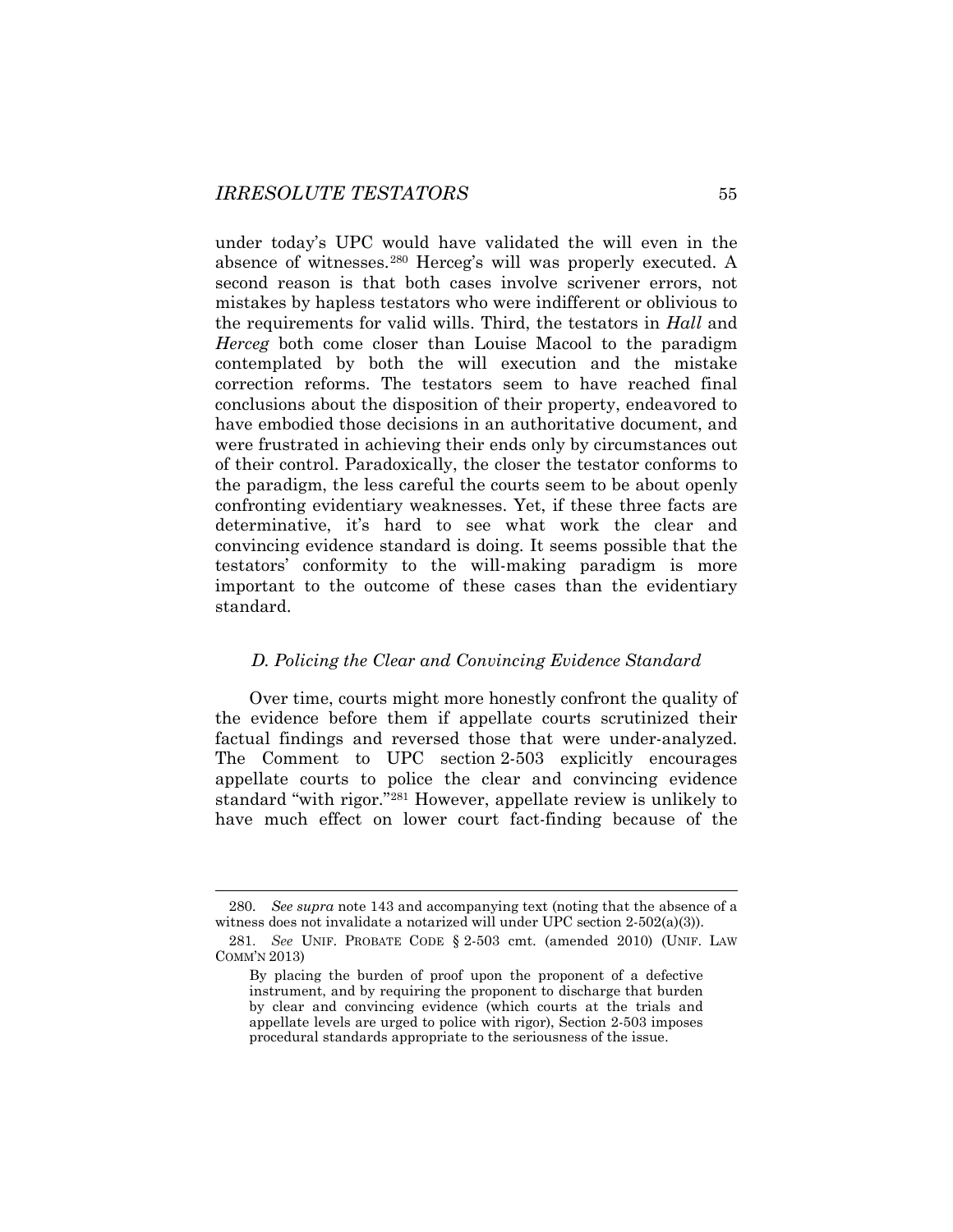relatively low standard of review applicable in many of the decisions.282

As with the definition of "clear and convincing evidence," courts differ in their formulations of the appropriate standard of review on appeal, some requiring that the trial court's conclusion be "not clearly erroneous,"283 and others requiring that it be supported by "competent substantial evidence."<sup>284</sup> The procedural posture may matter, especially where a case has been decided by summary judgment in the court below.<sup>285</sup> And courts may distinguish between matters of law or of equity, both reviewable "de novo,"286 and issues of fact, reviewable on a more deferential

283*. See In re* Estate of Windham, No. 287937, 2010 WL 293064, at \*1 (Mich. Ct. App. Jan. 26, 2010) ("The standard of review of findings of fact made by a probate court sitting without a jury is whether those findings are clearly erroneous."); *see also In re* Gentile Trust, No. 289809, 2010 WL 4137450, at \*6 (Mich. Ct. App. Oct. 21, 2010) (reviewing the probate court's factual findings for "clear error").

284*. See* Morey v. Everbank, 93 So. 3d 482, 489 (Fla. Dist. Ct. App. 2012) (explaining that it is not the appellate court's function to conduct a de novo review of the evidence, but simply to "determine whether there exists in the record competent substantial evidence to support the judgment of the trial court"); Reid v. Sonder, 63 So. 3d 7, 10 (Fla. Dist. Ct. App. 2011) ("[I]n this case, it is not our function to conduct a de novo review of the evidence, but simply to determine whether there exists in the record competent substantial evidence to support the judgment of the trial court.").

285*. See, e.g.*, *In re* Leach, No. 304688, 2012 WL 4900516, at \*1 (Mich. Ct. App. Oct. 16, 2012) ("We review de novo a probate court's ruling on a motion for summary disposition.").

286*. See* Purcella v. Olive Kathyrn Purcella Trust, 325 P.3d 987, 991 (Alaska 2014) ("[T]he superior court's application of law to fact is reviewed de novo"); *In re* O'Donnell, 815 N.W.2d 640, 644 (Neb. Ct. App. 2012) ("Where an equity question is presented, appellate review of that issue is de novo.").

 <sup>282.</sup> On the general problem of appellate review of probate litigation, see John H. Langbein, *Will Contests*, 103 YALE L.J. 2039, 2044 (1994) (reviewing DAVID MARGOLICK, UNDUE INFLUENCE: THE EPIC BATTLE FOR THE JOHNSON AND JOHNSON FORTUNE (1993))

The risk of error or worse in American probate adjudication is not adequately offset by the prospect of appellate review. Because the presumption of correctness that attaches to the trial court's findings of fact is so difficult to overcome on appeal, [surrogate court judges havel little to fear.... $On$  the Continent, by contrast, the disappointed civil litigant is entitled to review de novo, with no presumption of correctness below. Because review in these systems is retrial, the damage that an arbitrary, ignorant, or corrupt trial judge can cause is significantly reduced.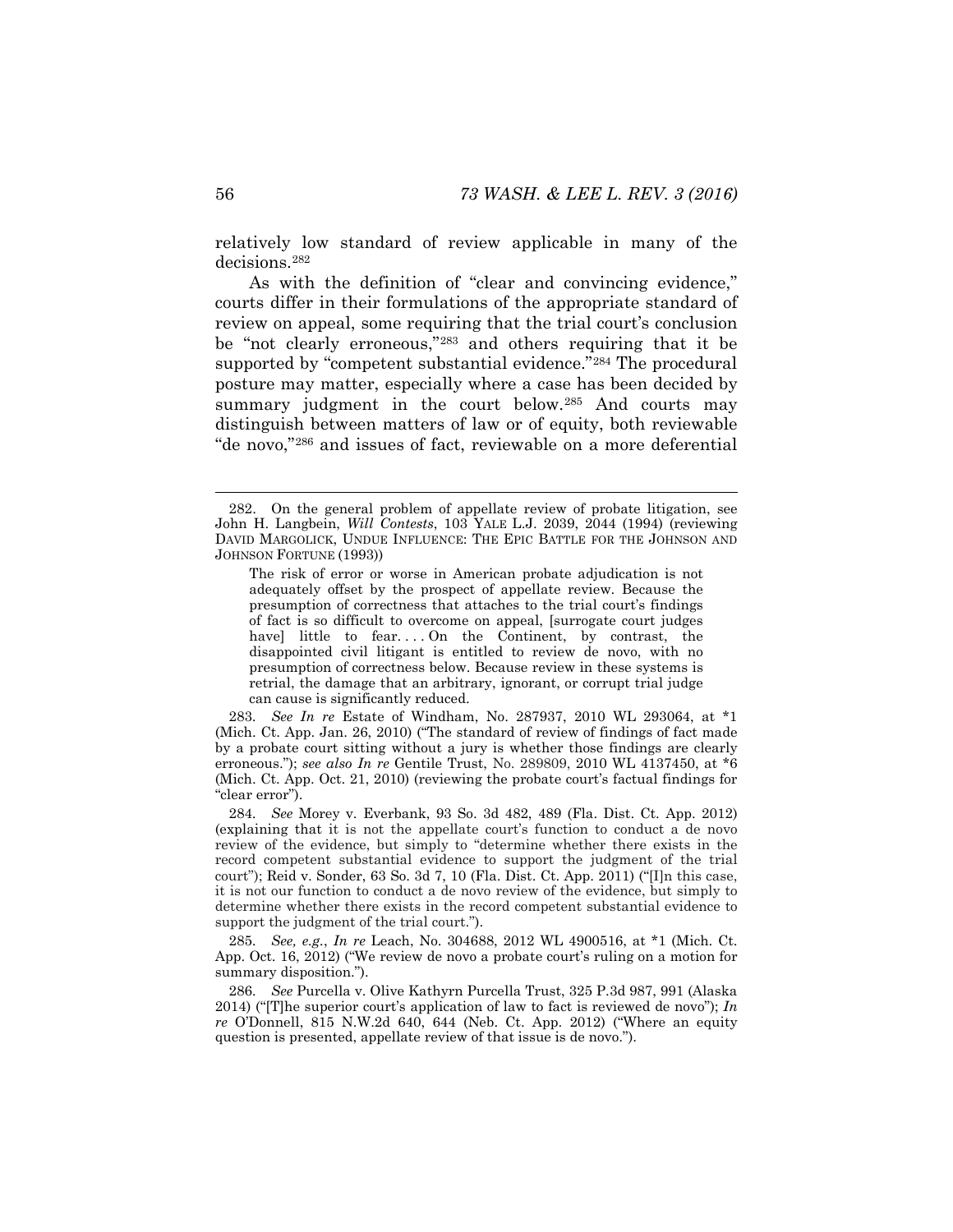standard such as "clear error."287 Sometimes courts find an issue such as the appropriateness of trust reformation to involve mixed questions of law and fact and purport to apply one standard (de novo) to the lower court's legal conclusions and a separate standard (clear error) to its findings of fact.<sup>288</sup>

Courts in some cases have been quite clear that the requirement of clear and convincing evidence does not affect the standard of review: "even where proof of a fact in the trial court is required by clear and convincing evidence, the standard for appellate review is substantial evidence."289 This requires deference to the trial court, so "if there is a conflict in the evidence bearing on the question of decedent's intent, or in the reasonable inferences to be drawn therefrom, we are bound by the trial court's determination of that conflict."290 This deference is all the stronger where the issue involves the credibility of witnesses: "We 'grant particular deference to the trial court's factual findings when they are based primarily on oral testimony, because the trial court, not this court, performs the function of judging the credibility of witnesses and weighing conflicting evidence.'"291 This strong deference could affect the operation of

289*. In re* Estate of Lara, No. H039060, 2014 WL 2108962, at \*6 (Cal. Ct. App. May 20, 2014); *see also* KENNETH S. BROUN ET AL., MCCORMICK ON EVIDENCE § 340 (7th ed. 2013) (anticipating the problem of substantial error review in cases where the standard of proof is clear and convincing error).

290. *Lara*, 2014 WL 2108962, at \*6 (quoting *In re* Estate of Beebee, 258 P.2d 1101, 1105 (Cal. Dist. Ct. App. 1953)); *see also* Gassmann Revocable Living Tr. v. Reichert, 802 N.W.2d 889, 892 (N.D. 2011) ("[E]ven when reviewing findings made under a clear and convincing evidence standard, determination of the credibility of witnesses is a function of the trial court.").

291. Purcella v. Purcella Tr., 325 P.3d 987, 991 (Alaska 2014) (quoting Day v. Williams, 285 P.3d 256, 260 (Alaska 2012)); *see also In re* Estate of Windham, No. 287937, 2010 WL 293064, at \*1 (Mich. Ct. App. Jan. 26, 2010) ("[T]he reviewing court will defer to the probate court on matters of credibility, and will give broad deference to findings of fact . . . because of the probate court's unique vantage point regarding witnesses [and] their testimony.").

 <sup>287</sup>*. See Purcella,* 325 P.3d at 991 ("We review the superior court's findings of fact for clear error."). On the history of the separate standards of review in law and in equity, see generally Charles E. Clark & Ferdinand F. Stone, *Review of Findings of Fact*, 4 U. CHI. L. REV. 190, 190–217 (1937).

<sup>288</sup>*. Purcella*, 325 P.3d at 991; *see also In re* Estate of Southworth, No. 297460, 2011 WL 2623381, at \*2 (Mich. Ct. App. July 5, 2011) (reviewing the probate court's analysis of a will's language "de novo as a question of law," but also noting that when the probate court engages in factfinding, a clear error standard of review is applied).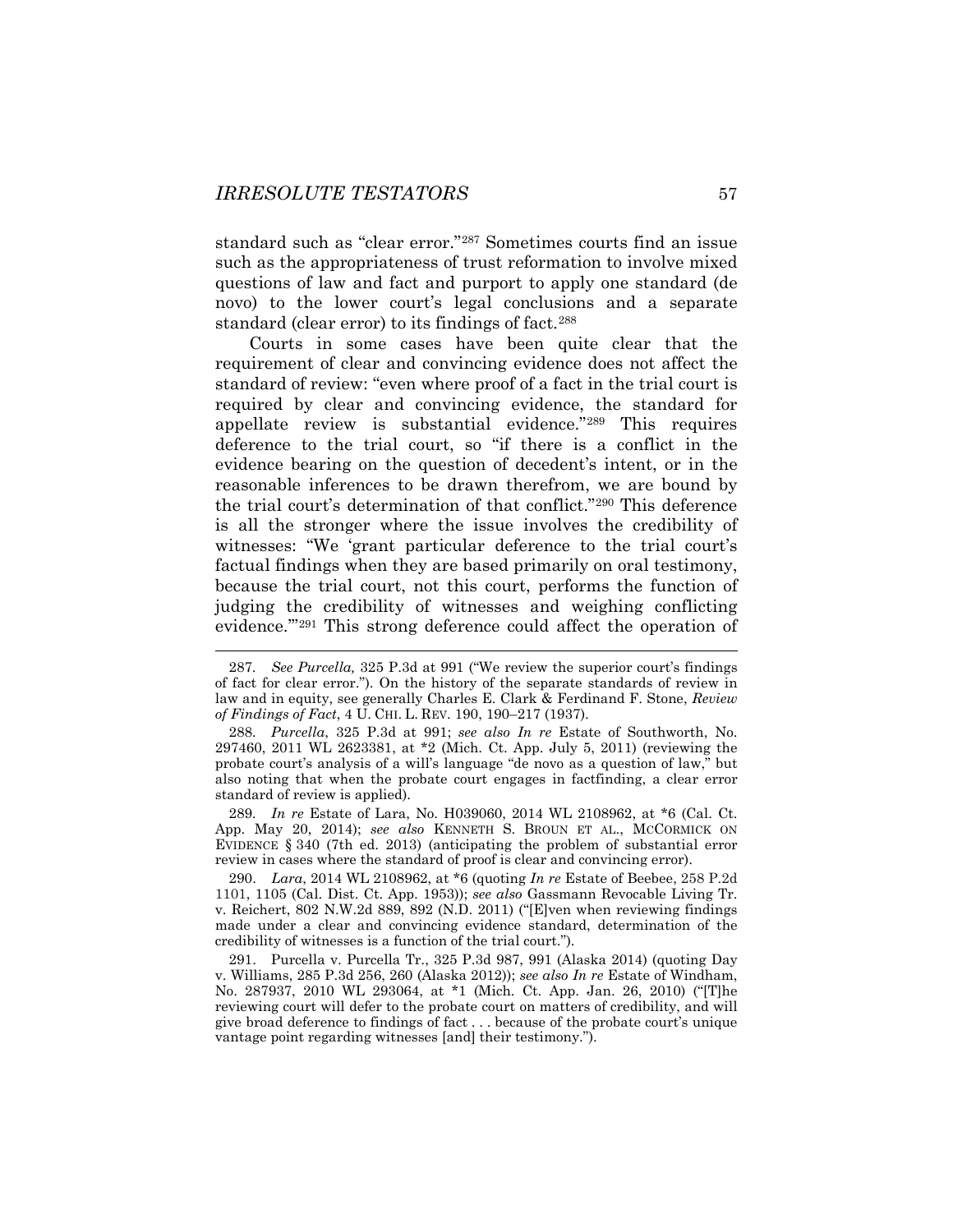the UPC and Restatement reforms because, as is evident from the case descriptions in this Article, decisions involving the reforms often turn on the testimony of witnesses who (allegedly) heard the decedent talk about his estate plan, were present when the will was executed, received letters from the decedent, or otherwise have become privy to information possibly relating either to the decedent's circumstances or wishes. In theory, appellate courts could ensure that lower courts applied the clear and convincing standard, while still deferring to lower court credibility determinations. In practice, this may be a tricky line to draw.

It is difficult to tell from the small number of cases explicitly considering the standard of appellate review how great a role deference will play. In one case raising the issue of whether the creator of a trust revoked it by mistake, meaning only to change the trustee, the appellate court, employing a "de novo" review standard, reached an "independent conclusion as to whether there was clear and convincing evidence" about whether the settlor's unambiguous language of revocation accurately reflected her intent.<sup>292</sup> The higher court found the evidence of intent to be "at least evenly balanced."293 Thus "even taking into consideration that the trial court saw and heard the testimony of witnesses,"294 the court on appeal reversed the lower court's decision finding that the trust was not revoked.295 This approach seems entirely consistent with the mistake correction reform, which counsels caution against reformation unless the mistake is proven to a high degree of confidence—confidence that is more difficult to attain if the evidence is truly mixed.

Some of the appellate cases contain statements that seem at odds with the reformers' concept of appellate review, even where

 <sup>292</sup>*. See In re* Isvik, 741 N.W.2d 638, 648 (Neb. 2007) (analyzing whether a letter signed and mailed by the settlor to the Bank, which unambiguously stated that she was revoking her trust, was actually intended only to discharge the Bank as trustee, and therefore the revocable trust should be subject to reformation based upon mistake).

<sup>293</sup>*. Id.*

<sup>294</sup>*. Id.*

<sup>295</sup>*. See id.* (concluding that "the county court erred in reforming the unambiguous written notice of revocation which Isvik submitted to the trustee").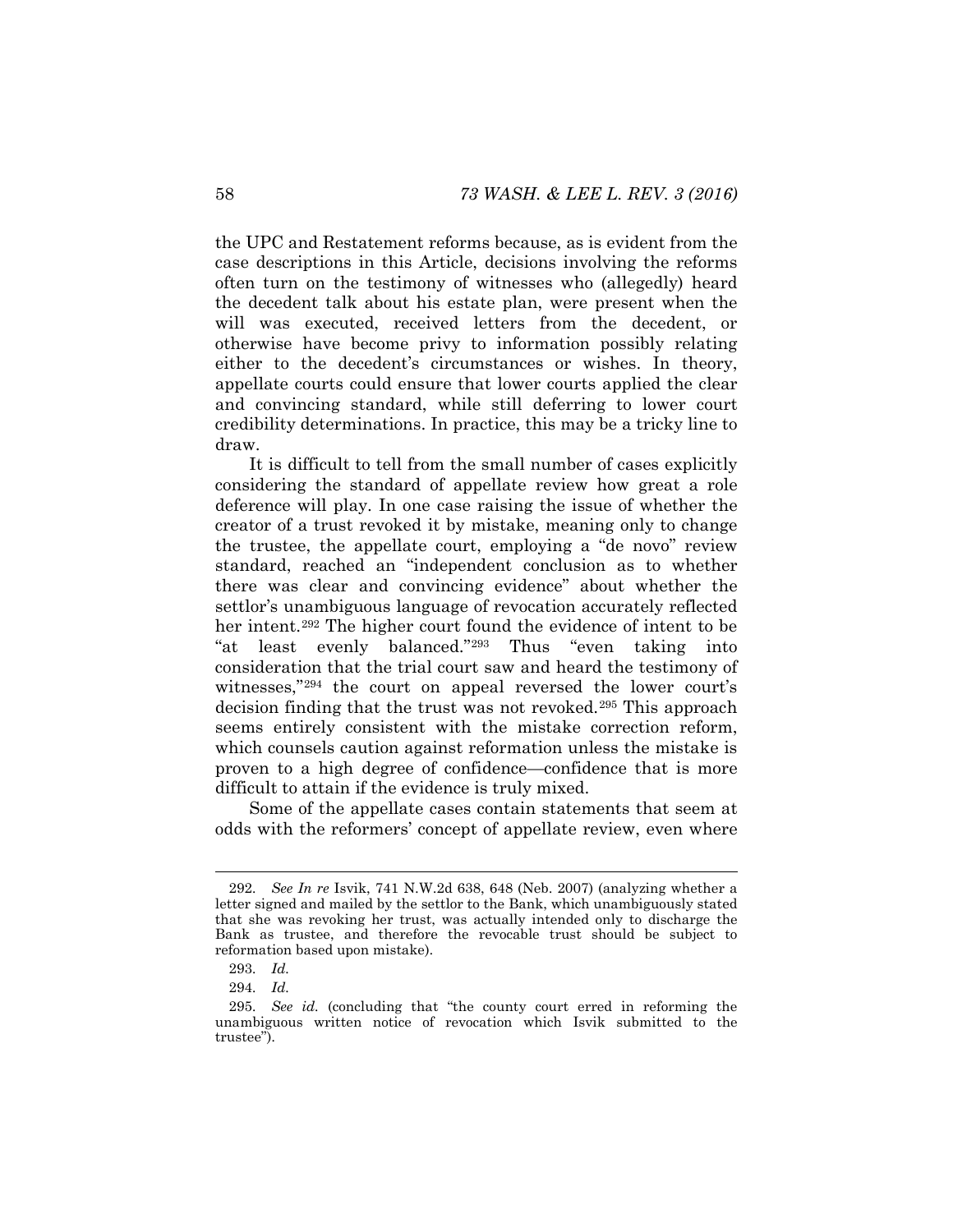the outcomes do not. In *Purcella v. Olive Kathryn Purcella Trust,*<sup>296</sup> Kathryn Purcella sought in 2010 to reform an irrevocable trust she had created in 2009, arguing that the trust instrument did not conform to her original intent.297 Multiple witnesses—including one of her children, a daughter-in-law, and two different lawyers—testified that Kathryn "understood the effect of the trust at the time it was executed."298 The court below found these witnesses' testimony "more credible than Kathryn's,"299 and thus denied the reformation. The appellate court affirmed, stating: "Because we give deference to the superior court's credibility determinations, the fact that Kathryn's testimony contradicted the testimony of these other witnesses is not a sufficient basis for finding clear error."<sup>300</sup> Again, the outcome seems entirely consistent with the reformation statute; if the evidence conflicts, it is not "clear and convincing." Yet the appellate court's talk of deference seems inconsistent with the idea of "rigorous" review. Had the lower court found Kathryn's testimony to be more credible than the other witnesses, would the appellate court have deferred to that factual finding, and upheld a trust reformation even though the evidence conflicted?

The same question arises in *Reid v. Sonder*.301 Here, Sonder's trust, to be funded by a pour-over from his testate estate, provided that "after giving effect" to enumerated charitable gifts, his nurse Cecilia Reid was to receive a cash gift of \$25,000 and Sonder's apartment.<sup>302</sup> There were insufficient funds to pay all the gifts, and thus if Reid's gift was truly to take effect only *after* the charities were paid, she would not receive the apartment.303 Reid petitioned for reformation, arguing that Sonder did not intend this result, notwithstanding the trust's explicit terms.304

 <sup>296.</sup> 325 P.3d 987 (Alaska 2014).

<sup>297</sup>*. See id.* at 991 (claiming misrepresentations in regard to the "nature and purpose of the documents [that] she signed").

<sup>298</sup>*. Id.* at 992.

<sup>299.</sup> *Id.*

<sup>300</sup>*. Id*.

<sup>301.</sup> 63 So. 3d 7 (Fla. Dist. Ct. App. 2011).

<sup>302.</sup> *See id.* at 9 (setting out the provisions of the trust).

<sup>303</sup>*. Id.*

<sup>304</sup>*. Id.* at 9–10.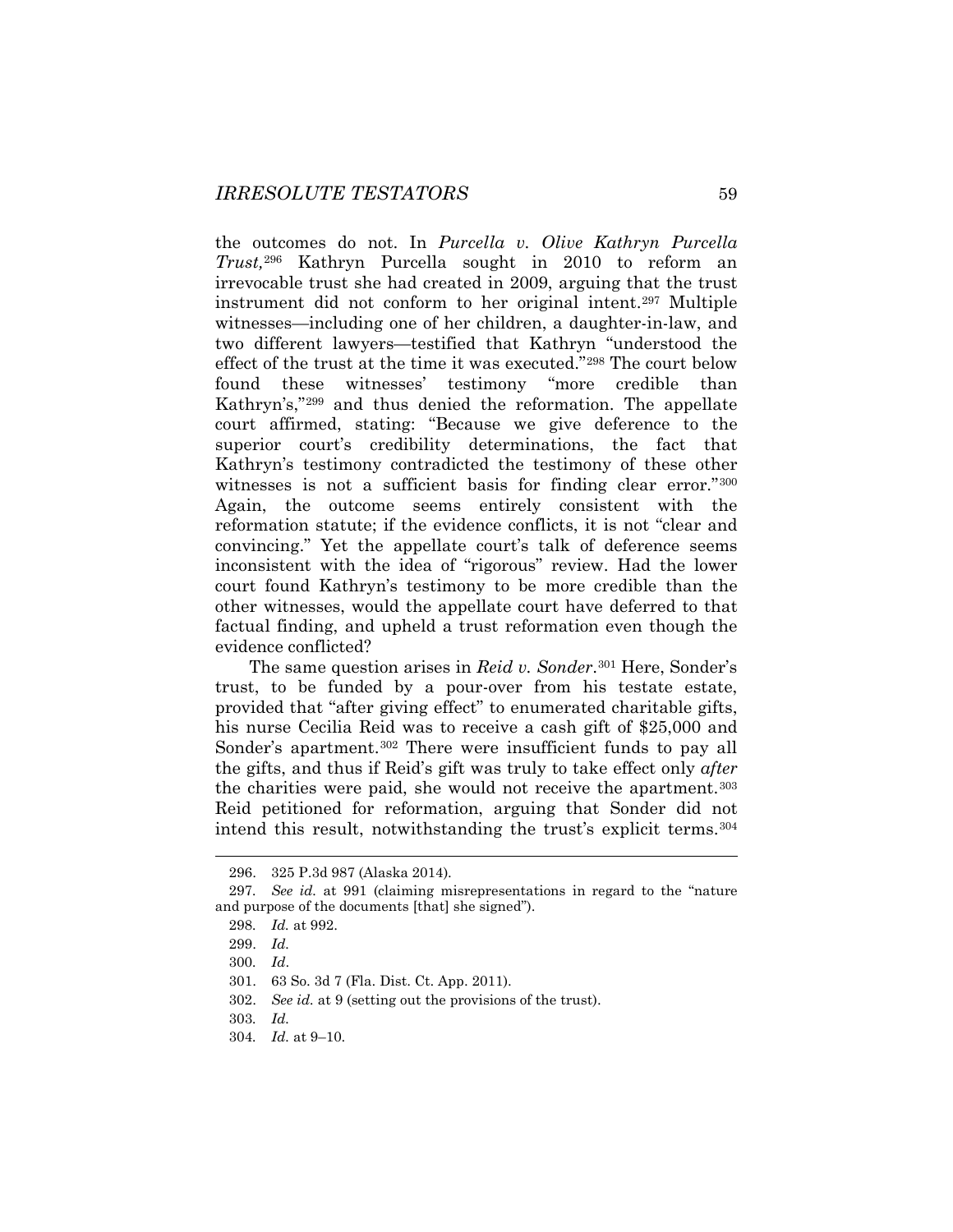The trial court denied the reformation, and the appellate court affirmed.305 It stated that "it is not our function to conduct a de novo review of the evidence, but simply to determine whether there exists in the record competent substantial evidence to support the judgment by the trial court."<sup>306</sup> This standard held even though the standard of proof on the reformation issue was "clear and convincing evidence."307 The court described the interaction of the two standards as follows:

In denying the petition for reformation, the probate court necessarily determined Reid did not meet her burden of proving the allegations of the petition by clear and convincing evidence. In civil cases prosecuted under this standard, "an appellate court may not overturn a trial court's finding regarding the sufficiency of the evidence unless the finding is unsupported by record evidence, or as a matter of law, *no one*  could reasonably find such evidence to be clear and convincing."308

One judge vigorously dissented on the reformation issue, adducing seven pages' worth of evidence that Sonder absolutely wanted Reid to take the apartment regardless of what the charities took.309 In the dissenting judge's view, the evidence was indeed clear and convincing that Sonder would have wanted his trust reformed.310 Had the probate court taken this view, the appellate court would have been obliged to affirm.

As in *Purcella*, the lower court in *Sonder* was cautious about reforming unambiguous terms where there was conflicting evidence about the settlor's intent.<sup>311</sup> Under these circumstances,

 <sup>305</sup>*. Id.* at 11.

<sup>306</sup>*. Id.* at 10 (citations omitted).

<sup>307</sup>*. Id.* 

<sup>308</sup>*. Id. (*quoting McKesson Drug Co. v. Williams, 706 So. 2d 352, 353 (Fla. Dist. Ct. App. 1998)) (emphasis added).

<sup>309</sup>*. See id.* at 11–18 (Wells, J., concurring in part and dissenting in part) (arguing that the majority's "conclusion not only renders superfluous section 736.0415 but ignores the record as well").

<sup>310</sup>*. See id.* at 18 ("[B]ecause it was proved by clear and convincing evidence that both the accomplishment of the settlor's intent and the terms of the trust were affected by a drafting mistake . . . the reformation sought should have been granted.").

<sup>311</sup>*. See id.* at 10 (majority opinion) (concluding that the record was not so clear as to allow for judicial reformation of the will).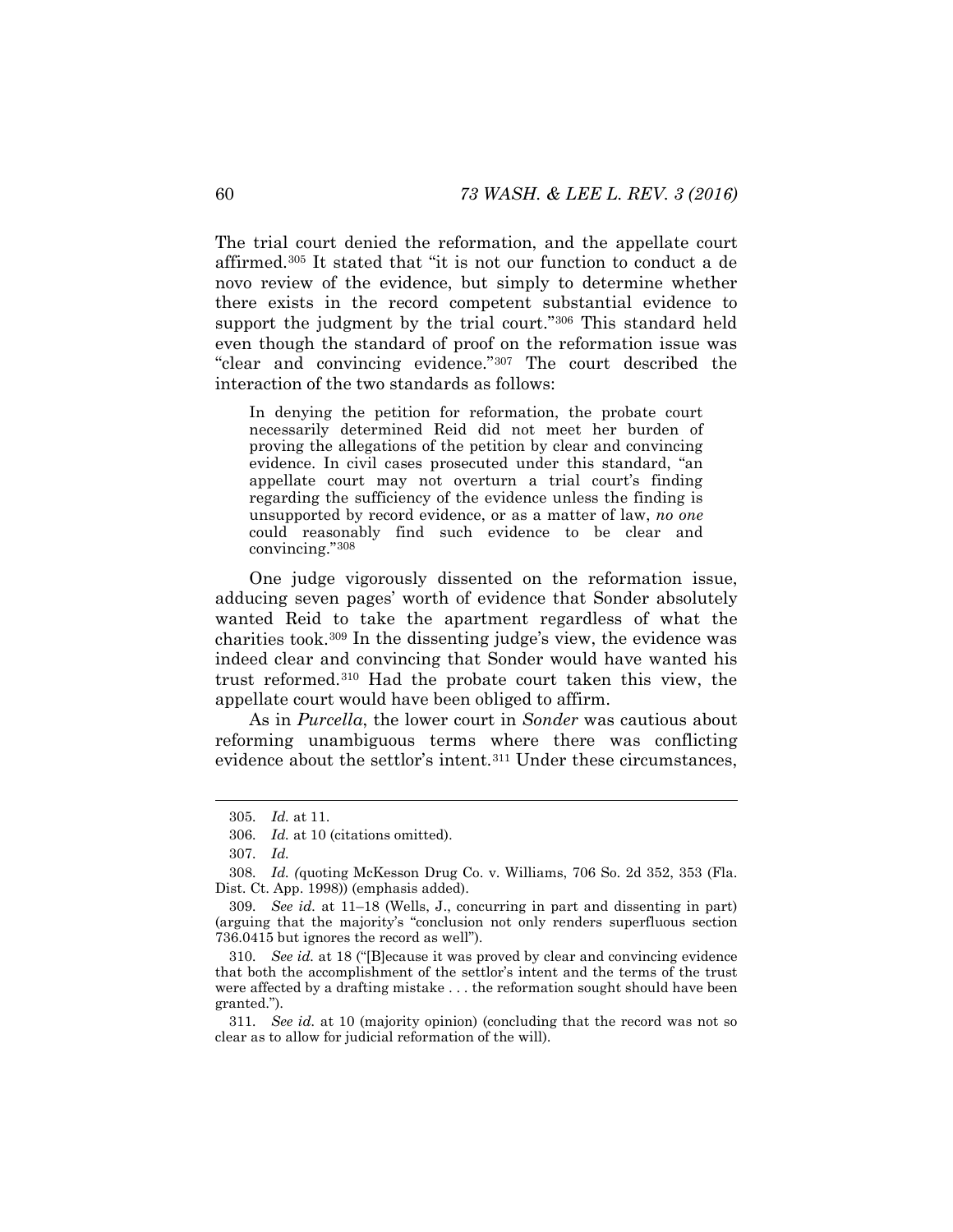deferential standards of appellate review will not disrupt the operation of the reform, under which the status quo is maintained unless there is a high degree of certainty that a mistake has been made. But where the evidence is mixed, reasonable trial courts can reasonably reach divergent conclusions about the credibility of witnesses and the weight of the evidence. Thus it is not impossible for a trial court to determine, on mixed evidence, that the evidence supporting a proposed reformation is clear and convincing. If the appellate courts stick by their statements about deferring to the trial court determinations of fact, it is unclear how seriously they will scrutinize these lower court decisions. This is hardly the rigorous policing of the clear and convincing evidence standard that the drafters of the reform prescribed.

While some scholars have suggested, consistent with the reformers, that the clear and convincing evidence standard should lead to a more searching level of appellate scrutiny,<sup>312</sup> it is hardly surprising that a wills law reform provision has not generally altered longstanding rules regarding appellate review. These rules allocate decision-making authority based on the relative institutional competence of trial and appellate courts and on considerations of efficiency.313 Presumably these factors are as pertinent to litigation over wills as to any other area of litigation. Thus, it is not realistic to expect that appellate scrutiny will push lower courts to be more careful about their fact finding.

However, as is true with respect to the lower courts' somewhat casual application of the clear and convincing evidence standard, the cases on appeal do not as a general matter feel particularly controversial, but they do not feel typical either. Neither *Purcella* nor *Reid* involved the dropped paragraph or misdescribed donee paradigmatic under the mistake correction reform. The settlor in *Purcella* appears simply to have changed

 <sup>312</sup>*. See generally, e.g.*, Edward H. Cooper, *Civil Rule 50(a): Rationing and Rationalizing the Resources of Appellate Review*, 63 NOTRE DAME L. REV. 645, 655 (1988); Ellen E. Sward, *Appellate Review of Judicial Fact-Finding*, 40 KAN. L. REV. 1, 39–40 (1991).

<sup>313</sup>*. See* Chad M. Oldfather, *Appellate Courts, Historical Facts, and the Civil-Criminal Distinction*, 57 VAND. L. REV. 437, 444–47 (2004) (outlining and critiquing traditional rationales for appellate court deference).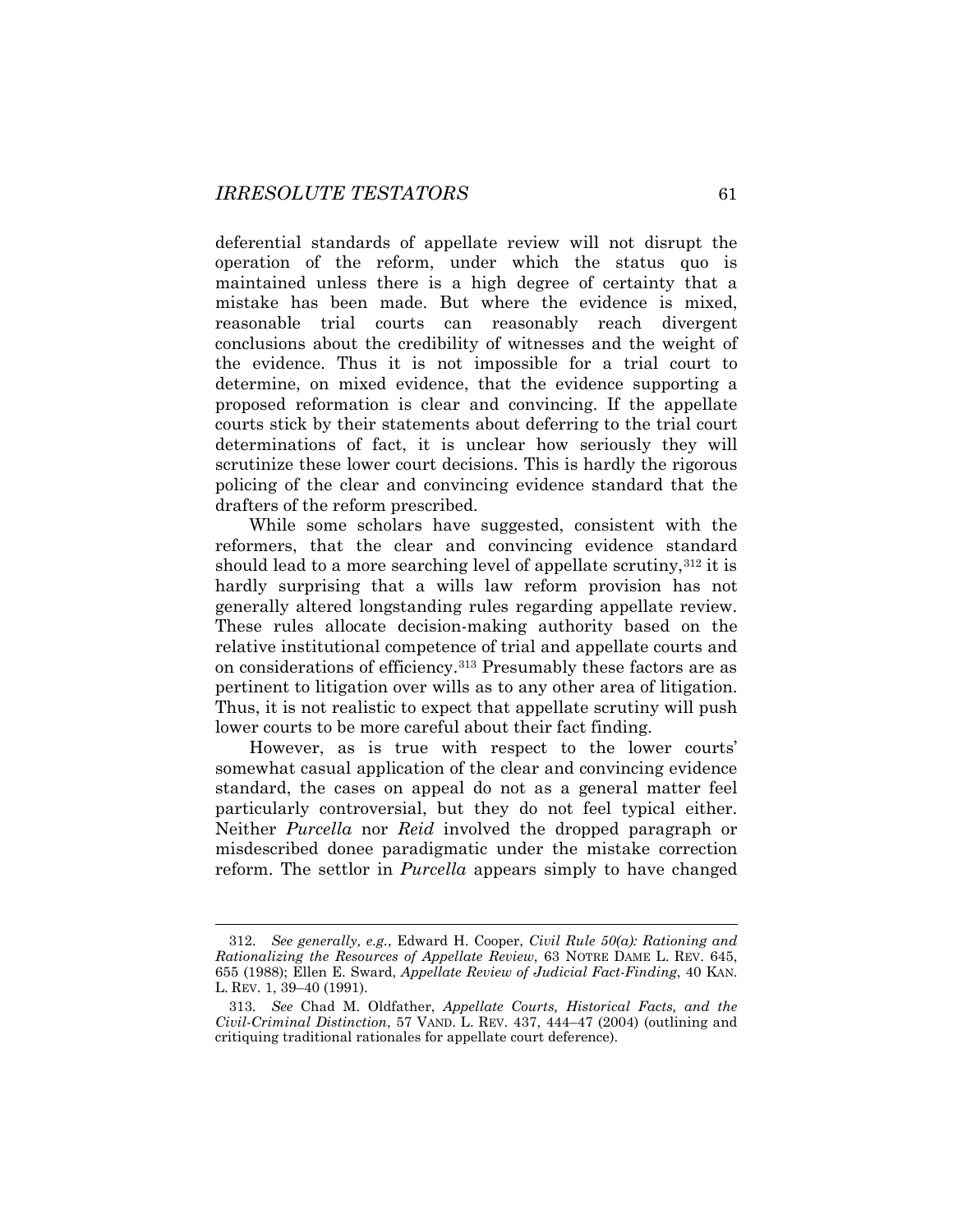her mind about the terms of the trust she created.314 The comments to Restatement section 12.1 specifically address this situation, stating that reformation is not available "to modify a document in order to give effect to the donor's post-execution change of mind . . . or to compensate for other changes in circumstances."315 The facts—and the mistake—in *Reid* are more complicated, involving a technical drafting problem whose significance did not become clear until the lower court interpreted the language of the trust.316 This was not the classic scrivener's error that misrendered the testator's wishes, but rather a case where the settlor never formed a wish pertaining to the choice that ultimately had to be made among gifts.317 Because the facts of the cases depart from the reform statute's model, the lower courts in these cases, unlike the courts in *Kuralt* and *Ehrlich,*  declined to intervene. Under these circumstances, the deferential standard of review seems beside the point. It is where the lower courts stretch to remedy mistakes outside the paradigm of the reforms that the deferential standard of review might make the most difference. In these cases, the extent of appellate court deference will determine in part whether testators who do not fit the reforms' model—because they never reached a final decision, or because they changed their mind—will be protected.

 <sup>314</sup>*. See* Purcella v. Purcella Tr., 325 P.3d 987, 991–95 (Alaska 2014) (reciting the facts of the case).

<sup>315.</sup> RESTATEMENT (THIRD) OF PROP.: WILLS & OTHER DONATIVE TRANSFERS § 12.1 cmt. h (AM. LAW INST. 2015). On post-creation changes in circumstances, see Morey v. Everbank, 93 So. 3d 482, 491 (Fla. Dist. Ct. App. 2012) ("[D]eterioration in the decedent's financial circumstances between the time he executed estate planning documents and the date of death . . . did not constitute a 'mistake' requiring reformation of trust documents.").

<sup>316.</sup> As the court below construed the trust, by including the \$25,000 cash gift in the same paragraph as the gift of the apartment, the attorney made the entire gift to Reid subject to abatement. Reid v. Sonder, 63 So. 3d 7, 9 (Fla. Dist. Ct. App. 2011).

<sup>317.</sup> While there was little dispute that the settlor wished that Reid receive his apartment, it was not clear that the settlor even considered the possibility that the trust would lack sufficient cash to cover all the designated gifts. *Id.* at 10–11.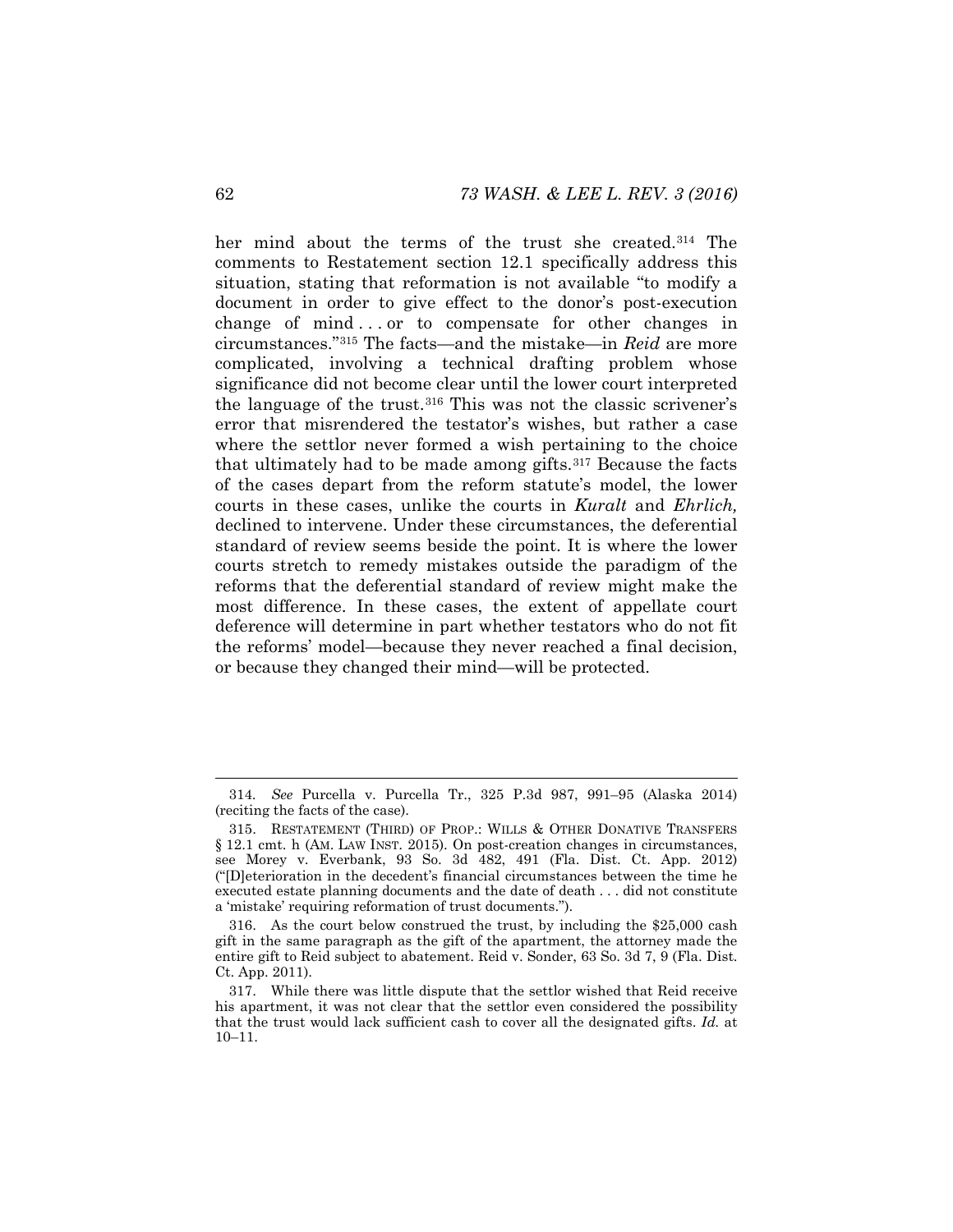#### *IV. Implications*

When we see a will that is properly executed, we tend to assume that it was truly intended by the testator. But we could be wrong. The testator might have lacked mental capacity, <sup>318</sup> or the apparent will might have been written as a joke or stratagem.319 Conversely, when we see a will that is not properly executed, we think we know that the decedent did not intend the document to serve as his will. But here again we could be wrong. The decedent might not have understood that, for example, his signature needed to be observed by two witnesses or that the two witnesses needed to see each other sign. Or the decedent's lawyer may have failed to competently supervise the will's execution.

How confident must we be about the mistake before we correct the error? In the case of the apparently-improper will, the answer built into the will execution and mistake correction reforms is "very confident." Proof of the testator's intent in these cases can only be based on evidence extrinsic to the will, evidence that the decedent cannot rebut or correct. This evidence is thought in most instances to be inherently unreliable and dangerous. Thus, before steps are taken to correct apparent errors, the evidence of the testator's intent must be "clear and convincing." But if the objective of the clear and convincing evidence standard is to provide reliability, the case law to date is a bit discouraging. Courts do not consistently demand all that much in the way of proof.

In this Part of the Article, I consider the reforms in light of the conventionally-accepted objective of wills law, which is to carry out individuals' wishes with respect to the disposition of their property at death. I first evaluate the reforms' effect on the safe harbor function of wills, assessing why incentives that are used in other areas of law to produce clarity *ex ante* might not

 <sup>318.</sup> On the requirement of mental capacity, see generally DUKEMINIER & SITKOFF, *supra* note 9, at 266–74; 1–12 SCHOENBLUM, PAGE ON THE LAW OF WILLS § 12.17 (LexisNexis Matthew Bender 2015).

<sup>319</sup>*. See* Fleming v. Morrison, 72 N.E. 499, 499 (Mass. 1904) (presenting a situation in which a will was executed allegedly for the purpose of inducing the beneficiary to sleep with the testator); Langbein & Waggoner, *Reformation of Wills*, *supra* note 38, at 542 n.75 (describing "wills" executed as part of Masonic order initiation ceremonies).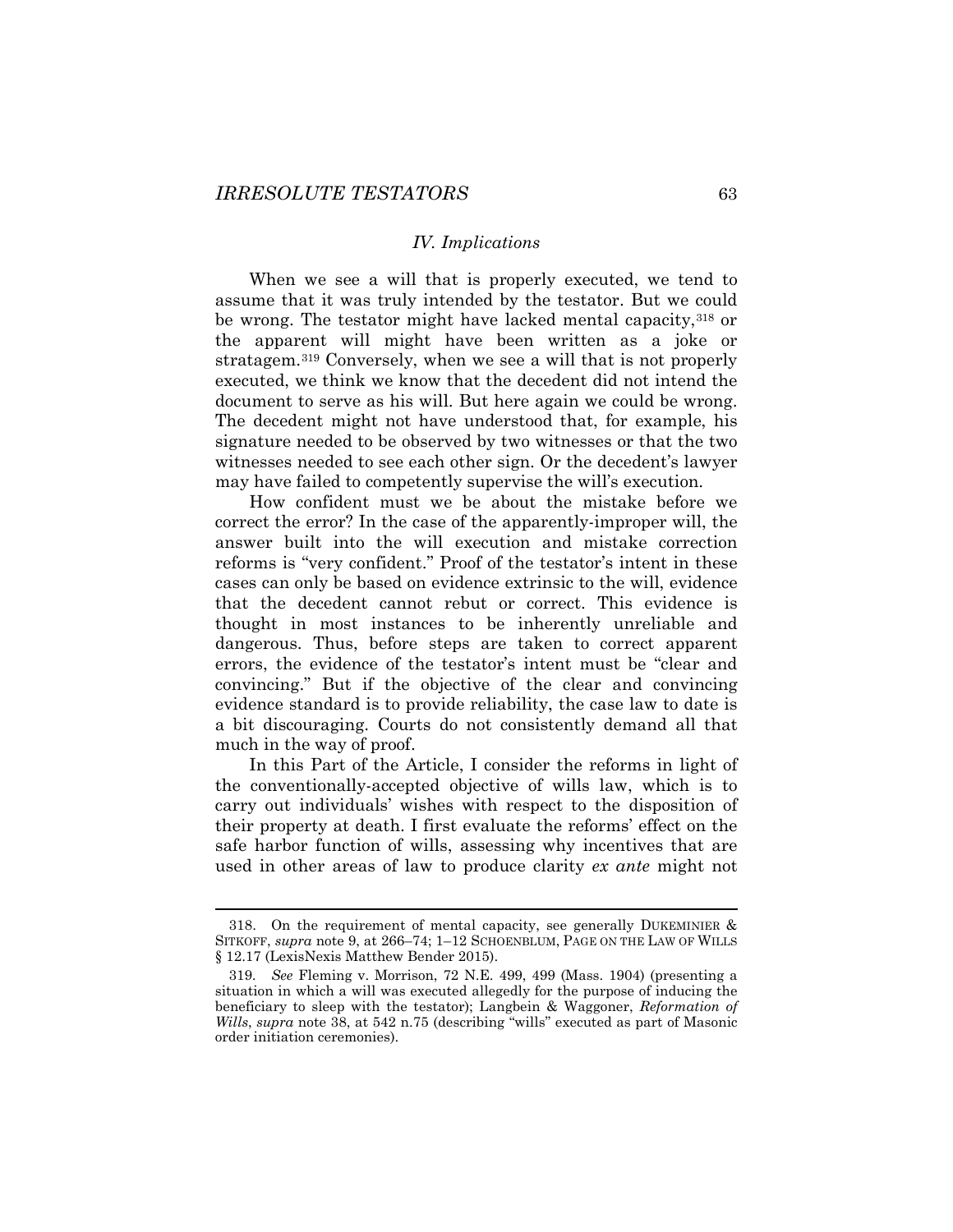work for wills. I then question whether the safe harbor accurately describes all testators' will-making processes. As it turns out, wills law acknowledges two rather different testamentary selves, one who is capable of unambiguous, once and for all decision making, and another who is distinctively less self-reliant in making his wishes clear. These two selves implicate somewhat divergent views of testamentary freedom. The clear and convincing evidence standard is meant to mediate between these selves and these views. Not surprisingly, it has not been altogether effective in doing so.

## *A. Safe Harbors*

Let us return to the reforms' premise: it is only human to err. Testators, as well as their attorneys, sometimes will hash up a will's execution, include a mistaken term, or omit an intended provision. These mistakes are often of trivial import and obvious. Rather than pretending that an error was not made, the law can forgive it.320 But to ensure that the law does not entirely give up on the functionalism of form, it will attend only to errors of a certain kind: "innocuous," "innocent," "harmless" errors. And these errors must be proved by evidence that is "clear and convincing." <sup>321</sup> The will-execution and mistake-correction reforms function as limited exceptions to otherwise-adequate general principles. They are not meant to change the requirements for a valid will, but simply provide a mechanism to prevent meaningless blunders from defeating a testator's convincingly evidenced intent.

This formulation fits into established tropes with which we think about other legal fields. The requirements for due execution of wills and the doctrines precluding extrinsic evidence of intent are rules. Either a will is signed or it is not; either it is witnessed by the specified number of witnesses or it is not; either its words accurately reflect the testator's wishes or they do not.<sup>322</sup> These

 <sup>320</sup>*. See supra* Part II.A (discussing the logical underpinning of the harmless error doctrine).

<sup>321</sup>*. See supra* Part II.B (discussing the reasoning behind the harmless error doctrine and the standards courts use in applying it).

<sup>322.</sup> On rules and standards, see generally Duncan Kennedy, *Form and*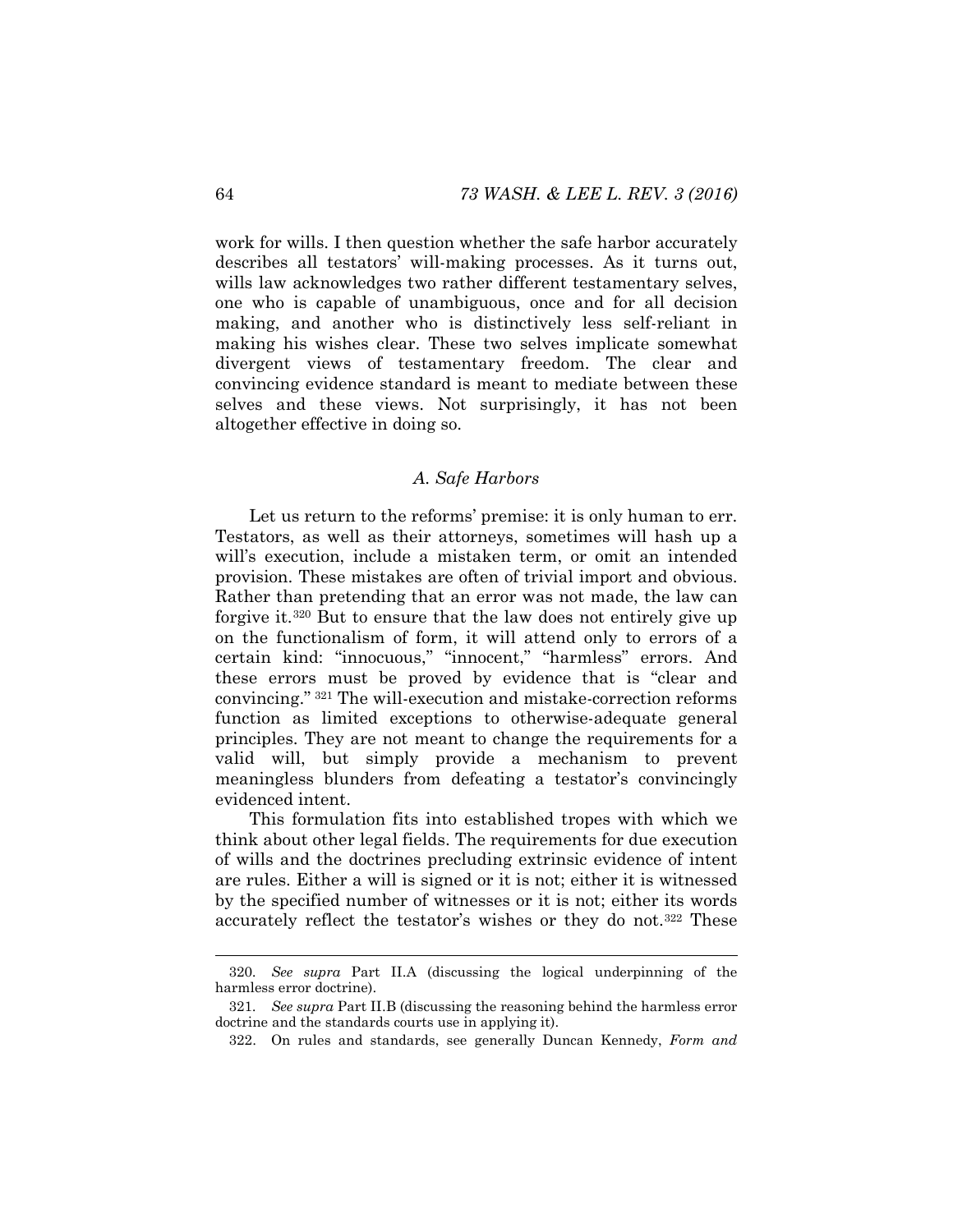$\overline{a}$ 

rules make best sense ex ante, when the objective is to encourage the testator to provide the clearest, most reliable possible evidence of his desires.<sup>323</sup> But rules will be rules, always overly broad or narrow, and they operate indiscriminately, invalidating intended alongside unintended wills.324 Post hoc, fact and circumstance based adjustments are needed. These are provided by the reforms, which operate as standards;<sup>325</sup> they do not prescribe the facts that will establish that the testator intended the document to serve as a will or that the terms of the will are mistaken.326 Standards allow us to look at a wider universe of facts and to achieve results more equitable than the rules permit.327

Ordinarily the ex ante/ex post framework addresses incentives.328 Rules operating ex ante, like the Wills Act

324*. See* Colin S. Diver, *The Optimal Precision of Administrative Rules*, 93 YALE L.J. 65, 70 (1983) (describing the over- and under-inclusiveness of rules); Kennedy, *supra* note 322, at 1689 (same); *see also* Sunstein, *supra* note 323, at 1022 ("Because of their *ex ante* character, rules will usually be overinclusive and underinclusive with reference to the arguments that justify them.").

325*. See* Sullivan, *supra* note 322, at 66 (stating that standards "spare individuals from being sacrificed on the altar of rules").

326*. See* Sunstein, *supra* note 323, at 965 ("With a standard, it is not possible to know what we have in advance.").

328*. See* Rose, *supra* note 322, at 591 (describing how the ex ante perspective encourages consideration of matters "from the perspective of persons

*Substance in Private Law Adjudication*, 89 HARV. L. REV. 1685 (1976); Carol M. Rose, *Crystals and Mud in Property Law*, 40 STAN. L. REV. 577 (1988); Kathleen Sullivan, Foreword, *The Justices of Rules and Standards*, 106 HARV. L. REV. 22 (1992).

<sup>323</sup>*. See generally* Daniel B. Kelly, *Restricting Testamentary Freedom: Ex Ante Versus Ex Post Justifications*, 82 FORDHAM L. REV. 1125 (2013) [hereinafter Kelly, *Restricting Testamentary Freedom*] (enumerating ex ante considerations relevant to the exercise of testamentary freedom); *see also* Cass R. Sunstein, *Problems With Rules*, 83 CALIF. L. REV. 953, 961 (1995) ("The key characteristic of rules is that they attempt to specify outcomes before particular cases arise. Rules are largely defined by the *ex ante* character of law.").

<sup>327.</sup> While the reforms do not specify which facts must be proven to show a document was intended to be a will or a term is mistaken, they also do not seem to envision an all-things-considered type of analysis. As noted earlier, Uniform Probate Code section 2-503 requires a showing that the decedent intended "the document or writing" to constitute his will, and Uniform Probate Code section 2-805 requires evidence of "what the transferor's intention was and that the terms of the governing instrument were affected by a mistake." UNIF. PROBATE CODE § 2-503 (amended 2010) (UNIF. LAW COMM'N 2013). The analysis is not meant to be holistic.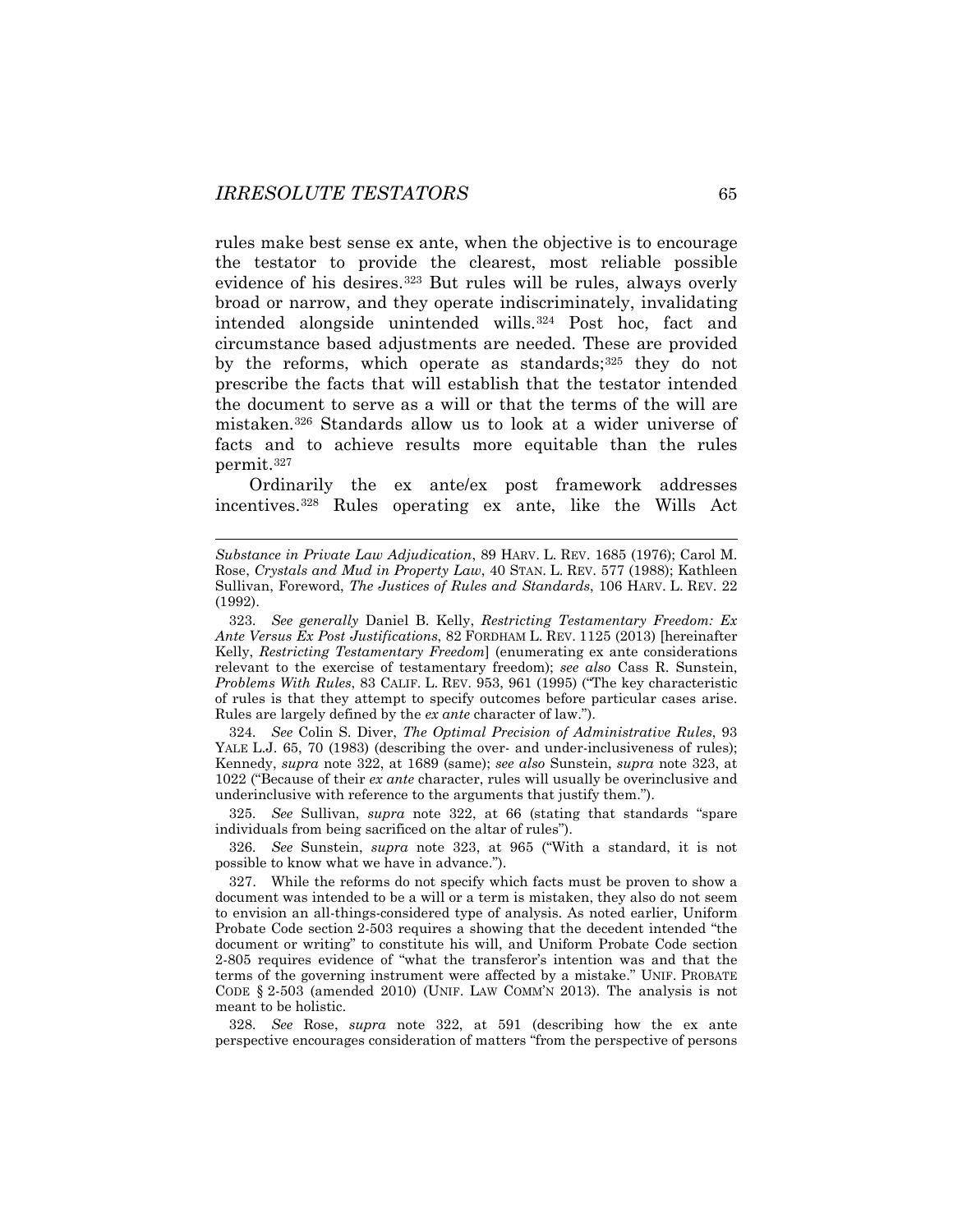execution rules, are incentives for clear thinking, clear exposition, and clear authentication. If it is determined that an issue is best addressed ex ante, then rule violations are generally not excused, lest we weaken the incentives that led to the adoption of the ex ante rule in the first place.<sup>329</sup> On this reasoning, the automaticinvalidity rule for noncompliant wills seems appropriate.<sup>330</sup>

If we take this view, the kind of free-ranging, all-things-considered analysis of a case such as *Ehrlich* is troubling because it threatens the safe harbor function of wills.<sup>331</sup> The forces that conspire against will making are strong;

329*. See id.* at 592

To put it baldly, the ex ante perspective generally means sticking it to those who fail to protect themselves in advance against contingencies that, as it happens, work out badly for them. No muddiness here. All parties are presumed to be clear-sighted overseers of their own best interests; it is up to them to tie up all the loose ends that they can, and the courts should let the advantages and disadvantages fall where they may. Why? Because this will encourage people to plan and to act carefully, knowing that no judicial cavalry will ride to their rescue later.

330. Glover, *Decoupling*, *supra* note 24, at 625 ("[T]he rule of strict compliance encourages those who desire to distribute their property through wills to comply with the prescribed will-execution formalities."); *see also* STERK, *supra* note 210, at 228 ("[T]he mysteries created by the formalities channel testators to lawyers, who are trained in . . . preparing wills.").

331*. See* Pamela R. Champine, My *Will Be Done: Accommodating the Erring and Atypical Testator*, 80 NEB. L. REV. 387, 438 (2001) ("[P]reservation of a safe harbor is essential to a will reformation doctrine."); Glover, *Decoupling*, *supra* note 24, at 620 ("[W]ill formalities form a safe harbor for the exercise of testamentary freedom. When testators communicate testamentary intent through a written, signed, and attested document, they have assurance that the court will recognize her expression of testamentary intent as legally valid."); Lindgren, *supra* note 5, at 1031 ("[I]f we gave up a will requirement or . . . requirement of testamentary intent, we would create an administrative nightmare—any evidence would be relevant to show how a decedent would want her property distributed. We would remove the finality or safe harbor of a will and discourage efficient estate planning.").

The "safe harbor" of wills law differs significantly from safe harbors in other areas of law, where "a safe harbor describes behavior that will not be penalized, and leaves other facts that fall outside the safe harbor to be judged case-by-case." Susan C. Morse, *Safe Harbors, Sure Shipwrecks*, 49 U.C. DAVIS L. REV. (forthcoming 2016), *available at* http://ssrn.com/abstract=2613543. For a discussion of safe harbors in tax law, see generally Emily Cauble, *Safe Harbors in Tax Law*, 47 CONN. L. REV. 1385 (2015).

similar to the parties at the outset of their relationship, and then figure out how we want them to think and act *before* all contingencies become realities").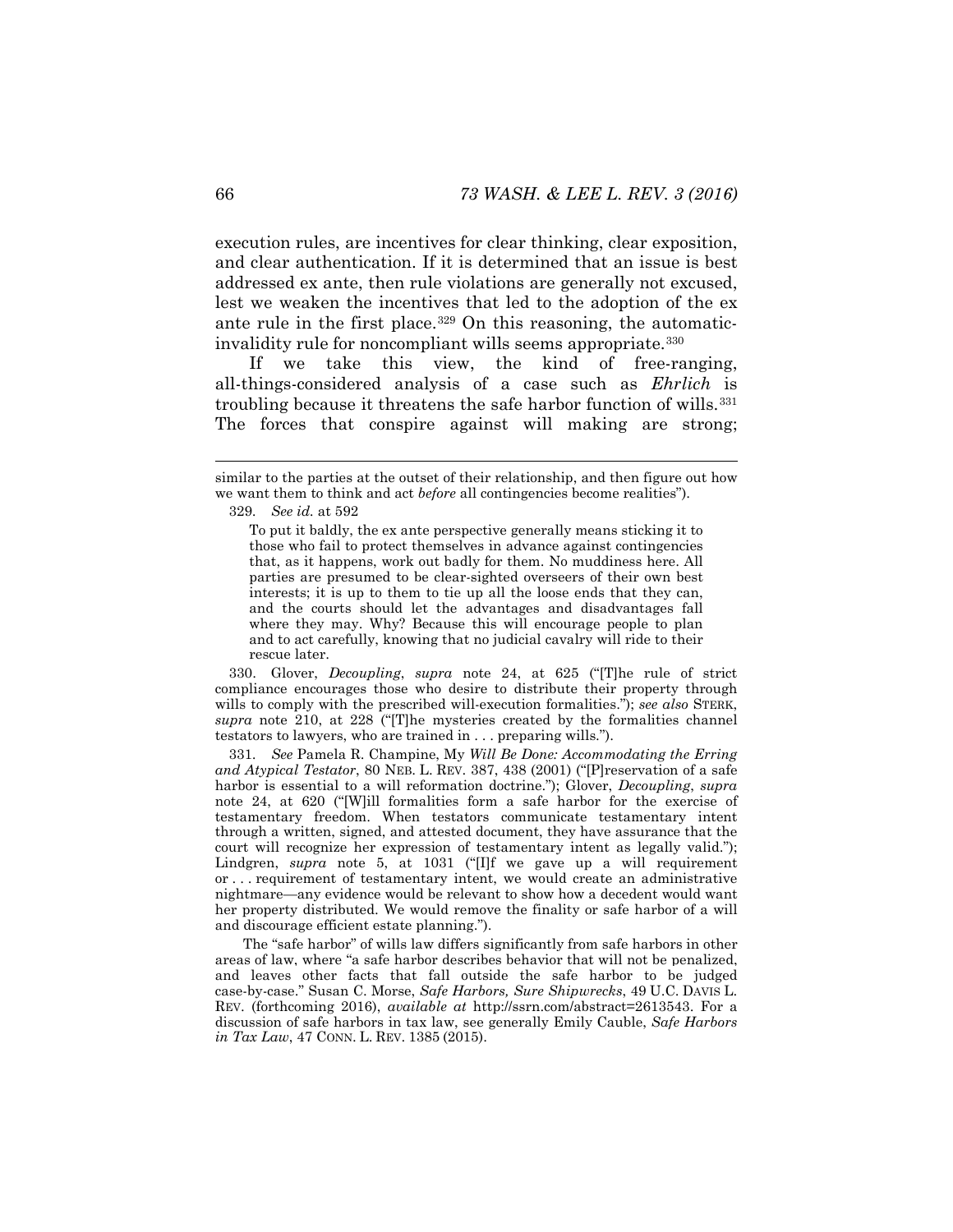confronting death, property and family in one simultaneous act is not easy. The testator who nonetheless manages in light of these forces to formulate and state his wishes may well want them protected against subsequent assaults—not only by self-interested potential beneficiaries, but from his own post-will changes of mind.332 The idea here is that once the testator tells his story, he can be confident it will not be altered and that he can, as it were, cross off his to-do list the emotionally difficult task of providing for post-mortem distribution of probate assets.333 The safe harbor protects him from having to state his reasons for doing as he did, and from attempts to disrupt his well-considered plan.334 Once he has stated his intent, no more needs to be—or should be—done.

If this is an accurate description of wills, then the old automatic-invalidity and no-extrinsic-evidence rules have clear advantages. While in some cases they will indeed defeat intent, they nonetheless prevent litigation that many testators might find quite troubling in their open exploration of the testators' private lives, sexual affairs, or preferences among friends and relatives. If the point of making a will is to prevent under-informed guessing about what the testator might have or probably wanted, then there is wit to a hard-edged rule that puts such questions out of bounds.<sup>335</sup>

 <sup>332</sup>*. See* Adam J. Hirsch, *Default Rules in Inheritance Law: A Problem in Search of Its Context*, 73 FORDHAM L. REV. 1031, 1047 (2004) [hereinafter Hirsch, *Default Rules*] (describing testators' peace of mind in knowing that their assets will be distributed as they have directed); Orth, *supra* note 8, at 81 ("Some objective criteria by which persons may signal their final desires with respect to succession to their property are desirable, thus allowing subsequent fact-finders to proceed quickly and inexpensively to process their estates.").

<sup>333.</sup> *See* Champine, *supra* note 331, at 435 ("[T]he testator understands that he executes the document for the purpose of expressing his wishes. There is no reason he would expect an inquiry to occur after death that could change the dispositive scheme he adopted.").

<sup>334</sup>*. See* Lindgren, *supra* note 5, at 1031 ("[T]he problem with probate is that the person whose wishes we want to implement is dead. She can no longer speak. In a system without the safe harbor of a will, a testator might have to go to extraordinary lengths to ensure that her wishes were followed after her death.").

<sup>335.</sup> For further commentary on whether a relaxation of Wills Act formalities, specifically the adoption of the harmless error rule, actually results in a reduction in the number of "valid" wills being denied probate due to noncompliance with required formalities, see generally Orth, *supra* note 8, at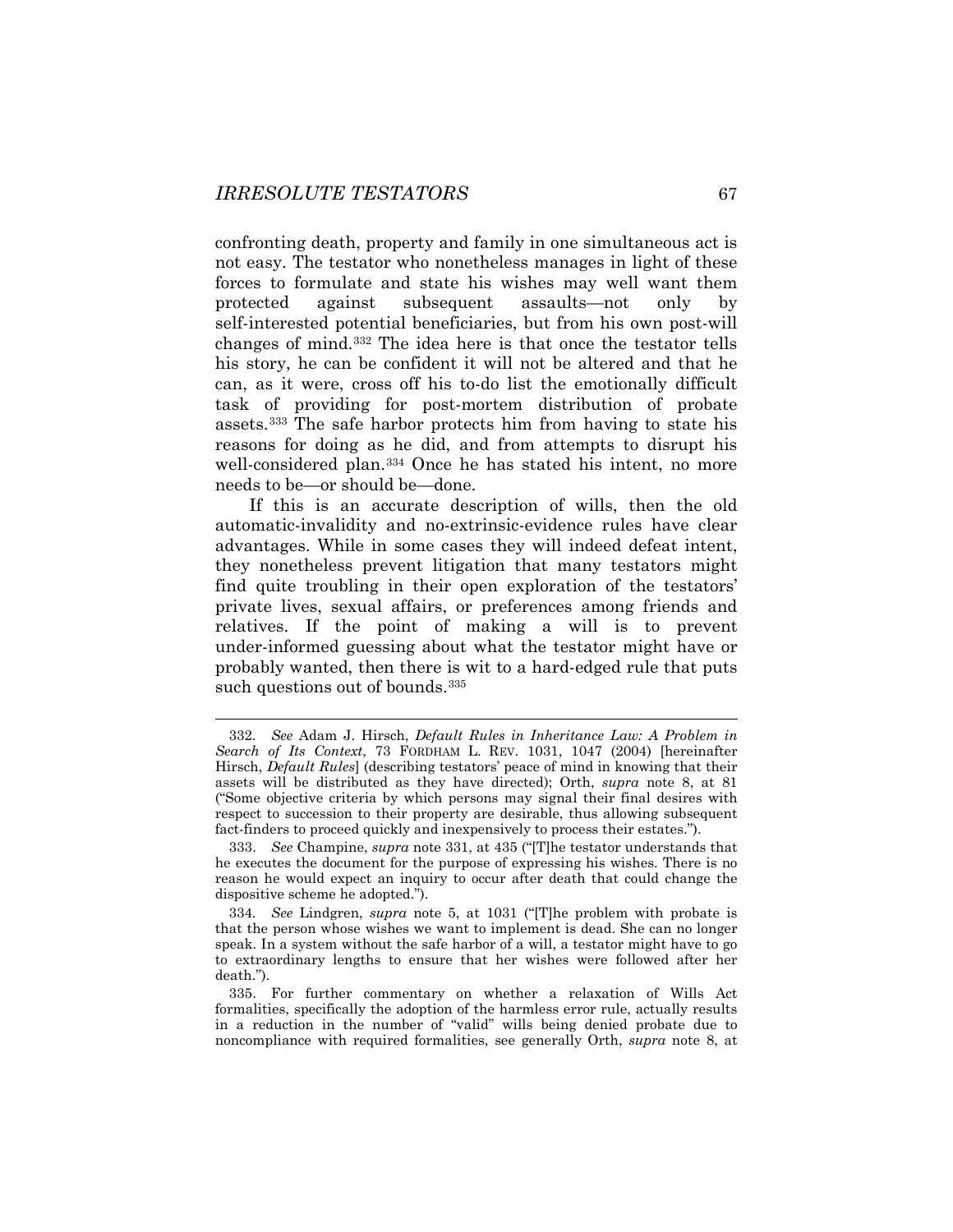In wills cases, however, the line of reasoning that focuses on incentives seems to fit imperfectly.336 The contracting party who fails to put his agreement in writing where the Statute of Frauds so requires will learn from the invalidity of his contract to get it in writing next time. However, testators do not get a second chance; they learn nothing from the invalidation of their wills.<sup>337</sup> Perhaps other potential will-makers will hear what happened to their unfortunate acquaintance, and the Wills Act incentives will operate for them—or send them scurrying to a (competent) lawyer. But this may not be very likely.<sup>338</sup> Or perhaps the incentive is addressed to the lawyer. Yet this, too, is questionable because apart from the prospect of malpractice liability or reputational loss, she is not punished if a will fails due to improper execution. It is not her dispositive wishes that will be defeated. Adding to the complexity is the potential unjust enrichment to unintended beneficiaries if "harmless" mistakes are not corrected.339

The reforms appear to seek a legal middle ground. They allow consideration of only a narrow range of mistakes—those involving efforts to enter the safe harbor—and only where failure is proven to a high degree of certainty via the clear and convincing evidence standard. They assume that testators have formed a fixed intent, and address only the problem of inadvertent errors in setting out those wishes in the will or properly executing the completed document. Read literally, the

 <sup>80–81.</sup>

<sup>336</sup>*. See* Louis Kaplow, *Rules Versus Standards: An Economic Analysis*, 42 DUKE L.J. 557, 618 (1992) (suggesting that facilitative rules such as those governing will execution do not fit easily into the ex ante/ex post framework).

<sup>337.</sup> Adam J. Hirsch, *Text and Time: A Theory of Testamentary Obsolescence*, 86 WASH. U. L. REV. 609, 634 (2009) [hereinafter Hirsch, *Text and Time*] ("[E]state planning is a one-time (or at best infrequent) activity."); Hirsch, *Default Rules*, *supra* note 332, at 1041 (describing how testators are "mortals who, as such, can only die once" and thus may not incur the information costs necessary to learn inheritance rules).

<sup>338</sup>*. See* Hirsch, *Default Rules, supra* note 332, at 1055 (asserting that the rules of intestacy are "relatively obscure" and expressing doubt that people outside the decedent's family would know whether a transfer occurred via intestacy as opposed to an estate plan).

<sup>339.</sup> On the importance of preventing unjust enrichment, see generally Langbein & Waggoner, *Reformation of Wills*, *supra* note 38, at 524–25, 572–77, 590.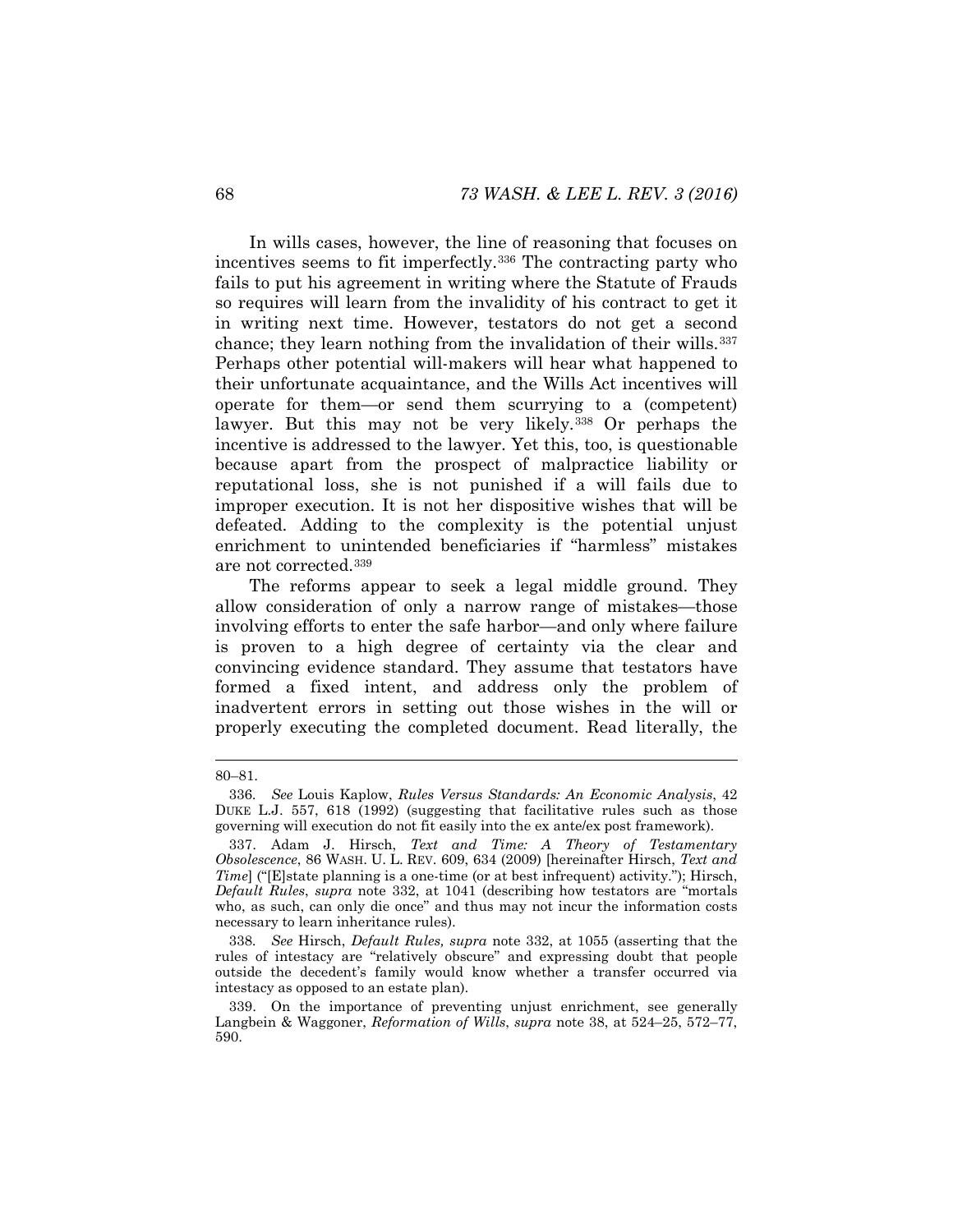reforms preclude, as did prior law, inquiry into broad questions of dispositive intent.340

As we have seen, sometimes courts have found it difficult to stay within the limits written into the reforms, and the clear and convincing evidence standard has not prevented them from crossing the lines. But that may be less about the courts than about testators themselves, many of whose will making does not seem to conform to the safe harbor paradigm.<sup>341</sup> Testators often stray from the safe harbors they created in earlier wills, scribbling changes on the document itself, preparing new documents whose connection with their wills is unclear, or otherwise indicating changed views.

Much of the scholarship assessing the possible effects of the harmless error and mistake correction reforms assumes that these non-conforming testators will be people with relatively low levels of either sophistication or resources, or both. Well-to-do testators, presumably better informed than those with fewer resources, will consult attorneys,342 who, in turn, will only endeavor harder to avoid litigation.<sup>343</sup> It is less affluent testators, who cannot afford good (or any) estate planning who will cobble up their wills at home or scribble their intentions in holographic documents that may or may not be meant to have legal effect.<sup>344</sup>

343. *See supra* notes 56–57 (describing how draftsmen will strive to avoid litigation).

 <sup>340</sup>*.* Langbein specifically considered the safe harbor function of wills and clearly did not mean to undermine it. Langbein, *Excusing Harmless Errors*, *supra* note 10, at 4, 70.

<sup>341</sup>*. See* Hirsch, *Default Rules*, *supra* note 332, at 1047–50 (describing resistance to estate planning).

<sup>342</sup>*. See* Glover, *The Therapeutic Function*, *supra* note 77, at 173 (expressing concern that "a rule of relaxed formalism could encourage testators to execute wills informally and without the assistance of a lawyer"); Guzman, *supra* note 153, at 353 (arguing that "nebulous" standards for determining testamentary intent "more likely [affect] the holographic will and, thus, testators who are less educated, with . . . less wealth or ability to visit lawyers"); Hirsch, *Default Rules*, *supra* note 332, at 1051 ("[A]ssorted studies have all found a pronounced correlation between wealth and testation—the more prosperous one's circumstances, the likelier one is to execute a will.").

<sup>344</sup>*. See* Hirsch, *Incomplete Wills*, *supra* note 114, at 1426 ("[I]ncompleteness [in wills] typically stems from planning errors, often encountered in wills produced by lay drafters[, who tend to be] testators of lesser means."); *see also* Glover, *A Taxonomy*, *supra* note 153, at 17–18 ("When an estate-planning lawyer prepares a will, donative testamentary intent is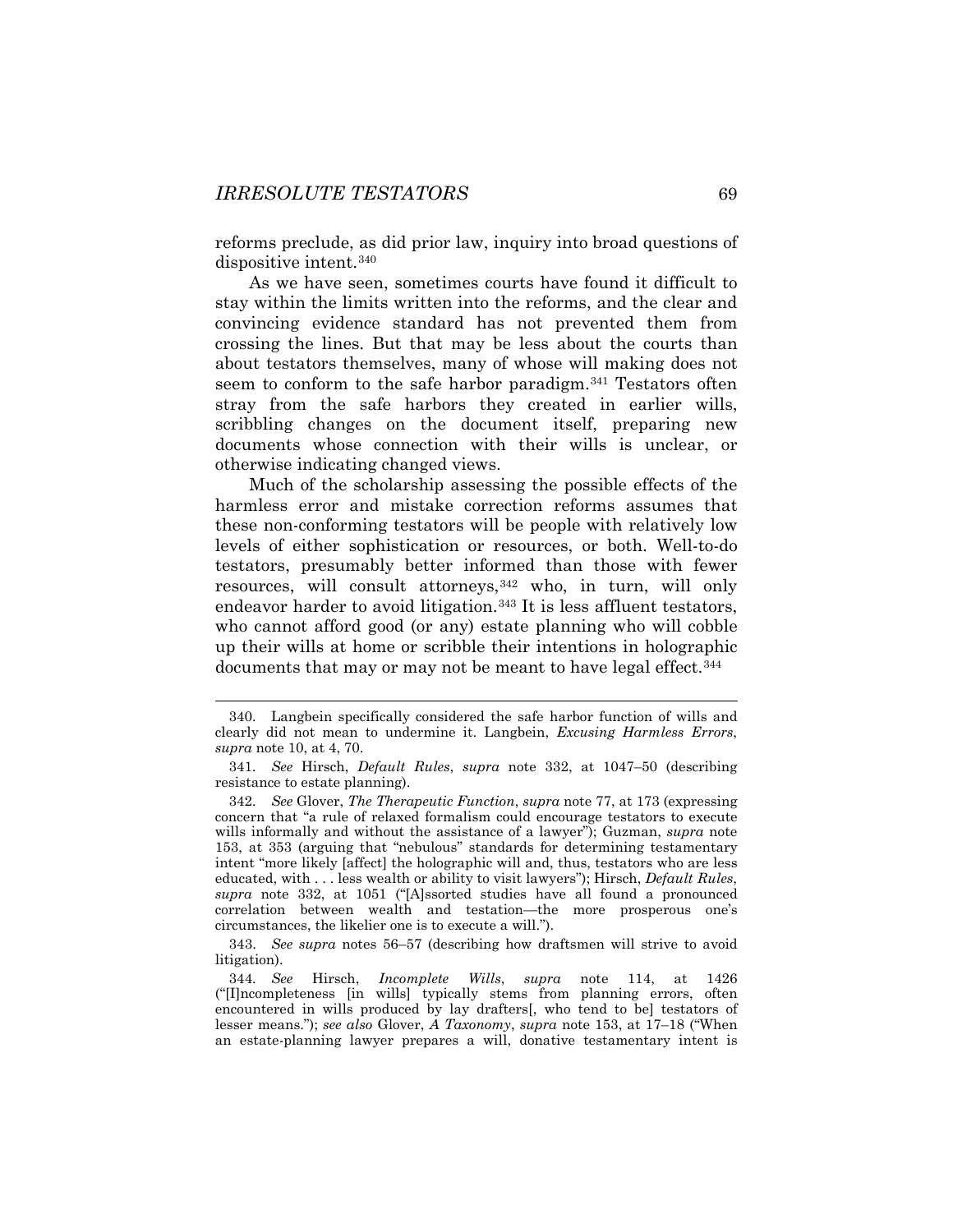The case law challenges these assumptions. In *Kuralt*, *Hall*, and *Herceg*, the testators all had access to—and at some point in the testation process actually used—attorneys.345 Nor did these testators, especially Kuralt, lack means. The problem seems to be broader than lack of resources, experience, or good advice.

#### *B. Testamentary Freedom and the Selves of Wills Law*

Underneath the old, unforgiving rules of wills law and the reforms lie two somewhat discordant visions of testamentary freedom and of the self who makes a will. Courts and commentators alike agree that, with but a few exceptions related to family protection, the goal of wills law is to carry out the wishes of the testator.<sup>346</sup> In this view, will making is an exercise of freedom of choice; the testator decides what is to be done with his property. The testator envisioned here, the one making choices, is rational in something like the manner presumed by traditional law and economics literature. He is autonomous, capable of making for himself the testamentary decisions that advance his self-determined aims, whatever those aims might be (and they are not for others to judge). $347$  A testator capable of

rarely an issue[, but holographs,] typically drafted by lawmen without the aid of an attorney . . . lack cogent drafting that clearly evinces the testator's intent to make gifts that become effective at death.").

<sup>345.</sup> Indeed, one of the saddest aspects of teaching strict-compliance and no-reformation rule cases is that so many of them involve instruments prepared by lawyers. *See generally, e.g.*, *In re* Groffman, [1969] 1 WLR 733 (PD), 1969 WL 26902 (attorney failed to supervise execution ceremony); *In re* Will of Ranney, 589 A.2d 1339 (N.J. 1991) (attorneys erroneously believed that a signature on the self-proving affidavit obviated the need for the testator to sign the will itself); Conn. Junior Republic v. Sharon Hosp., 448 A.2d 190 (Conn. 1982) (attorney inserted incorrect charitable beneficiaries, using an outdated will).

<sup>346</sup>*. See* Gulliver & Tilson, *supra* note 13, at 2 ("[O]ne fundamental proposition is that, under a legal system recognizing the individualistic institution of private property and granting to the owner the power to determine his successors in ownership, the general philosophy of the courts should favor giving effect to an intentional exercise of that power."); *see also* Adam J. Hirsch & William K.S. Wang, *A Qualitative Theory of the Dead Hand*, 68 IND. L.J. 1, 5– 18 (1992) (surveying the reasons conventionally thought to justify testamentary freedom); Kelly, *Restricting Testamentary Freedom*, *supra* note 323, at 1133–38 (same).

<sup>347.</sup> For arguments that we do, however, judge, especially in the context of mental capacity, see generally Jane B. Baron, *Empathy, Subjectivity and*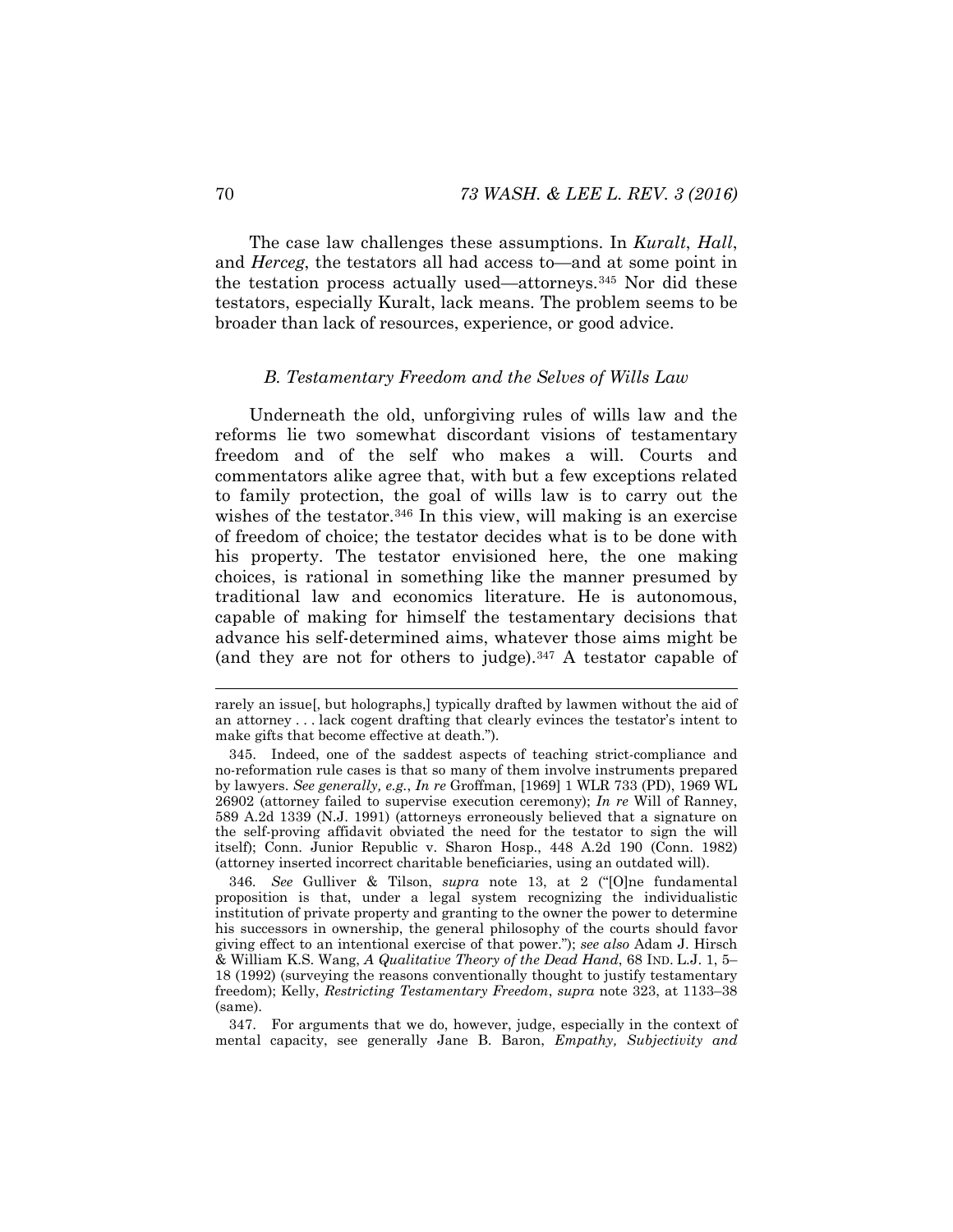l

making these choices is also capable of learning and following the rules of will execution—or of consulting an attorney who can properly guide him. Similarly, he is capable of saying what he means in his will, and meaning what he says. He will make no errors in signing his will because he is anxious to put his intent beyond question. For the same reason, he will clearly and unambiguously state his wishes; that is the very point of the will-making enterprise. *This* testator is deciding once and for all; he seeks the safe harbor. Once he enters it, he needs no further help from the law because he has been self-reliant and has protected himself. For this person, the automatic invalidity rule and the no extrinsic evidence rule are appropriate. More accurately, because this testator's will is properly executed and unambiguously written, the invalidity and evidentiary rules are irrelevant.

But wills law recognizes another self and another view of testamentary freedom. Consider just a few common situations that can disrupt the most rational, well-considered estate plans: a beneficiary named in a will dies before the testator, the testator divorces the spouse named as a beneficiary in his will, or a child is born after the will is executed.<sup>348</sup> The self-determining, self-reliant testator would revise his estate plan in response to these events by writing a new will or preparing a codicil, and we *could* have rules that would in effect require such vigilance by letting the estate plan misfire if the testator failed to make a revision.349 But we do not. Every state has a statutory scheme that names a substitute taker for the deceased devisee,<sup>350</sup> revokes testamentary gifts to divorced spouses,351 and provides a share

*Testamentary Capacity,* 24 SAN DIEGO L. REV. 1043 (1987); Leslie, *supra* note 5.

<sup>348.</sup> All of these have in common that they involve events arising after the will has been executed and reveal the effect on wills of the passage of time. *See generally* Hirsch, *Text and Time*, *supra* note 337.

<sup>349</sup>*. See id.* at 625 n.81 (noting that diligent testators will revise estate plans); *id.* at 630 ("[W]hether lawmakers should update an estate plan . . . where the testator has not lifted a finger to amend the will is ultimately the most interesting . . . question we have before us.").

<sup>350.</sup> These rules are "anti-lapse" rules. For an example, see DEL. CODE ANN. TIT. 12, § 2313 (West 2015).

<sup>351.</sup> For a typical revocation on divorce statute, see FLA. STAT. ANN. § 732.507(1) (West 2007) ("Any provision of a will executed by a married person that affects the spouse of that person shall become void upon the divorce of that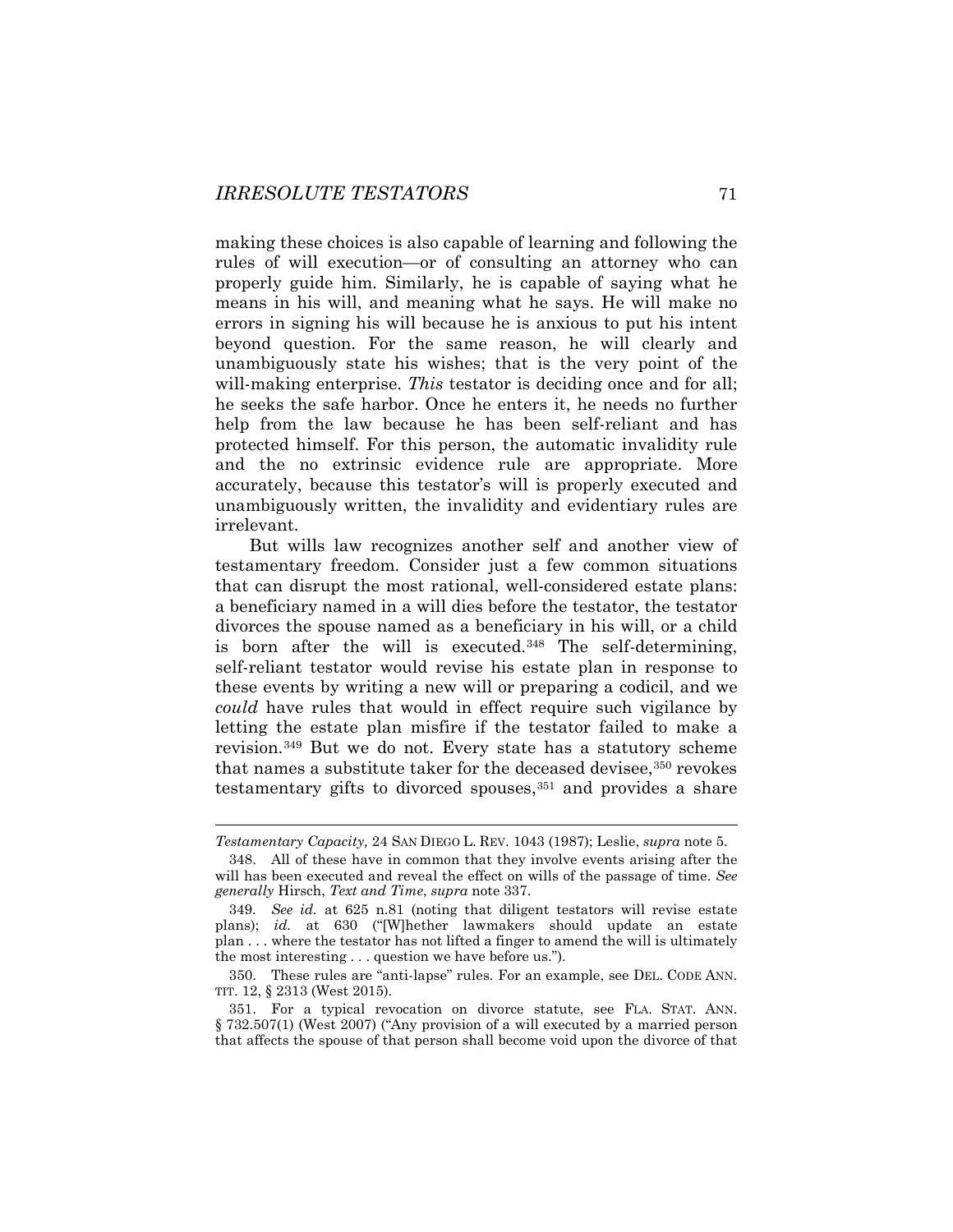for a "pretermitted" child.352 These rules contemplate a different self. The testator here, the one who takes no steps to protect his own estate plan, is rational in the more complicated manner described by recent behavioral law and economics literature. *This* testator, however self-determining and self-reliant he might have been at the pre-will stage, is, post-will, fallible and vulnerable. Perhaps due to the changes in circumstances he is emotional; perhaps he is just inattentive. Wills law *could* require him to be more deliberate and self-determining in exercising his testamentary freedom, as it could require him to protect himself, but it does not. Rather, it tolerates his errors and shields his estate from the consequences of his failures.

This tolerance extends beyond failures to keep wills updated. The principle *falsa demonstratio non nocet* (mere erroneous description does not vitiate) allows courts simply to disregard certain mistaken terms, such as incorrect house numbers, that are inessential to the devise at hand.353 The doctrine of dependent relative revocation protects a testator who revokes his earlier will based on a mistaken belief that he has executed a new, valid will by permitting probate of the earlier, apparently-revoked will in lieu of intent-defeating intestacy.<sup>354</sup> In the case of "secret trusts," courts permit admission of extrinsic evidence to prove that a seemingly-absolute devise was made based on the devisee's promise to hold the property in trust.355 These are all preventable

person or upon the dissolution or annulment of the marriage.").

<sup>352.</sup> For a typical pretermitted child statute, see NEB. REV. STAT. ANN. § 30-2321 (West 2014).

<sup>353</sup>*. See, e.g.*, Arnheiter v. Arnheiter, 125 A.2d 914, 915 (N.J. Super. Ct. Ch. Div. 1956) (describing how a testator devised her interest in "No. 304 Harrison Avenue, Harrison, New Jersey," but owned No. 317 on that same street and allowing a devise of testator's interest in "premises known as Harrison Avenue, Harrison, New Jersey").

<sup>354</sup>*. See generally* DUKEMINIER & SITKOFF, *supra* note 9, at 229–34; 2-21 SCHOENBLUM, PAGE ON THE LAW OF WILLS § 21.57 (LexisNexis Matthew Bender 2015). Sometimes intestacy may come closer than the earlier will to approximating the testator's intent. For discussion of this problem, see generally George E. Palmer, *Dependent Relative Revocation and its Relation to Relief for Mistake*, 69 MICH. L. REV. 989, 998–99 (1971); Richard F. Storrow, *Dependent Relative Revocation: Presumption or Probability?*, 48 REAL PROP. PROB. & TR. L.J. 497, 508–09 (2014).

<sup>355.</sup> Some courts allow extrinsic evidence also in the case of the "semi-secret trust," where the will indicates that the devisee is to hold the property as trustee, but does not describe the trust beneficiary. On secret and semi-secret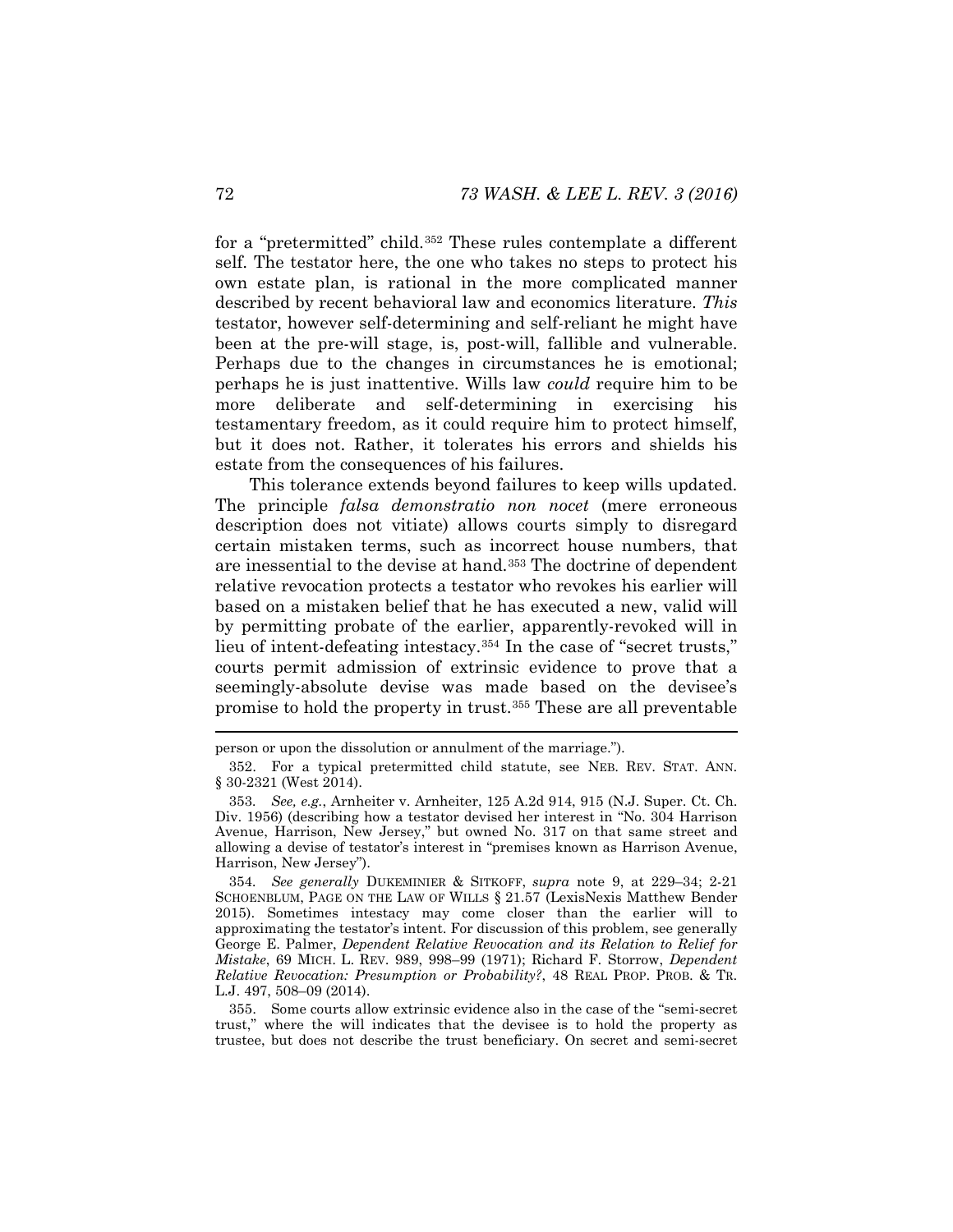mistakes, and we *could* say that those who make them deserve to have their wishes defeated because they have not taken sufficient care in preparing their wills. But again we do not. Preventing unjust enrichment is one part of the story, but another part has to do with acceptance of the propensity to err.

Some of the bungled execution and interpretation cases seem to involve this erring testator. In variations of Kuralt's situation, they write letters or other documents that gesture toward the wills they are going to make—but they do not quite make them. Or they execute wills with ambiguous terms; they don't say what they mean or mean what they say. They seem tentative or ambivalent. They cannot quite bring themselves to the once-and-for-all decisional closure that would allow them to enter the safe harbor. Or, in other cases, involving what might be—but aren't clearly—alterations to a valid will, they do not stick to their previously made decisions. For these testators, the automatic invalidity and no-extrinsic-evidence rules are perilous.

I do not wish to overdraw the comparison between the two testamentary selves. It is surely not the case that some people are entirely rational in the traditional, choosing sense, while others experience only the bounded rationality of the erring testator. Nor is it true that careful, self-reliant testators will never make mistakes, while less careful testators will always make them. Still, the typology can be helpful in understanding the larger objectives of the reforms—and particularly the use of the clear and convincing evidence standard.

Clarity, efficiency, and intent-effectuation would all be easiest to attain were all testamentary selves conventionally rational and self-reliant. The will would literally speak for itself. One way of understanding the automatic-invalidity and no-extrinsic-evidence rules is as efforts to turn potentially-erring selves into self-reliant ones. But for reasons we have seen—the dead do not learn, nor do others learn from their experience—the strategy has been ineffectual.356

trusts, see generally DUKEMINIER & SITKOFF, *supra* note 9, at 433; 5-40 SCHOENBLUM, PAGE ON THE LAW OF WILLS § 40.13 (LexisNexis Matthew Bender 2015).

<sup>356</sup>*. See* Kennedy, *supra* note 322, at 1699 ("If the argument for rules is to work, we must anticipate that private parties will in fact respond to the threat of the sanction of nullity by learning to operate the system. But real as opposed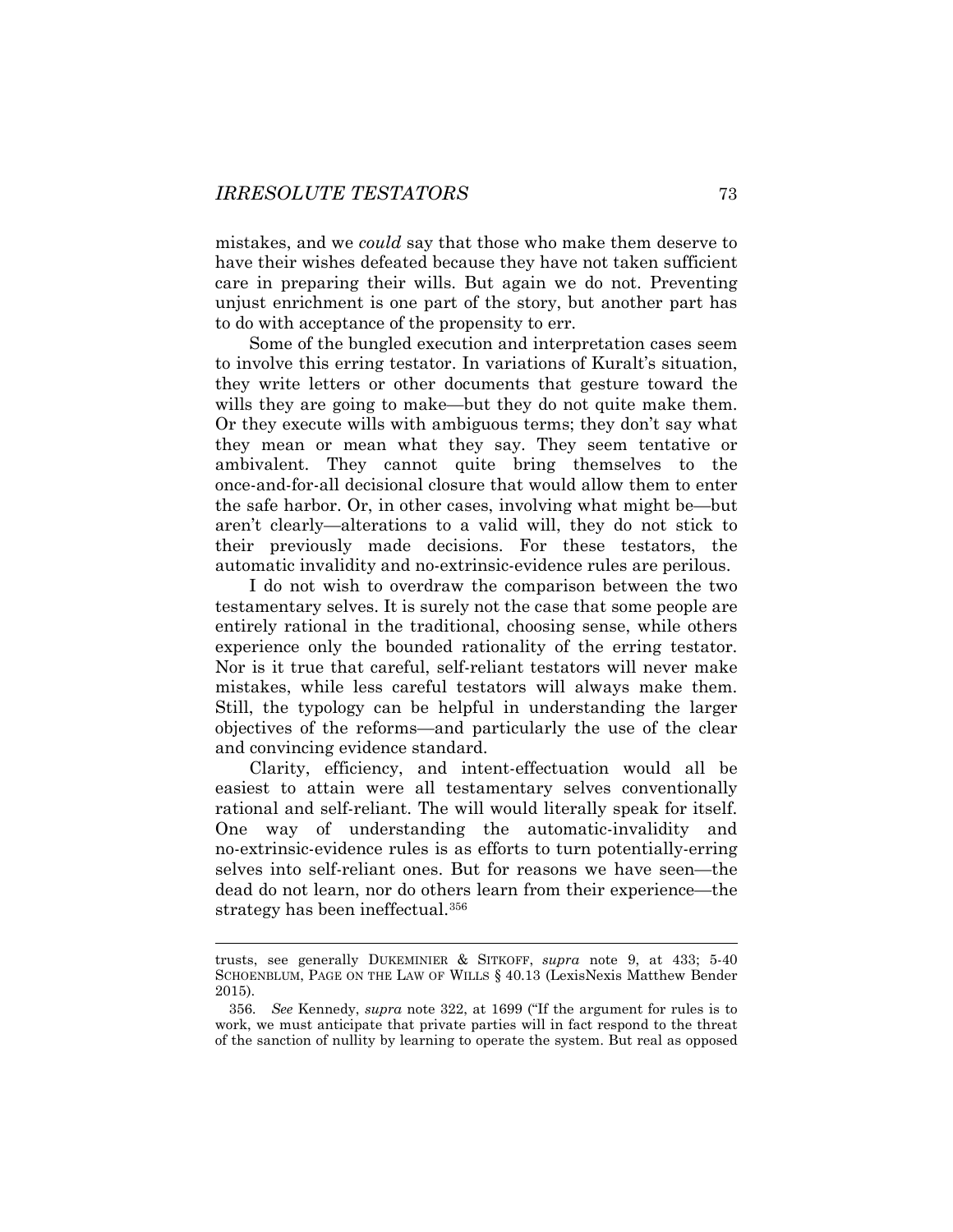How might the law extend a bit of mercy to the errant testator, without giving up on encouraging at least some self-reliance and protecting safe harbors? The reforms draw the line at a limited category of "harmless" errors, errors of very specific kinds—the errors of testators who have come close to the first testamentary model, who have made once-and-for-all decisions.357 They then employ the clear and convincing evidence standard to ensure that the errors excused are only errors of the specified kinds. But it appears that it is difficult to cabin judicial sympathy for the erring self to the precisely specified categories. And this is why it is not surprising to see the cases slip from the narrow range of errors specified in the statute to the broader range of issues raised by cases like *Kuralt* and *Ehrlich*.358

\* \* \* \*

Years of applying the automatic invalidity and no-extrinsic evidence rules have been ineffectual at changing erring selves into self-reliant selves. While the rhetoric and some of the reality of wills law has always emphasized the rational, choosing self for whom wills rules are a means for furthering self-determined ends, other parts of wills law protect the emotional, ambivalent self, who for whom wills rules are not a path for self-actualization and, in some cases, may only impede it. Both selves are a part of wills law.<sup>359</sup> If wills law were concerned only with the line between determinate rules and fact-sensitive adjudication, the clear and convincing evidence standard might serviceably address the problem.360 But the divergence between the self-reliant choosing self and the erring irresolute self—the self that cannot

to hypothetical legal actors may be unwilling or unable to do this.").

<sup>357.</sup> The commentary makes clear that not all errors will or should be corrected. *See* RESTATEMENT (THIRD) OF PROP.: WILLS & OTHER DONATIVE TRANSFERS § 12.1 cmt. h (AM. LAW INST. 2015) (explaining that reformation is not available "to modify a document in order to give effect to the donor's post-execution change of mind" or "to compensate for other changes in circumstances" such as an asset's loss of value after the will's execution).

<sup>358</sup>*. See supra* Part III.B (discussing the *Kuralt* and *Ehrlich* cases).

<sup>359</sup>*. Cf.* Rose, *supra* note 322, at 593 (suggesting that the law oscillates between crystals and mud rather than choosing between them).

<sup>360</sup>*. But see* Sherwin, *supra* note 8, at 476 (arguing that the clear and convincing evidence standard is not a compromise but "simply a choice to promote accuracy at some expense to the various benefits of formality rules").